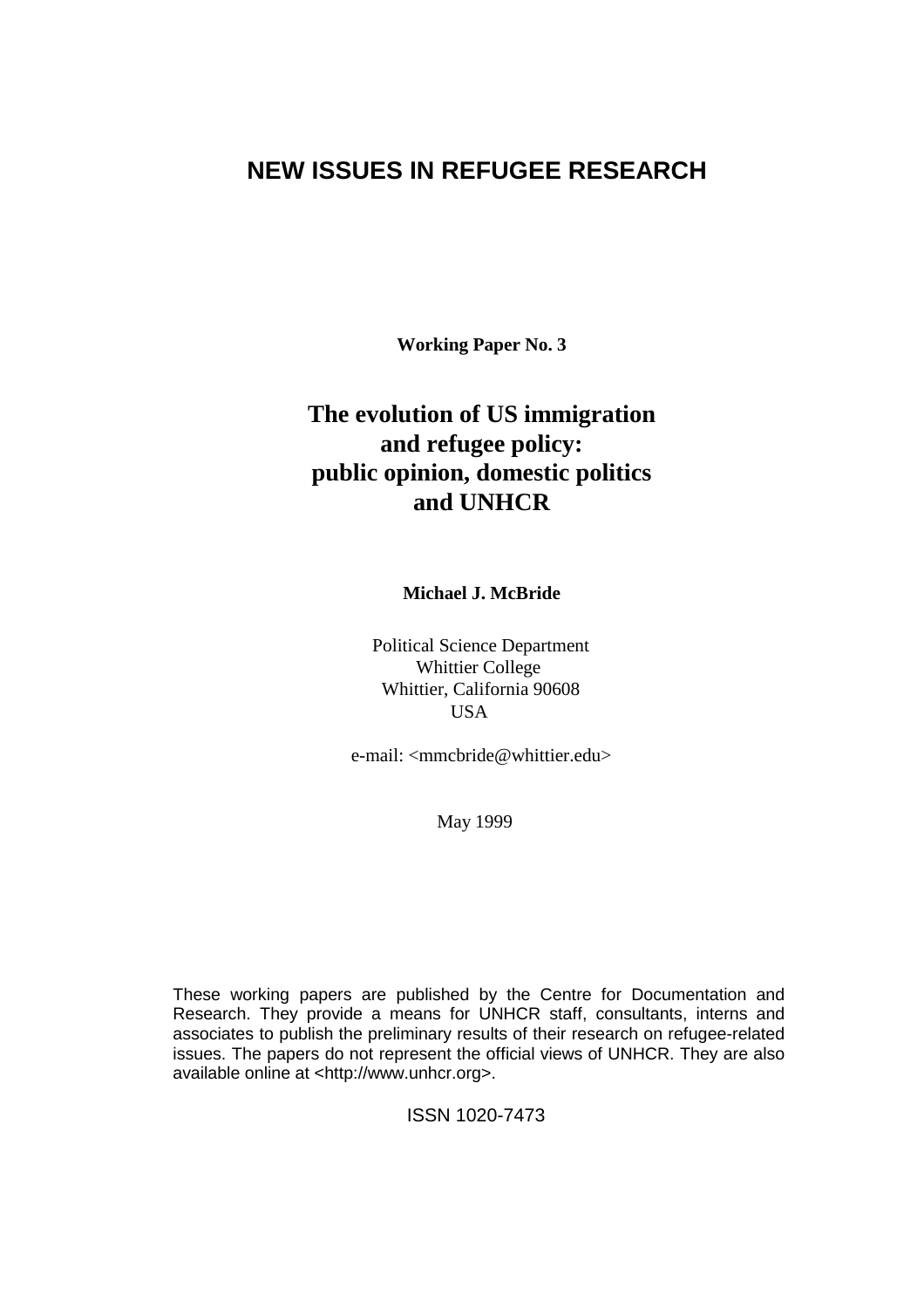# **Introduction**

This paper was commissioned by UNHCR and presented at the Technical Symposium on International Migration and Development held in July 1998 in The Hague, the Netherlands. It explores the relationships between United States' domestic and foreign policies and immigration and refugee issues, with particular attention to Central America and the Caribbean; how those policies have evolved in the 1990s; the various tensions which exist in developing and implementing those policies; and their current and possible future impact on refugees and immigrants who seek to enter the United States.

The first section considers the historical evolution of immigration and refugee policies; how immigration policies have been influenced primarily by domestic and economic issues; and how refugee policies have been the product of foreign policy and ideological concerns. Special attention is given to the development of these policies with regard to Cuba and Haiti in the Caribbean and Nicaragua, El Salvador and Guatemala in Central America.

The second section discusses recent developments in US immigration and refugee policies. It examines the debates over Proposition 187 in California and the welfare and immigration reform acts passed by Congress in 1996, and comments on the role immigration and refugee flows from Central America and the Caribbean played in these debates. This discussion points out inconsistencies in US policies, the complex matrix of actors who participate in these debates, and the impact these factors have on policy formulations in the United States.

The third section explores how the United States implements the policies discussed in earlier sections with especial emphasis on the US Immigration and Naturalization Service (INS), the extent to which this implementation conforms to international guidelines, and the problems the implementation process presents to immigrants and refugees from Central America and the Caribbean as well as those from other countries.

The final section presents recommendations which the Office of the United Nations High Commissioner for Refugees (UNHCR) and other organizations might follow in order to influence American public opinion, the implementation of international standards, regional cooperation, and long-term planning within the United States regarding immigration and refugee policies.

# **Historical patterns in immigration and refugee policy**

The 1990s have witnessed continued migration and refugee flows on an unprecedented scale. Developing nations have served as receiving countries for millions, but many industrialized states which have traditionally welcomed migrants and refugees have more recently shown a reluctance to admit them. Government officials and the public at large, in particular in Europe and the United States, have reflected concerns about the impact of immigrants on their economies and cultural homogeneity and, in some cases, have displayed signs of xenophobia. While the right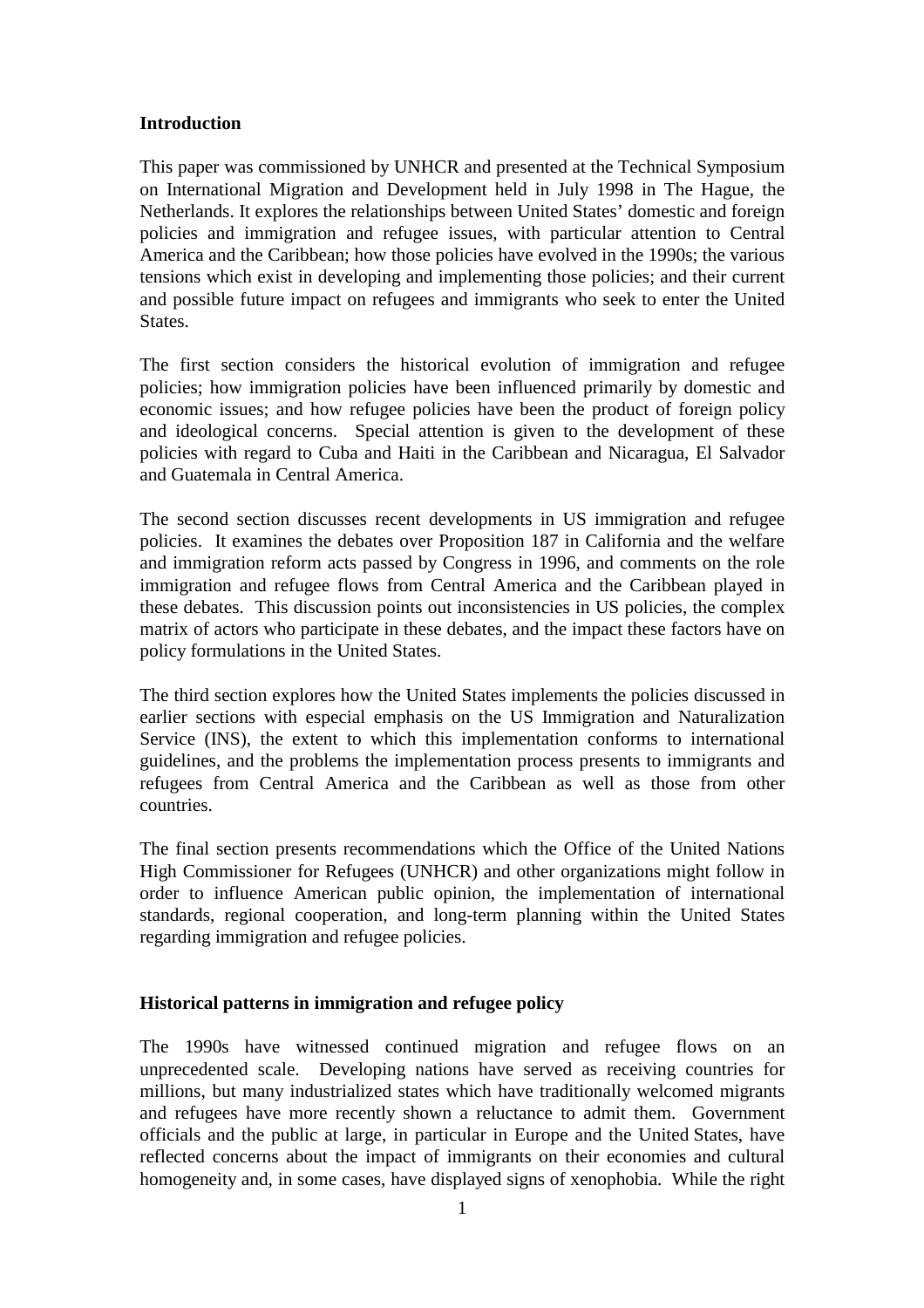of sovereign states to determine who may, and who may not, enter their territory is not being questioned, these governments have begun to pursue more restrictionist policies which threaten to undermine the international guidelines established by the 1951 Geneva Convention relating to the Status of Refugees and its 1967 Protocol and present new obstacles to those seeking asylum and protection from *refoulement*. These actions have been the subject of a number of recent studies comparing refugee and immigration policies in, among others, Germany, Japan, and the United States (Bade, 1997; Kubat, 1993; Münz, 1997; Teitelbaum, 1995; Weiner, 1998).

A restrictionist approach has not always been the norm in US policy. In 1991 a Ford Foundation report on migration noted:

America is deeply implicated in the migration flow and its destiny. American employers fuel the immigration, American foreign policy embraces it, and American family values maintain it ... As a nation, we have been there before. America thrives on its immigrant heritage. Part history, part ideology, immigration embodies the theme of national renewal, rebirth, hope. Uprooted abroad, newcomers have become transplants in a land that promises opportunity. (Papademetriou, 1991, p. 303.)

Demetrios Papademetriou, after citing the Ford Foundation report, goes on to suggest that managing the "delicate tensions" that underlie immigration and refugee interests is at the root of a sound immigration and refugee policy (Papademetriou, 1991, p. 303). Yet, only a few years later, those tensions have escalated to a point where US immigration and refugee policies are in disarray and threaten to undermine the humanitarian values and international agreements to which the United States publicly subscribes.

While the international community views immigration and refugee policies from a humanitarian perspective and through the parameters provided by international agreements such as the 1951 Refugee Convention and the 1967 Protocol, nationstates, especially receiving countries, tend to view these issues through a combination of humanitarian, domestic, and foreign policy considerations. This has been the case in the United States throughout the post-Second World War era. American policy toward refugees has been influenced significantly by foreign policy objectives, and US policy towards immigration has reflected a variety of domestic concerns. Since these policies are frequently interrelated, the distinctions between immigration and refugee policy and the treatment of immigrants and refugees have often been blurred, leading to some confusion regarding the nature of US policy which will be discussed below.

#### *Immigration policy*

The United States is, of course, other than its indigenous peoples, a land of immigrants, many of whom were refugees, and has had a history of welcoming immigrants and refugees to American shores. The number of immigrants who came to the United States after the Second World War grew at a steady pace; a total of over 18 million people immigrated during the years from 1946 to 1992, with an average of close to 700,000 a year during the last ten years of that period. But as the US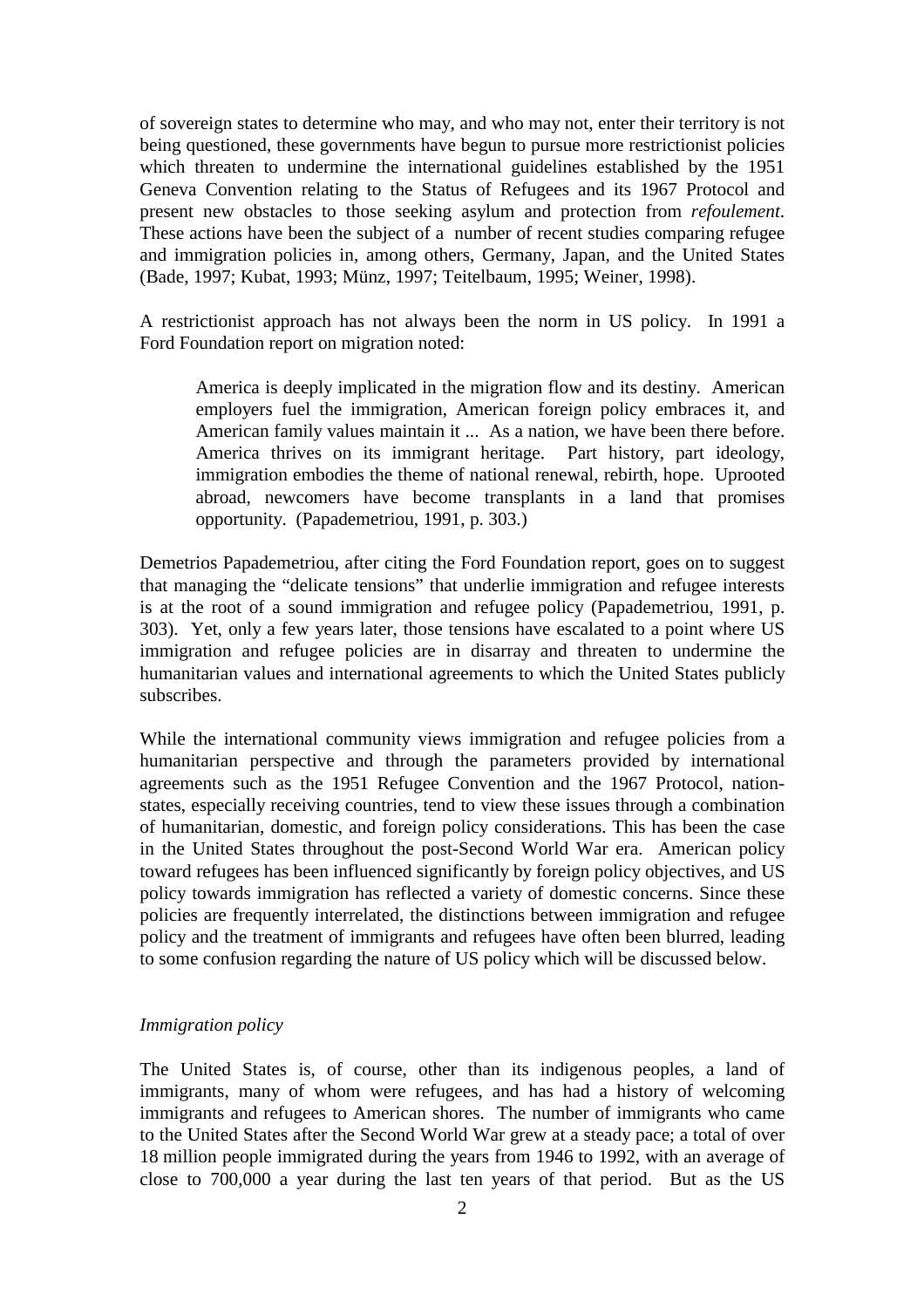immigrant population increased and began to place a strain on governmental budgets, or was perceived as a threat to cultural homogeneity in some communities, public pressure led Congress to place limits on the numbers who would be welcomed to the American melting pot.

Such limits were rare prior to the end of the Second World War, but did occur as early as the nineteenth century. The first to suffer such discrimination were the Chinese whose immigration into the United States was precluded by legislation passed in the 1880s. Other Asians were restricted through the Immigration Act 1917, and general limits were placed on all immigrants during the 1920s (Russell, 1995, p. 61). Restrictions on Chinese immigrants were eased by the USA during the Second World War to promote better relations with its war time ally.

The Immigration Act 1952 reduced restrictions on Asians in general (Russell, 1995, pp. 61-2). The Act also removed racial and sexual bars to immigration and naturalization and established preferred categories of immigrants: first, those with high levels of education and then various types of relatives, including parents of US citizens, spouses and children of permanent resident aliens, and, finally, brothers, sisters, and married children of US citizens. Immediate relatives of US citizens were exempt from any limitations (Díaz-Briquets, 1995, pp. 163-4).

The Immigration and Nationality Act 1965 eliminated the national origins quotas that had been in operation since the 1920s and "embraced an immigration selection system based on family reunification and needed skills". However, the Act did place a ceiling for the first time on immigration from the Western hemisphere while contributing to an increase in immigration from Asia (Díaz-Briquets, 1995, pp. 166-7). The lack of restrictions prior to the 1965 Act was due in part to the desire for cheap labour which came from those regions and in part to promote "good neighbour" relations (Russell, 1995, pp. 61-2).

Since the 1940s, the major source of immigrants to the USA has been Mexico. The reasons for this extensive migration are well known (Castillo, 1994; Hamilton, 1996; Mitchell, 1997a; Papademetriou, 1991, 1992). A long, porous border, economic opportunities, and the need for cheap labour have all contributed to this movement. From 1941 to 1964 the Bracero Programme for Mexican farm workers helped establish the pattern, and an economic recession in Mexico in the 1970s provided additional incentives. During the period from 1946 until 1992, over 4.3 million legal immigrants arrived from Mexico; hundreds of thousands more came illegally (Russell, 1995, p. 69).

The huge number of illegal immigrants and the perceived threat they presented to the host country led to the passage of the Immigration Reform and Control Act 1986. The major components of the Act provided for legalisation of over 3 million undocumented aliens (approximately 1.8 million of whom were Mexican), established sanctions against employers who hired illegal aliens, and, supposedly, improved border controls to limit further illegal migration (Díaz-Briquets, 1995, pp. 169-71; Keely, 1993, pp. 74-7; Papademetrious, 1992, pp. 317-22).

The 1986 Act was soon followed by the Immigration Act 1990. This Act increased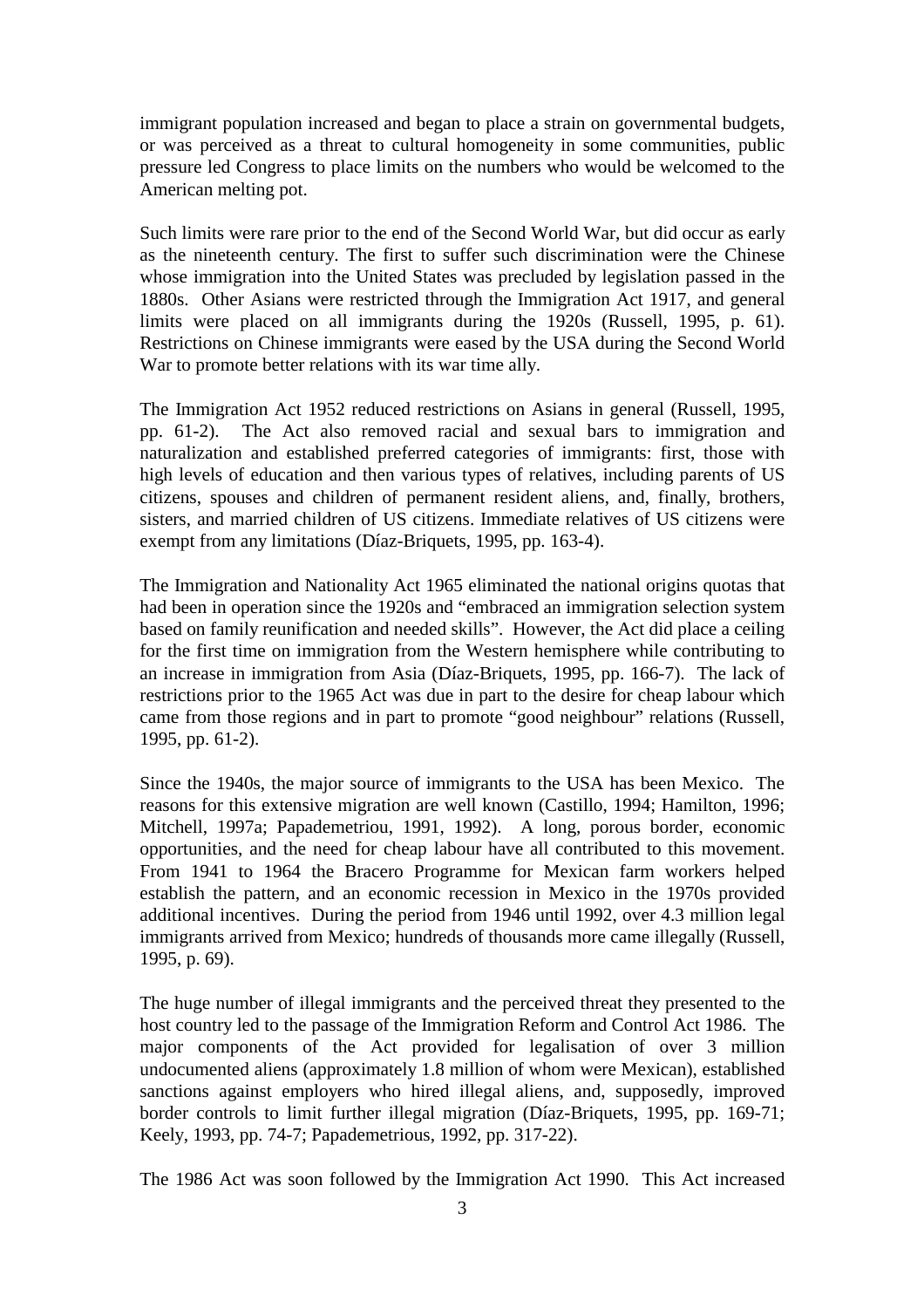the annual ceiling on immigration to 675,000, and reformulated the preference system into family-based and independent migration categories, with the latter including a diversity component to provide for immigration from underrepresented countries. In addition, the Act gave the Attorney-General the authority to grant Temporary Protection Status (TPS) to "citizens of countries facing natural or human made crises" (Díaz-Briquets, 1995, p. 172). The net result was the granting of such status to approximately 187,000 Salvadorans. When their grant expired at the end of 1992, they were given "deferred enforcement departure" (DED) until 31 December 1994, since their return home was considered a potential threat to the Salvadoran economy (Russell, 1995, p. 52).

The 1990 Act remained in effect until pressures for reform led to passage of immigration reform legislation (discussed below) in 1996. That new legislation was influenced in part by an increase in the number of refugees coming from Central America and the Caribbean.

#### *Refugee policy*

In the aftermath of the Second World War refugees from Eastern Europe had raised a new set of issues for US domestic and foreign policy. The USA not only participated in the establishment of the Office of the UNHCR, but opened its doors to hundreds of thousands of refugees themselves. Unlike US immigration policy, which often rested on economic concerns and domestic pressures, the initial response to refugee flows reflected humanitarian and foreign policy concerns. The USA came to view the refugee situation as symbolic of the problems of living under communism and saw the departure of refugees as a means of weakening communist regimes. This was reflected in a 1953 National Security Council memorandum which cited the 1953 Refugee Act as a way to "encourage defection of all USSR nations and 'key' personnel from the satellite countries' in order to 'inflict a psychological blow on communism' and ... material loss to the Soviet Union" (Zolberg, 1995, pp. 123-4).

United States refugee policy evolved through a series of laws which welcomed those fleeing "communist oppression" while providing little relief for those leaving other parts of the world, especially countries considered US allies. The Displaced Persons Act 1948 provided for 205,000 (later raised to 415,000) refugees, although the number was charged against other immigration allowances. The Refugee Relief Act 1953 admitted another 214,000, and the Refugee Escapee Act 1957 (following the 1956 Hungarian Uprising) accepted several hundred thousand more and dropped the practice of charging the number of refugees against immigration allotments (Russell, 1995, p. 47). The 1957 Act also included a provision to admit as refugees "persons fleeing persecution in Communist countries or countries in the Middle East" (Zolberg, 1995, p. 125).

This pattern continued throughout the next two decades, although the major source of refugees varied. In the 1960s approximately 130,000 Cubans who fled the regime of Fidel Castro were granted permanent resident status. The 1970s saw a mass influx from Vietnam and other parts of Indo-China. From 1971 to 1980, 96.8 per cent of all refugees entering the USA came from communist or Middle Eastern countries, but,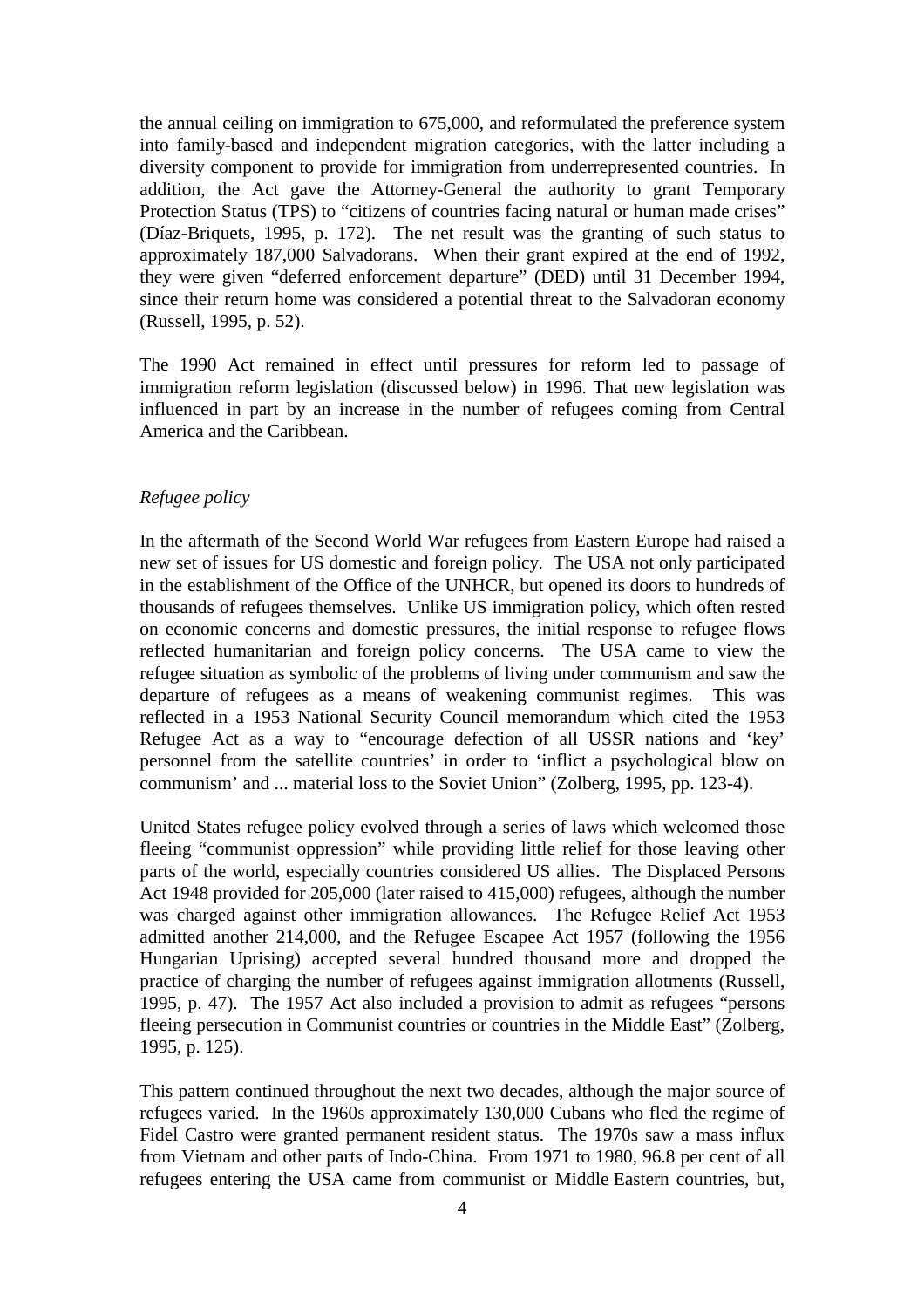aside from the criterion that special priority be given to those regions, there was little coherence to the US approach to refugees.

The Refugee Act 1980 attempted to change this and establish "the first permanent and systematic procedures for the admission and effective resettlement of refugees of special humanitarian concern to the United States". The act also established a definition of "refugee" that conformed to the 1967 Protocol and made clear the distinction between refugees (those outside US borders and their country of origin) and asylees (those in the USA or at the border) (Russell, 1995, p. 49).

Despite this attempt to provide a more balanced refugee approach, the figures for the 1980s followed the pattern that had been established earlier. From 1981 until 1990, 94.6 per cent of refugees came from communist or Middle Eastern countries. This was due in part to the Bush and Reagan Administrations' application of the phrase "of humanitarian concern" to include those from communist systems, in particular Soviet Jews (Zolberg, 1995, p. 139). But in the latter part of that decade there was a major shift in the primary source of refugees. From 1984 until 1990 over 60 per cent came from the Caribbean and Central America, in particular from Cuba, Haiti, Nicaragua, El Salvador, and Guatemala (Russell, 1995, pp. 49-51).

This shift in the source of refugees presented the United States with a new challenge in the refugee arena (Keely, 1993, p. 73). For refugees from the Caribbean and Central America, the United States was often the country of first asylum. The USA had to revise its refugee policy to deal with those who were on its doorstep rather than an ocean away, especially since the end of the Cold War reduced the propaganda value of an open door policy for refugees from former communist systems.

Two other factors contributed to the need for revision. First, as noted above, there were increasing domestic pressures to limit immigration to the United States and US public opinion did not always see a distinction between immigration issues and refugee concerns. Second, the vast increase in those seeking asylum (629,000 between 1980 and 1992, with the greatest increases being registered after 1988) had overwhelmed the capacity of the INS, leaving a backlog of over 400,000 cases by the end of 1992 (Russell, 1995, p. 51). The re-examination of policy had its greatest impact on immigrants and refugees from the Caribbean and Central America.

## *Cuba and Haiti*

Nowhere have the shifts or inconsistencies in US refugee and immigration policy been felt more than in the Caribbean, specifically Cuba and Haiti. As noted above, the USA pursued an open door policy for refugees fleeing the Castro regime from 1959 in the hopes of embarrassing the communist leader and drawing off some of the more highly educated segments of the population. Over half a million Cubans came to the United States, most of them settling in or around Miami, establishing a significant minority community which has been active in lobbying Congress regarding US policy toward Cuba. Approximately 200,000 refugees fled Cuba in the period following the revolution from 1959 until 1961. Another 250,000 arrived between 1965 and 1973. These large numbers did lead to some concerns in Congress and the public about the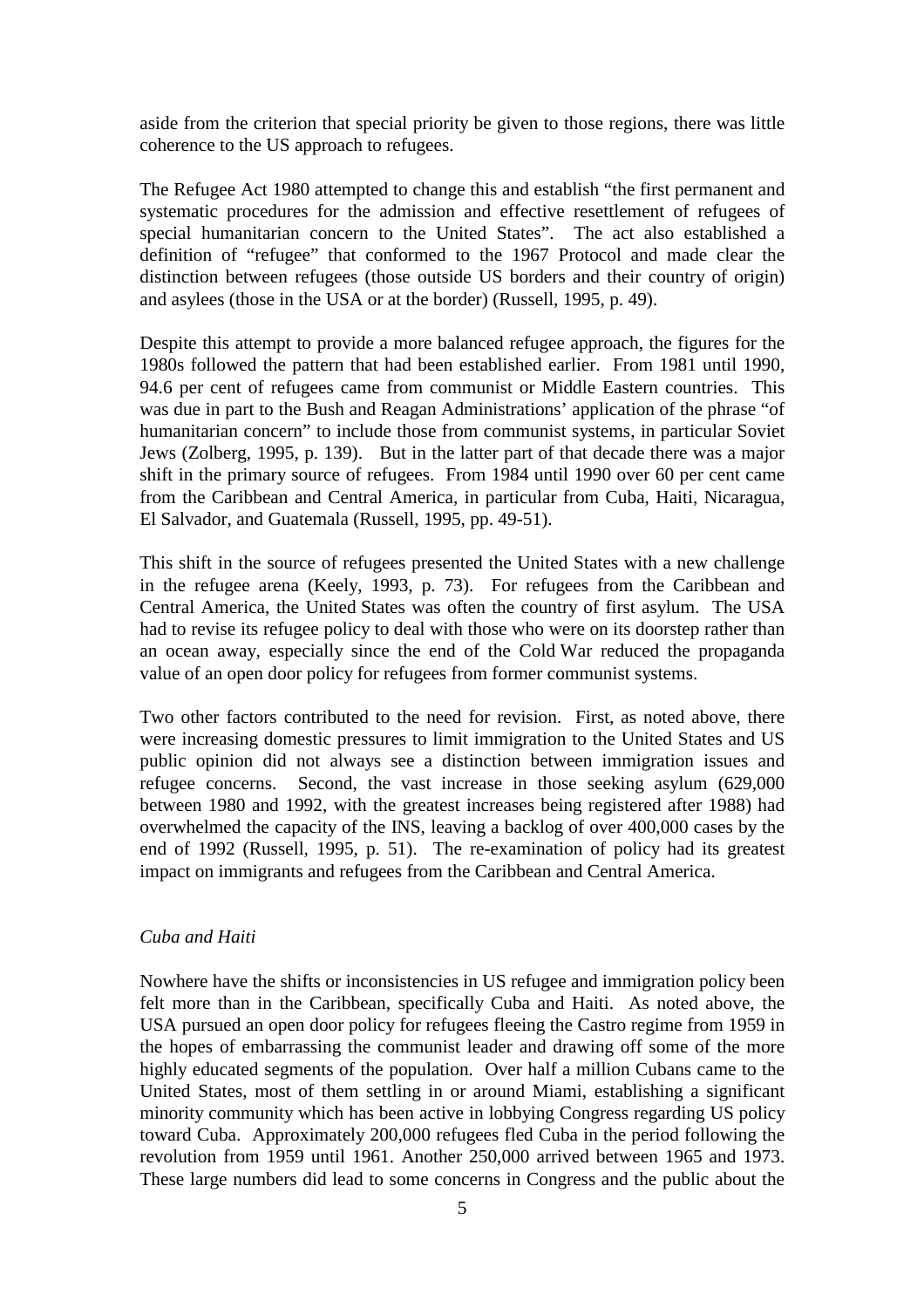costs of welcoming new immigrants as well as the possibility that Castro was actually using the exodus to his advantage by ridding himself of unwanted opponents. This became even more apparent with the Mariel Harbor episode (Zolberg, 1995).

This incident followed the announcement in 1980 by Castro that anyone wishing to leave Cuba could do so. Included in the group were approximately 8,000 criminals and others considered undesirable by the Castro regime. After initial hesitation, the Administration of President Jimmy Carter agreed to accept the new flow of immigrants and an extensive boat lift was organized to bring close to 125,000 people from Mariel Harbor to the United States. The shift in Administration policy was in part a response to Ronald Reagan's presidential campaign strategy, which had made an issue of providing support for those wishing to flee. Eventually the USA and Cuba reached an agreement in 1984 whereby the USA began to accept Cubans on a regular basis and Castro agreed to take back most of the 8,000 who were regarded as excludable. Nevertheless, US opposition continued to mount regarding increased immigration from Cuba; some observers believe that the Mariel boat lift and a subsequent riot among Cubans confined in Fort Chafee in Arkansas led to Carter's defeat in the 1980 presidential election and Bill Clinton's loss of the Arkansas governorship that same year (Zolberg, 1995).

US-Cuban relations deteriorated over the next decade reaching a critical level in 1994 when the USA shifted from the open-door policy it had followed since the beginning of the Castro regime. Several factors contributed to this situation. First, with the end of the Cold War, there was less need to try and embarrass the communist regime in Cuba, although the USA maintained its embargo against the island. Second, there was continuing pressure to stop accepting Cubans automatically from those who were opposed to immigration in general or those who associated refugee flows with illegal immigration. This included officials in Florida, whose budget was being stretched by increasing numbers of Cuban refugees. Finally, it became apparent to some US officials that Castro would continue to use refugee flows as a way of causing problems for the United States while ridding himself of opponents or undesirable elements of the Cuban population (UNHCR, 1997c, p. 218).

In order to stem the flow, the US Government announced in August that Cuban rafters picked up at sea would be taken to the US naval base at Guantánamo Bay in Cuba or another centre in Panama. Eventually the USA and Cuba reached an agreement in September 1994 on four points: the USA reaffirmed its earlier decision to stop accepting the refugees automatically; Cuba agreed "to prevent unsafe departures using mainly persuasive means"; both governments agreed to take effective measures against Cuban hijackers of ships and aircraft; and the USA agreed to issue 20,000 entry visas to Cubans each year. Eventually 30,000 rafters who were still being held at Guantánamo were also allowed to enter, but others who were picked up at sea after the agreement was made were returned to Cuba (UNHCR, 1997c, p. 219).

While this new approach appeared to limit the numbers fleeing Cuba to a manageable size and may have appeased public concern over mass influxes of refugees or immigrants, refugee and human rights organizations expressed concern that the US policy did not meet the needs of those who may have had a genuine fear of persecution, or uphold the USA's international obligations towards such people, and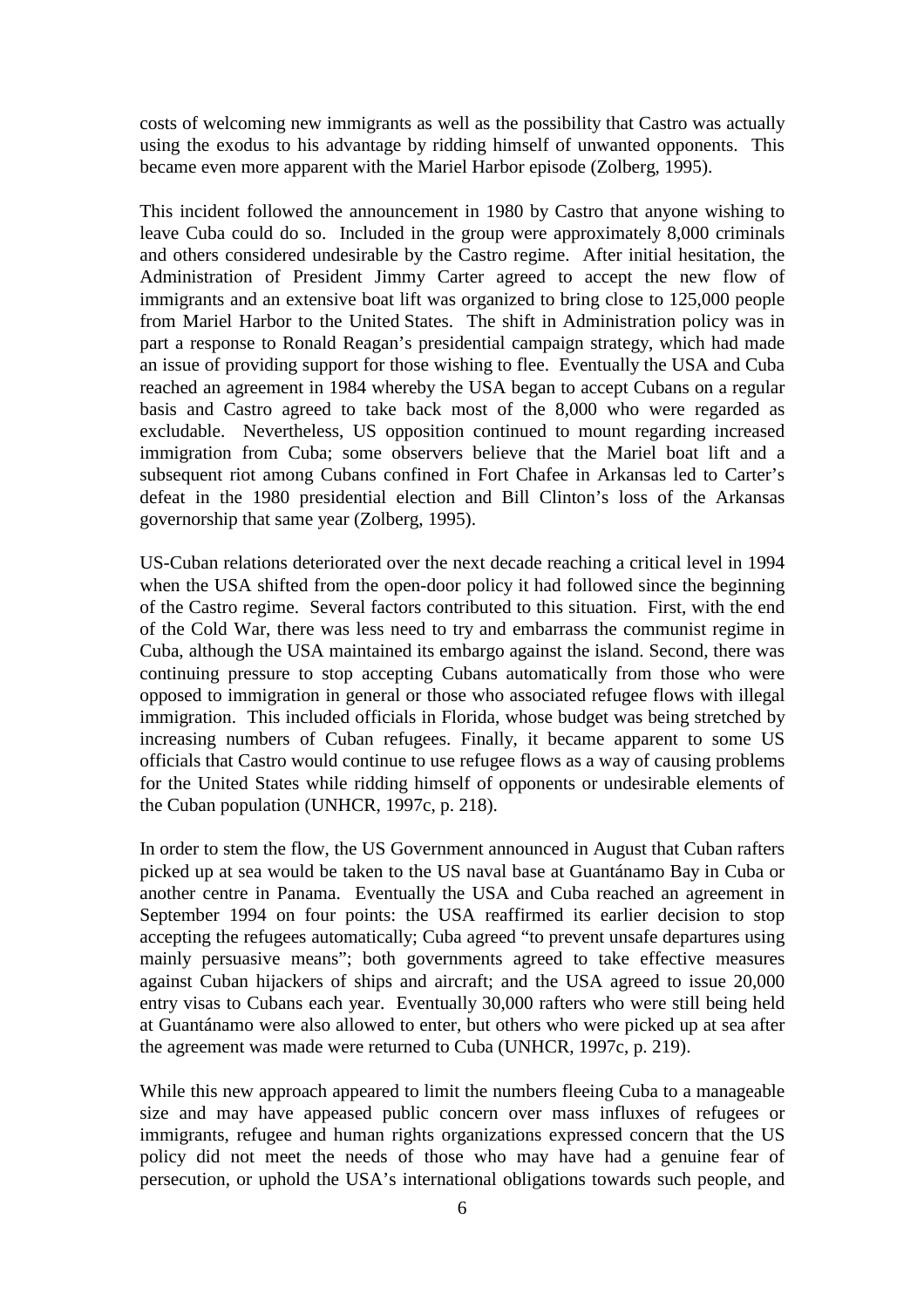did not provide monitoring of the treatment of those who were forcibly returned (UNHCR, 1997c, p. 219).

In effect, the US Government had reached agreement with another country to deny people their "right to leave". This implicit, though perhaps unintended, consequence of the US approach mirrors the complex nature of US refugee and immigration policy not only toward Cuba but the region in general. This policy is a matrix of humanitarian concerns, ideological and foreign policy interests, and domestic pressures stemming from the Administration, Congress, state officials, the Cuban-American ethnic community, and, as will be discussed below, a number of other interest groups which focus on various aspects of refugee or immigration issues in the United States.

Unlike the situation with Cuba, refugee flows from Haiti served neither US foreign policy nor domestic interests. Consequently, even though Haitian immigrants have been coming to the United States since the 1970s, they received different treatment and few refugees were admitted. This changed briefly in 1980 when the Carter Administration, reacting to charges of discrimination from the African-American community, awarded Haitian arrivals the status of "entrant", a new category which allowed them to stay while their status was resolved, but one which did not allow them to apply for permanent residence.

This policy was quickly reversed by the Reagan Administration, which reached an agreement with the Haitian Government in 1981. Haiti agreed to accept those interdicted at sea and returned by the USA, a policy that remained in effect even after the election of Jean-Bertrand Aristide as Haitian President in 1990. The INS maintained that interdiction arrangements allowed for determination of refugee status, but by 1989 only six out of over 20,000 interdicted were brought to the United States for further processing (Zolberg, 1995, pp. 142-5; Legomsky, 1991, p. 183).

Aristide's overthrow by a military coup in 1991 led to the flight of even greater numbers of refugees who were suffering from human rights abuses. The US Coast Guard interdicted over 40,000 Haitians in the two-year period from 1991 to 1992, sending 34,000 of them to Guantánamo Bay after a temporary court order had prevented their immediate repatriation. Approximately 10,000 of these were granted asylum and allowed to enter the USA (UNHCR, 1997c, p. 220).

A number of factors contributed to the failure of the USA to open the door as widely for Haitians as it had for Cuban refugees. The USA had a better relationship with the Haitian leadership and ties to Haitian economic interests (Mitchell, 1997a, pp. 52-4). Therefore, it had little desire to embarrass the Haitian Government by accepting large numbers of Haitian immigrants, many of whom were assumed to be fleeing for economic rather than humanitarian reasons. In addition, Haitians were subject to racial prejudice since they were black rather than Hispanic, a concern which has surfaced periodically in relation to this issue.

The door was closed again in 1992 just prior to the beginning of the presidential election campaign. This was made possible by a US Supreme Court ruling which upheld the right of the United States Government forcibly to repatriate those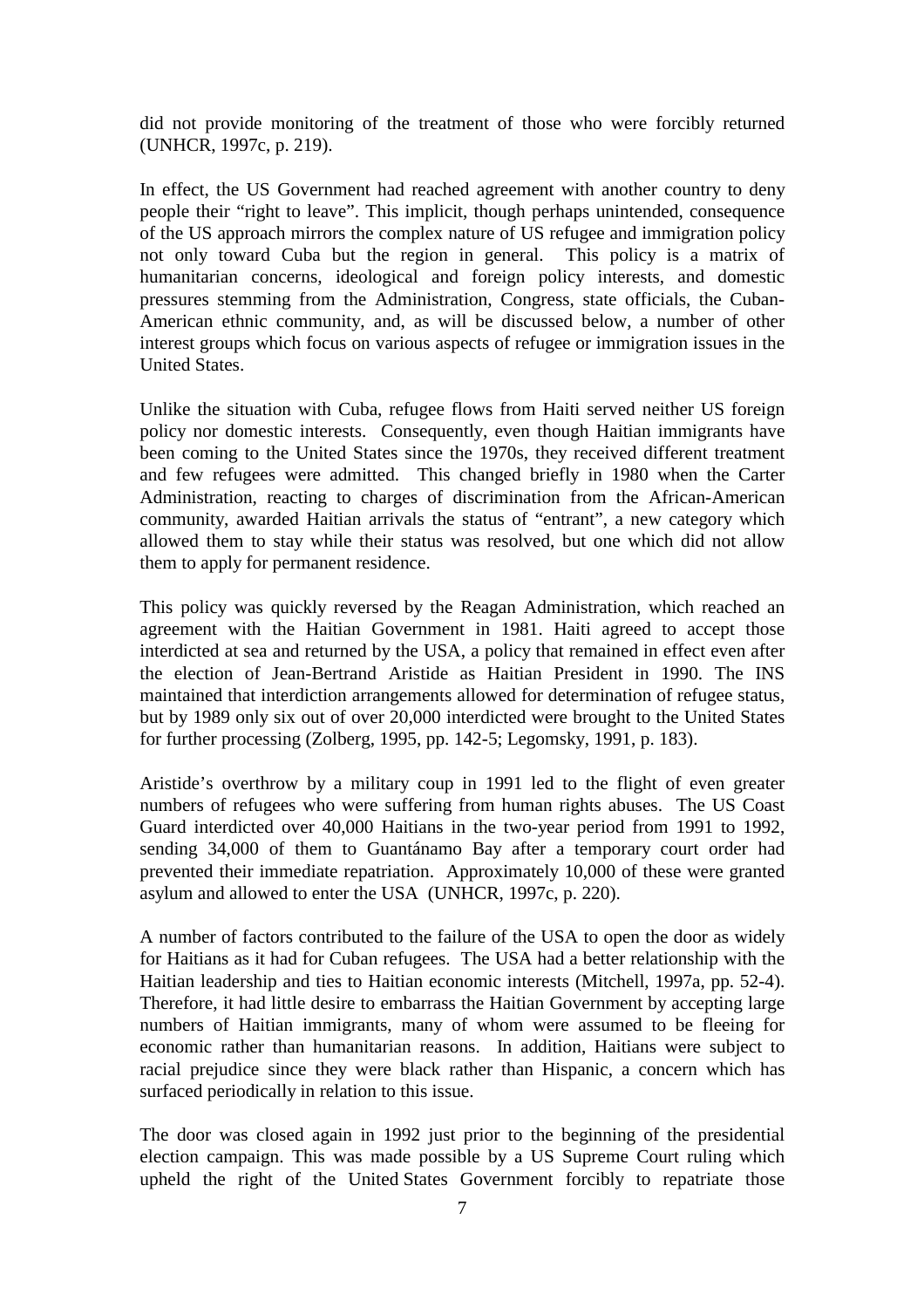interdicted at sea since they had not "entered" United States territory. While some critics argued that this ignored US obligations not to engage in *refoulement*, it enabled the USA to reinstate its earlier policy (Legomsky, 1990, pp. 181-90; Goodwin-Gill, 1993b, pp. 461-2). All Haitians stopped at sea were returned and the only means available for those seeking asylum became in-country screening, which exposed those using the process to possible persecution. As a presidential candidate, Bill Clinton opposed this policy, but he reversed his position upon taking office to protect his political base in Florida (Zolberg, 1995, p. 153).

Several shifts in policy occurred again in 1994. In June the USA set up an asylum screening process on a hospital ship in Kingston, Jamaica, but it was quickly overwhelmed by the number of applicants. This led to a US Government decision to send those who were intercepted (over 21,000) to Guantánamo once more. Following the restoration of Aristide to power in October 1994, most of them repatriated voluntarily to Haiti, although 4,000 were sent home against their will (UNHCR, 1997c, p. 220).

This must certainly have been a difficult issue for President Clinton since restrictions on the entry of Haitians were strongly criticized by the Black Caucus in Congress and by other civil rights and humanitarian organizations. Yet faced with opposition from those who wanted to limit immigration, Clinton was in a no-win situation. The almost obvious solution was to prevent the mass exodus at the point of departure so that the issue did not arise on the high seas or at points of entry in the USA. As early as 1993 he had promised to put more pressure on the military junta. Eventually, of course, Clinton took the lead in calling for and participating in the intervention, which restored the Aristide Government to power. This led to an immediate reduction in the flow of potential refugees, satisfying both sides in the domestic power struggle. But it also reflects the impact which domestic concerns regarding immigration and refugee issues had on the formulation of US foreign policy and the extent to which the United States could disregard the humanitarian or legal issues involved.

## *Central America*

The factors noted above have also influenced US immigration and refugee policy toward Central America. Large numbers of immigrants and refugees have entered the United States from the Central American region, in particular Nicaragua, El Salvador and Guatemala. As Aristide Zolberg and others have noted, it is difficult to disentangle the economic and political factors which have gone into large-scale movements and virtually impossible to know how different approaches might have affected the outcome. What is clear, though, is that US policy toward these countries had a significant impact on what did happen throughout the region in the 1980s and 1990s (Zolberg, 1995, pp. 148-52 is the major source of data for this section).

In each of those countries economic and geographic factors undoubtedly affected the rate of migration. Limited economic development, changes in economic patterns (especially with regard to sugar production following the US boycott of Cuban sugar), and the fact that immigrants found easier access to the United States via a land route through Mexico contributed to migration movements throughout the 1970s. In the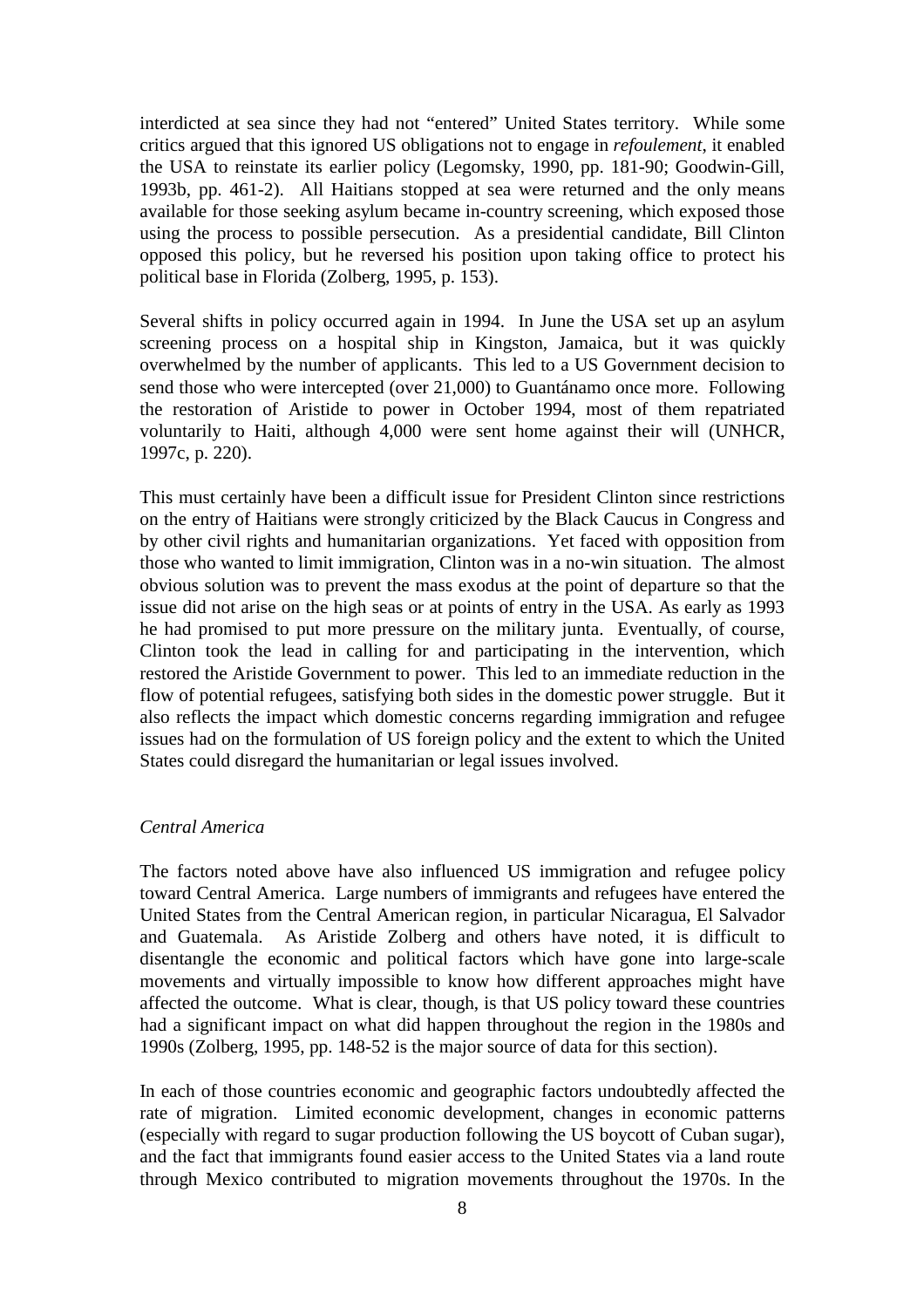1980s and 1990s US foreign policy and involvement in their internal affairs led to increased refugee flows and claims for asylum.

In Nicaragua, the Reagan Administration's support for the Contras in the 1980s and the Sandinista Government response to the Contra movement led to the flight of close to 500,000 refugees, many of whom sought protection in the United States. Since they were fleeing communist oppression, most had reason to expect a receptive response from US authorities. In the cases of El Salvador and Guatemala, refugees could not expect the same welcome.

In El Salvador the USA backed the Government against a left-wing insurgency during the 1980s and did not regard those leaving the country as legitimate asylum seekers fleeing persecution. Most Salvadorans entered the United States illegally and sought asylum only when confronted with the possibility of having to go back to El Salvador. Ultimately, when pressured by the government of El Salvador to limit repatriation of its citizens because of the economic strain it would place on the country, the United States found alternative solutions (the granting of Temporary Protected Status) to allow thousands of them to stay.

In Guatemala, United States support for the ouster of President Jacobo Arbenz in 1954 and subsequent aid patterns contributed to the emergence of a civil war which may have taken as many as 100,000 lives from 1966 through the mid-1980s. It took almost another decade before a fragile peace agreement was signed between the government and opposition forces in 1994. As a result of the conflict, close to a million people were internally displaced and another 200,000 may have fled the country. While the largest number of refugees settled in Mexico, thousands came to the USA, many illegally.

The rate of acceptance of asylum claims from Nicaragua, El Salvador and Guatemala continued to reflect the foreign policy considerations that had marked previous US refugee policy. Between 1984 and 1990, the USA granted 26 per cent of the 48,000 asylum requests from those fleeing the communist regime in Nicaragua compared to only 2.6 per cent of 45,000 claims from those fleeing the US-backed regime in El Salvador and only 1.8 per cent of 9,500 claims from Guatemala. In fact, the discrepancy in successful claims was so striking that it led to a case brought by the American Baptist Churches against Attorney-General Dick Thornburgh (the ABC Case) which led the Government to agree to rehear all of the asylum claims from El Salvador of those who had been in the country as of 19 September 1990 and of all those from Guatemala who had been in the country as of 1 October 1990 (*American Baptist Churches* v. *Thornburgh* 760 F.Supp. 796 (N.D. Cal. 1991)). Despite the settlement, there was little change in practice. By 1992, 16.4 per cent of 2,075 Nicaraguan requests were granted while only 1.6 per cent of 6,781 Salvadoran and 1.8 per cent of 43,915 Guatemalan requests were approved (Russell, 1995, p. 51).

The overall acceptance rate for the region was considerably lower than that for Cuba and Haiti. Geography may have contributed significantly to this difference. In the cases of Cuba and Haiti, the fact that most refugees could be interdicted prior to their arrival in the United States meant that interdiction could serve the same purpose as a negative adjudication process and keep the numbers down to satisfy domestic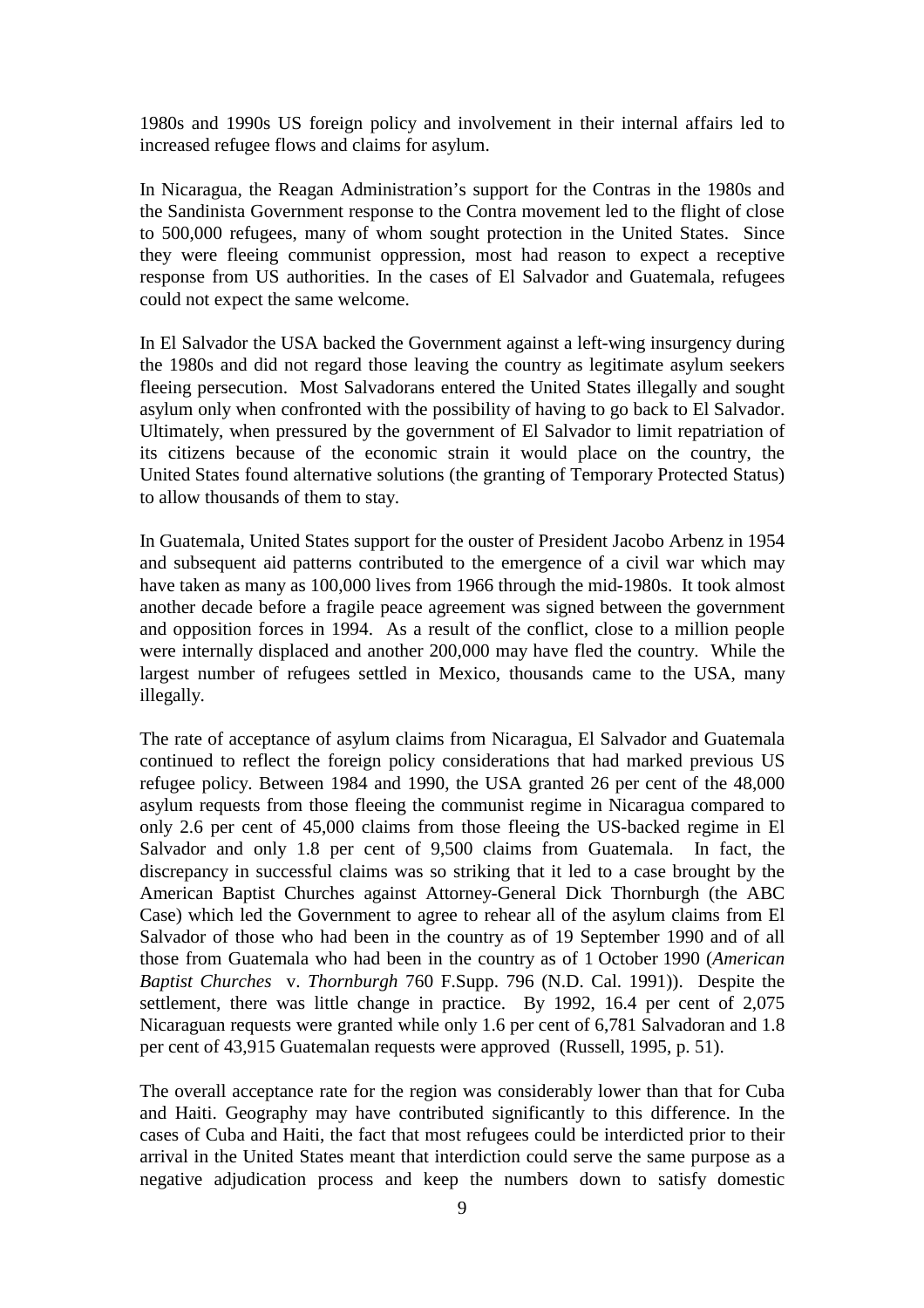concerns. In the case of Central America, since most of those fleeing the region entered by a land route, many illegally, and could not be interdicted prior to entry, restrictive asylum procedures served the function of limiting the numbers granted asylum status. In either case – interdiction or restrictive asylum procedures – refugee and immigration policy reflected foreign and domestic concerns rather than international agreements or obligations, except in those cases where humanitarian pressures became too great to ignore.

#### **US public opinion, domestic politics, immigration and refugee policies**

The preceding section on historical patterns has referred to the impact of domestic and foreign policy interests on immigration and refugee policy. The United States' use of refugee policy as part of its Cold War strategy is fairly clear, but the role of US public opinion and domestic politics in this process is more complex and needs further explanation. The impact of public opinion has been most apparent with respect to two issues during the 1990s: the campaign for Proposition 187 in California from 1994 and the debate over welfare and immigration reform in 1996. A brief analysis of these issues points out the remarkable number and diversity of interests which have participated in the debate.

#### *Proposition 187*

The debate over Proposition 187 began in early 1994 and continues to this day. The proposition was developed to a large extent by two former INS officials (Alan Nelson and Harold Ezell) as a reaction to the large numbers of legal and illegal immigrants whom they, and many other Californians, regarded as a threat to the state's economy and way of life. The debate on Proposition 187 was the dominant feature of the 1994 congressional and gubernatorial elections in California. Governor Pete Wilson became its most prominent supporter, but it spread to several other states and received national attention from both Republicans and Democrats.

In the 1990s, immigrants in California, both legal and illegal, received numerous benefits from the state including public education, health care, and other welfare services. Supporters of Proposition 187 argued that illegal immigrants placed a drain on the state budget, with education costs alone estimated by some at close to US\$2,000 million. While both sides of the debate agreed that many immigrants came to California to find jobs, backers of Proposition 187 also felt that free public education and other welfare benefits served as a magnet for those who could cross the border.

The proposition called for the following changes in the treatment of illegal immigrants: enrolment in all public schools, colleges, and universities would be barred; parents or guardians of all school children would have to show legal residence and school administrators would have to report suspected illegal immigrants; nonemergency public health care, including pre-natal and post-natal services, would be denied to those who could not prove legal status; access to many state programmes which dealt with troubled youths, the elderly, the blind, and others with special needs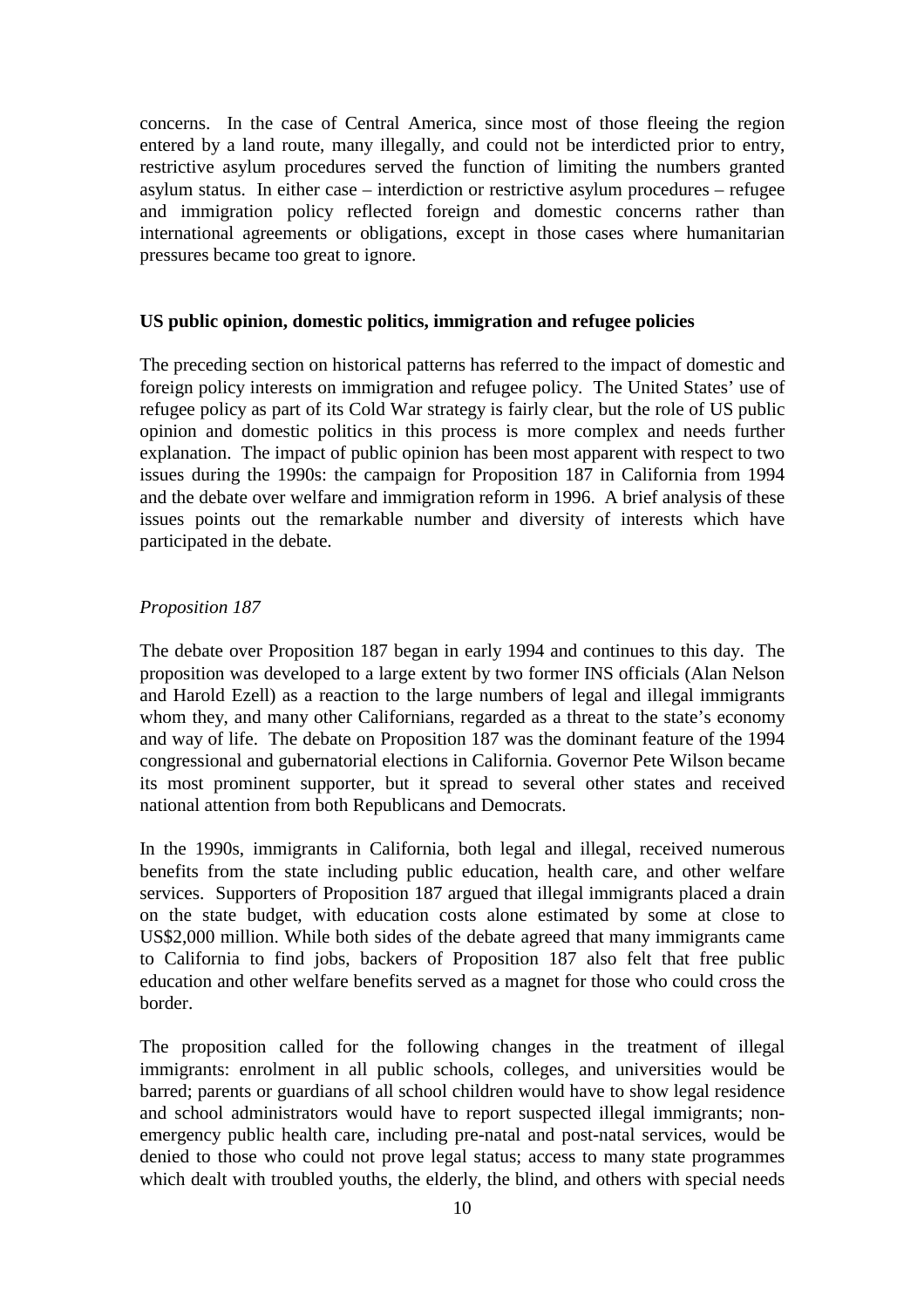would be cut off; law enforcement agencies would be required to cooperate fully with INS officials; and penalties for the sale and use of fraudulent documents were to be increased (McDonnell, 1994).

Those who opposed the measure criticized it on several grounds. Restrictions on education would harm children, many of whom were born in the United States and thus were US citizens. In addition, such restrictions would violate a prior Supreme Court decision (*Plyler* v. *Doe*, 1982) which had declared that children of illegal immigrants were entitled to public education. Many critics argued that the requirement that health care officials report suspected illegal immigrants would lead to a reluctance on the part of many immigrants, legal or not, to seek medical assistance. This could have the long-term effect of spreading contagious diseases and cause even greater health problems for the community at large. Further, the requirements that health care officials, school administrators, and law enforcement bodies report suspected illegal immigrants would place them in the role of "big brother" and, in the case of health care officials, perhaps violate rules of confidentiality. Finally, the system envisioned by Proposition 187 could lead to various abuses and discrimination against legal residents and would be very difficult and costly to enforce.

Public support for the proposition was very high, reaching over 60 per cent in some opinion polls despite the fact that it was opposed by a large number of organizations including police departments, teachers and school administrators, medical groups, lawyers, human rights bodies, and representatives of minority groups. National political figures from both parties also opposed it, including, by the end of the campaign, President Bill Clinton, Vice President Al Gore, Attorney-General Janet Reno, and key Republicans such as Jack Kemp and William J. Bennett.

As opposition mounted, support for the proposition dropped to a ten point differential (51-41 per cent) with a few weeks left in the campaign, but a last minute surge in support allowed it to pass with a 59 to 41 per cent margin of victory in the referendum on 8 November 1994. The proposition was challenged immediately in the courts with at least eight cases filed by opponents hoping to block the measure. There is not enough space here to describe the various legal manoeuvrings that took place over the next two years, but the net result was that a series of federal district court rulings, primarily by Judge Mariana R. Pfaelzer, declared most of the major sections unconstitutional.

Judge Pfaelzer left the section on penalties for the sale and use of fraudulent documents in place, but ruled that public education restrictions did indeed violate the decision reached in *Plyler* v. *Doe* and that welfare services mandated by the federal government could not be cut off by the state. Underlying most of her rulings was the argument that the state was attempting to regulate immigration, a responsibility that belonged solely to the federal government. In a separate case, US District Court Judge Matthew Byrne Jr. noted that the measure might violate immigrants' constitutional right to due process since it did not provide for hearings before or after the denial of services. These rulings effectively blocked implementation of most of the sections of Proposition 187 until the 1996 legislation on immigration reform, discussed below, gave Governor Wilson and the state of California some room to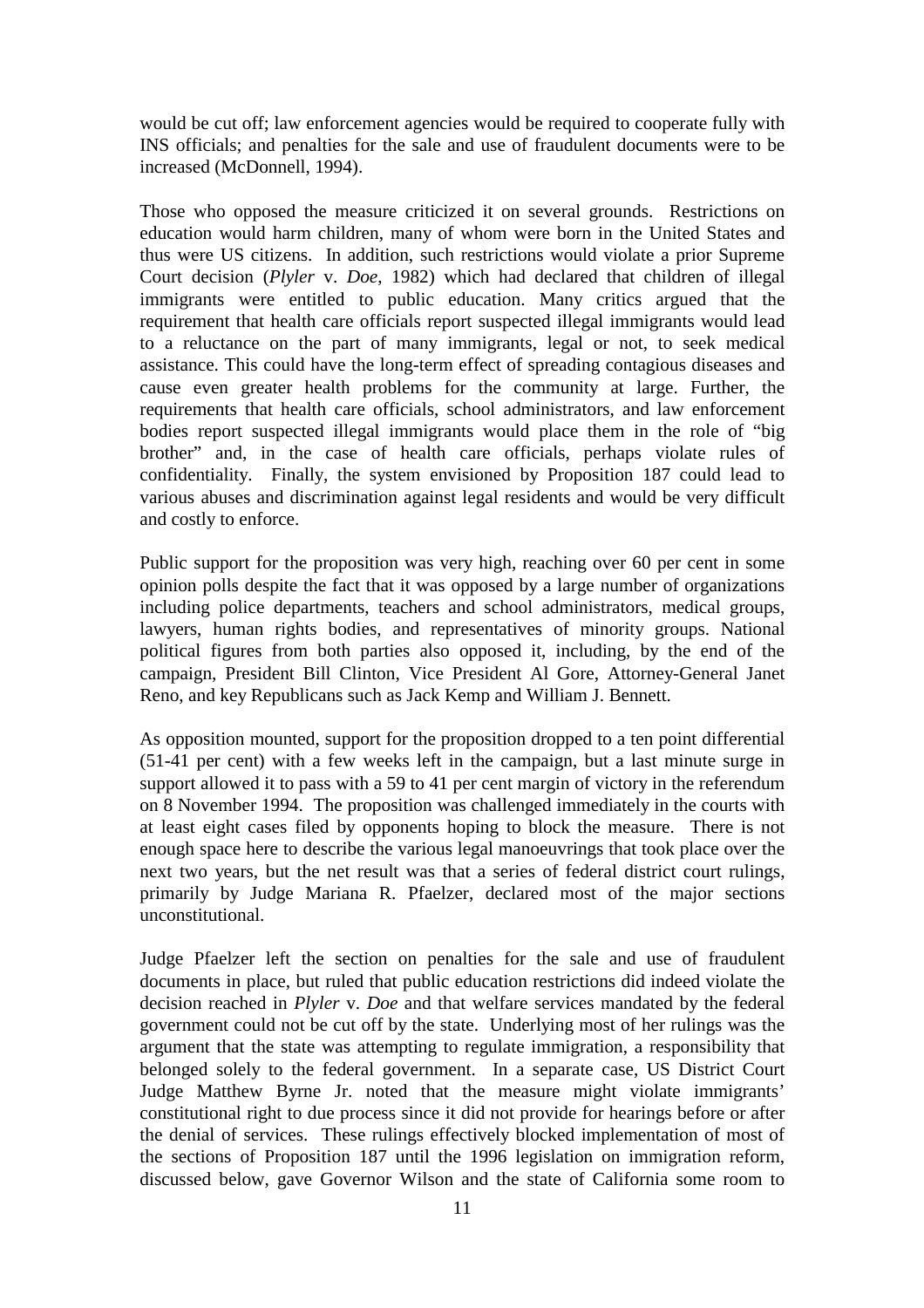implement those sections which involved state programmes.

The political rhetoric that emerged during the campaign reflected the depth of feeling held by many. The proposition was referred to as the SOS initiative – "Save Our State." Dana Rohrbacher, a Republican congressman from Huntington Beach, California, stated: "If this doesn't pass, the flood of illegal immigrants will turn into a tidal wave, and a huge neon sign will be lit up above the state of California that reads, 'Come and get it'" (Miller, 1994). Other supporters noted that California "was becoming a third world state"; population shifts "have rapidly transformed oncefamiliar communities into strange and dangerous places where English is heard less and less"; illegal immigration was "part of a reconquest of the American Southwest by foreign Hispanics" (Martinez, 1994). Critics commented that the measure "would foster a police state mentality, in which legal residents are questioned simply because of their accents or skin colour" (Feldman, 1994, while several Mexican papers condemned the measure as "racist" (*The Los Angeles Times*, 9 November 1994).

Even though groups opposing the proposal spent more campaigning against it than those in favour and in spite of the extensive opposition to Proposition 187 from minority groups, lawyers, educators, medical practitioners, law enforcement agencies, members of the business community, and national political leaders from both parties, the Proposition was passed by a significant margin. While opponents of the measure were able to diminish its impact through the court system, that success did not limit the spread of the ideas underlying the Proposition 187 movement to other states or national politics. What the Proposition 187 campaign brought to light were the deepseated values held by many Americans about immigration and refugee issues. Proposals similar to 187 were initiated in several other states (including Florida and Arizona) and concerns about immigration informed much of the debate over the 1996 immigration and welfare legislation as it made its way through Congress.

#### *The 1996 debate over immigration and welfare reforms*

After months of debate, fuelled in part by the Proposition 187 campaign, Congress passed the US Welfare Reform Act 1996 and, later that year, the Illegal Immigration Reform and Immigrant Responsibility Act (IIRIRA), which severely limited welfare aid for legal immigrants and signalled a more coordinated attempt by the government to stop the flow of illegal immigration. (See Mitchell, 1997a for a brief overview.) In addition, in 1997 a Federal Advisory Panel on immigration reform concluded a fiveyear study which resulted in several recommendations regarding the INS and how its various functions should be carried out.

Most of the legislation applied to illegal immigration. In the area of public assistance illegal immigrants became ineligible for most public assistance programmes financed by the Federal Government or states, in particular supplemental security income, aid to families with dependent children, Medicaid, and food stamps. Pilot programmes were to be set up in five states with high populations of immigrants to enable employers to verify the legal status of employees. The legislation provided for 1,000 new border guards and 300 new INS agents each year until 2002 to strengthen border control and investigate unlawful hiring and the smuggling of illegal immigrants; a 14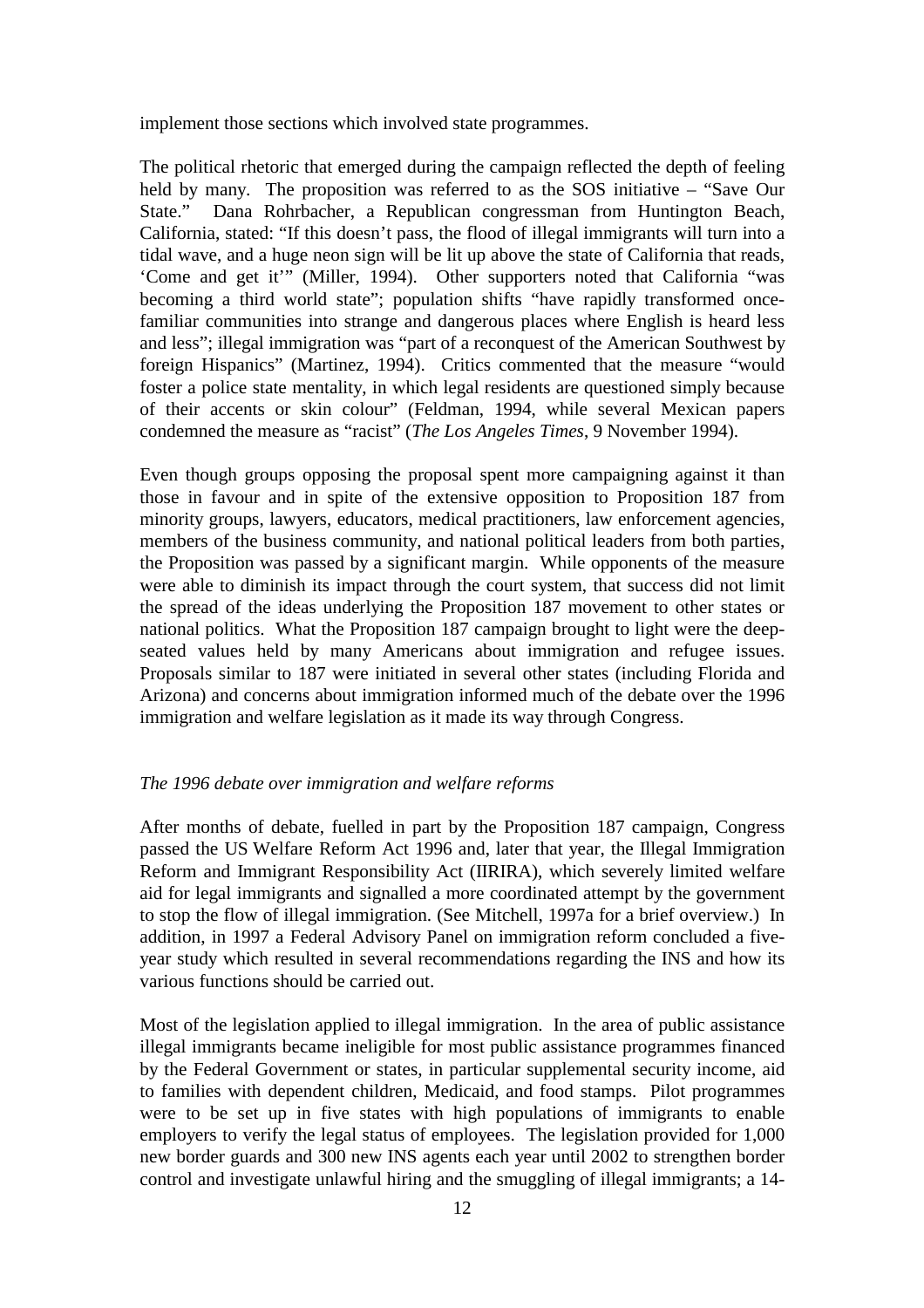mile triple fence was to be constructed along parts of the border with Mexico near San Diego, California. Penalties for fraud or the misuse of identification documents were increased (*The New York Times*, 1996b).

Several provisions of these measures were meant to limit legal immigration or make it more difficult for potential asylum seekers to enter the country. Those who sponsored legal immigrants now had to earn more than 125 per cent of the poverty level (\$15,455 a year for a family of four in 1995) to ensure that new arrivals would not need welfare assistance. Anyone trying to enter the country without proper documentation would be subject to deportation. Those seeking asylum would have to prove a "credible fear of persecution" in an initial meeting with an INS asylum officer. The final legislation provided for a review hearing (within seven days) before an immigration judge. There could be no appeal against the judge's decision. Anyone representing a terrorist organization would be deported or denied entry. In addition, those ordered to leave would be held in mandatory detention until departure (*The New York Times*, 1996b).

Other legislation called for cutbacks in aid to legal immigrants in the areas of supplemental security income and aid to families with dependent children. Moreover, the increased requirements for sponsors meant that it would be harder for many immigrants to reunify their families and, since sponsor income would be used to determine eligibility, many legal immigrants would no longer qualify for Medicaid assistance (Vartabedian, 1996).

A few proposals which were later deleted from these measures echoed some of the issues raised during the Proposition 187 debate in California. Many Republicans wanted to pass legislation which would deny public education to illegal immigrant children. This proposal was later modified to allow those already enrolled to finish elementary or high school, but those moving on to the next level would have to pay tuition of \$5,000 per year. Critics of the proposal raised the same arguments voiced earlier in California, noting that the bill violated the 1982 *Plyler* v. *Doe* decision. Eventually the issue was put into a separate measure which was defeated in the House of Representatives. Another proposal would have limited legal immigrants to 12 months of welfare benefits; those using more would have been subject to deportation. This proposal was dropped after opposition from the Clinton Administration.

An additional proposal would have required that asylum seekers submit their request for asylum within one month of arrival. It was intended to reduce "defensive asylum claims" made by illegal immigrants after they had been "caught", but was withdrawn after strong criticism from immigration lawyers who made the point that many asylum seekers could not get their case ready within that time frame given language barriers and the difficulties of finding legal assistance.

The overall levels of immigration were also subject to discussion with some congressmen proposing that the level of legal immigration be cut by 30 per cent after five years. This proposal was withdrawn after concerns were raised regarding the impact it would have on certain businesses that relied on skilled foreign labour and the effect it would have on family reunification efforts. Ironically, while Congress was in the process of discussing cutbacks in aid for legal immigrants, it passed a bill which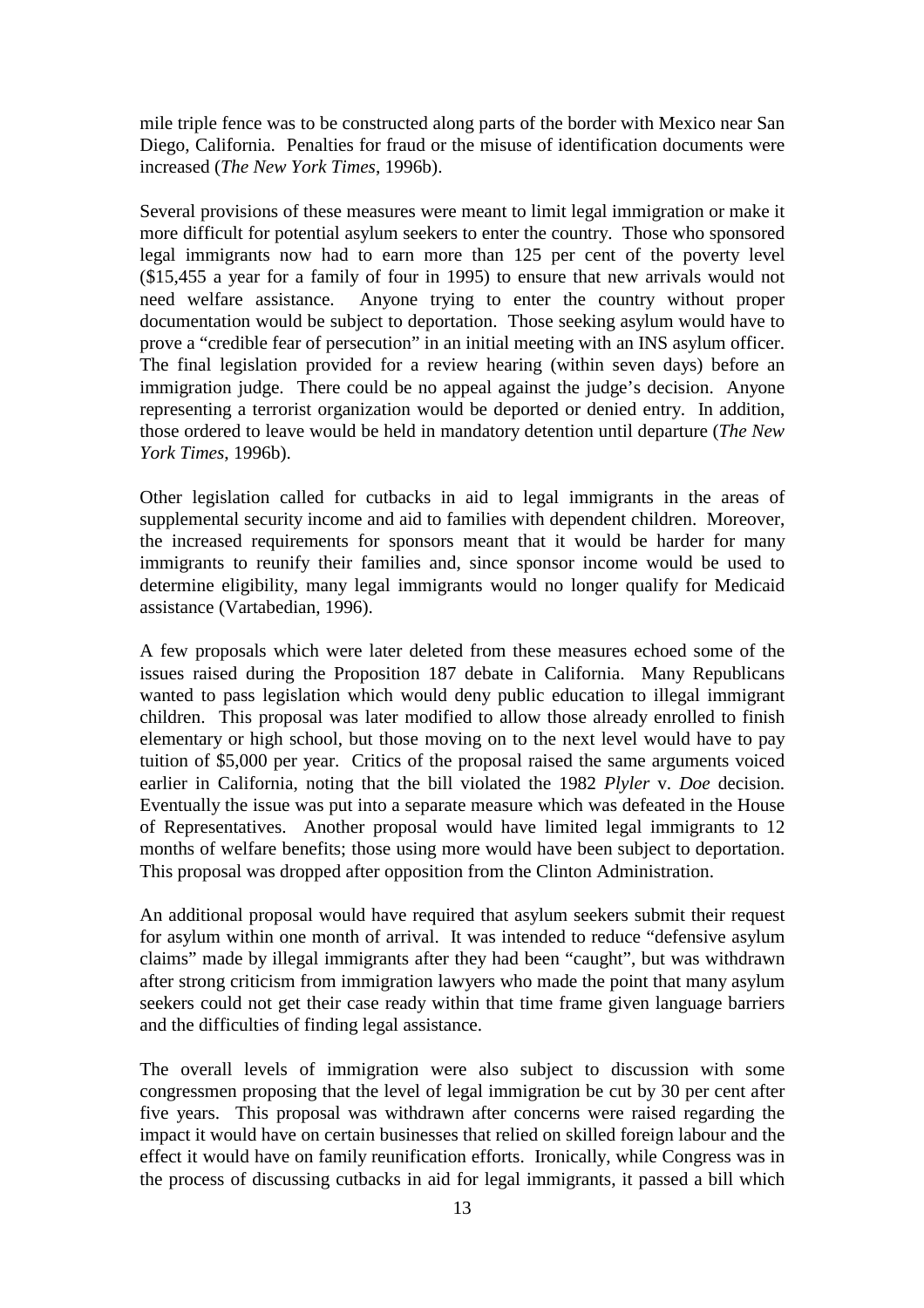provided visas for 250,000 guest workers to satisfy agricultural interests in California, Florida and Texas, with much of the support for the bill coming from those most vocal against illegal immigration (Schmitt, 1996a).

While many of the issues noted above were the same as those raised by Proposition 187, the variety of participants was even wider. Several representatives of the House and Senate were very active in pushing for various reforms, most notably Senator Alan Simpson of Wyoming (Rep.), Lamar Smith of Texas (Republican chair of the House Immigration Subcommittee), and various representatives from California and Florida as well as other states. Several state governors originally supported these measures but later voiced concerns, especially when it became apparent that their states might suffer the loss of federal revenue in programmes for legal immigrants.

At some points the rhetoric became incensed. Presidential candidate Patrick Buchanan tied immigrants to declining living standards, the widening income gap, the evils of free trade, high crime, declining property values and the general sense that communities were veering out of control (McDonnell, 1996a). At a San Diego conference on immigration, activists complained that immigrants were "overwhelming schools and welfare rolls, trashing the environment, voting illegally in US elections – even acting as veritable double agents of Mexico". The central message of the Federation for American Immigration Reform (FAIR), one of the strongest advocates of cuts in legal immigration, was that "near-record levels of immigration are deforming the nation's character. The inexorable influx ... could have dire long-term consequences: overpopulation, rampant bilingualism, reduced job opportunities for the native-born, and demographic shifts that could result in dangerous ethnic separatism" (McDonnell, 1996b).

Critics of the reform proposals focused on two major areas. First, with regard to legal immigrants, they expressed concern about the humanitarian impact welfare cuts would have and the obstacles the new policies would present to family reunification. Second, with regard to those coming to the United States, they noted that changes in INS procedures, especially the expedited removal process, would endanger the rights of asylum seekers and subject them to arbitrary treatment and deportation by INS officials without sufficient judicial review of the latter's actions. Anthony Lewis, writing in *The New York Times*, described the immigration measures as an "extraordinarily vindictive piece of legislation" and also raised a question in the minds of many other critics: "Why should Congress choose this moment, a time of prosperity, to turn against our traditions and beat up on refugees and lawful immigrants?" (Lewis, 1996).

Apparently even some Republicans were asking themselves that question because many began to change their positions on the reform measures by the end of 1996. Three factors may have contributed to their shift in attitude. First, the party found that it was losing support among Hispanic and Asian-American voters, an issue that became even more important as many legal immigrants sought naturalization (which would also give them the right to vote) to avoid the loss of benefits which had been curtailed by the legislation. Second, one of the major proponents of immigration reform, Alan Simpson, retired from the Senate. His place on the Senate immigration panel was taken by a more moderate Senator, Spencer Abraham, a Republican from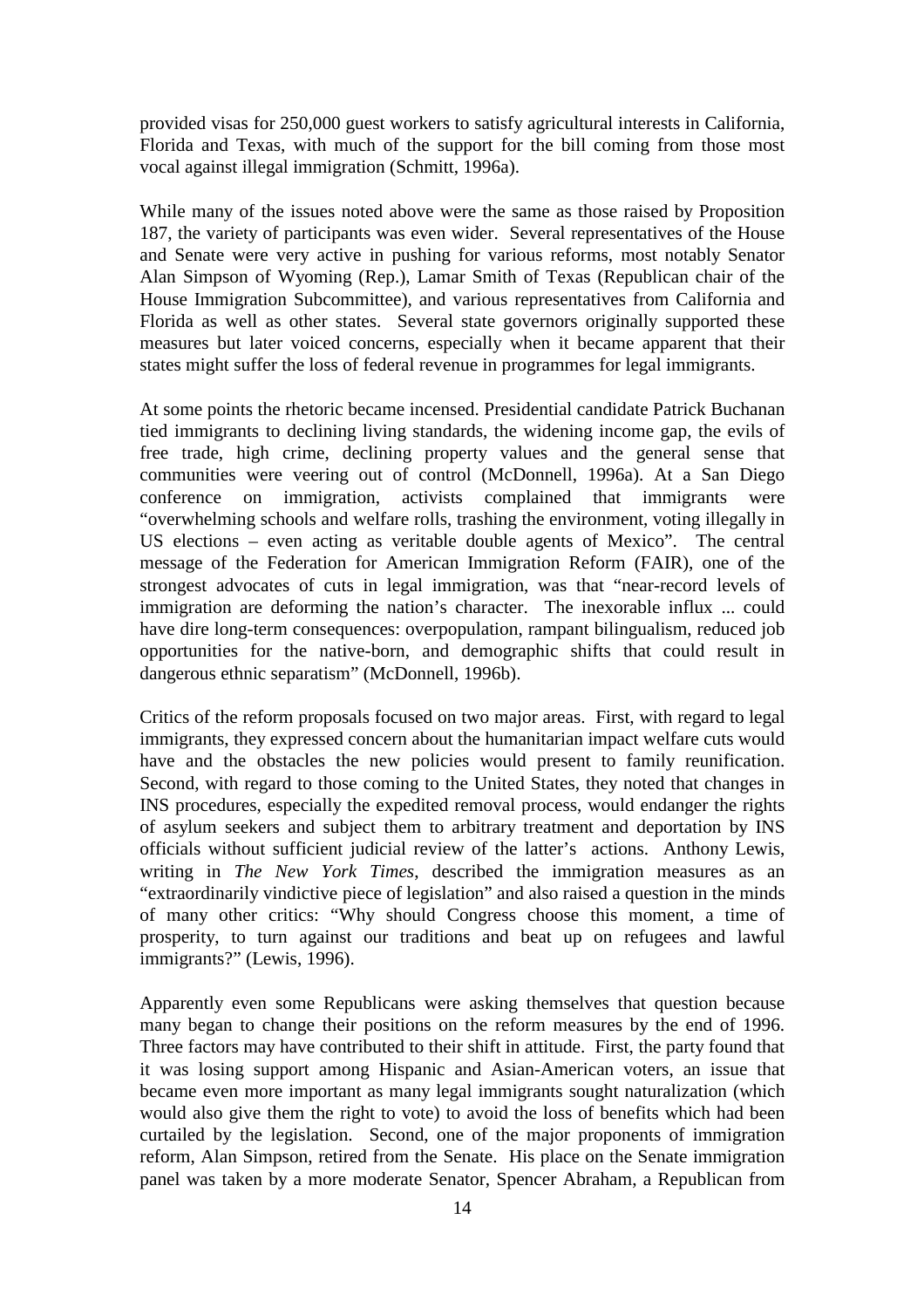Michigan. Third, the legislation itself may have satisfied the public demand for reform. President Clinton also expressed concerns about the legislation and vowed to seek repeal of some of the restrictions on benefits to immigrants (Schmitt, 1997a).

A new issue arose, however, by 1 April 1997 when provisions of the new law relating to deportation proceedings came into effect. The provisions affected primarily refugees from Central America, especially El Salvador, Guatemala, and Nicaragua, who had been granted temporary legal protection when they fled civil wars in those countries as discussed earlier. That grant had allowed them to stay in the USA, but prevented them from applying for permanent resident status even though some might have qualified. The new law required that applicants from this group seeking to avoid deportation must have 10 years residency in the USA and prove that their departure would cause severe hardship to members of their immediate family other than themselves. In addition, the time a refugee had spent in deportation proceedings would not count toward the 10 years of residence, making it virtually impossible for some to meet the required standards. This was a change from prior conditions which required only seven years of residency and considered hardship to oneself as a sufficient reason to defer deportation (McDonnell, 1997a; 1997b).

In addition, the new law repealed section  $245(i)$  of the Immigration and Nationality Act 1965 which allowed immigrants, including those in the country illegally, to remain in the country while their application for legalization of status was being processed if they paid a one-time, \$1,000 fine. The procedure had been developed to ease the workload on US consulates in other countries and provided approximately \$200 million a year for the INS budget. Under the new law, immigrants would have to leave the country while waiting for their applications to be processed, even if this meant leaving family members behind in the United States. Moreover, given the backlog of cases, it might take several years for the processing to be completed. Further, anyone who had been in the country illegally for more than 180 days who left the country for any reason could be barred from re-entry for three years, even if they left simply to await the processing of their green card (residence and work permit); those who had been in the USA illegally for more than a year could be barred from reentry for 10 years (McDonnell, 1997c; Ojito, 1997; *The New York Times*, 1997b).

There was widespread feeling among both Democrats and Republicans, as well as among immigration lawyers, representatives of Central American groups, and the Clinton Administration, that these measures were unfair to these refugees, many of whom had, in the words of Attorney-General Janet Reno, been "putting down deep roots in our nation and abiding by our laws" (McDonnell, 1997b). In addition, there was considerable pressure from Central American countries to reverse the law since they were ill-equipped to absorb large numbers of former refugees given their struggling economies. Clinton promised these governments he would seek a "fair solution" during a visit to Central America in May 1997 (McDonnell, 1997b).

As a result, Reno acted to suspend deportation until 1 October while the Clinton Administration prepared new legislation on the issue. The stay affected over 300,000 people from Central America. They would be allowed to seek to "block their removal" under the earlier, more relaxed "suspension of deportation" standards that existed prior to the new law. Reno noted that it was unfair to apply the 1996 law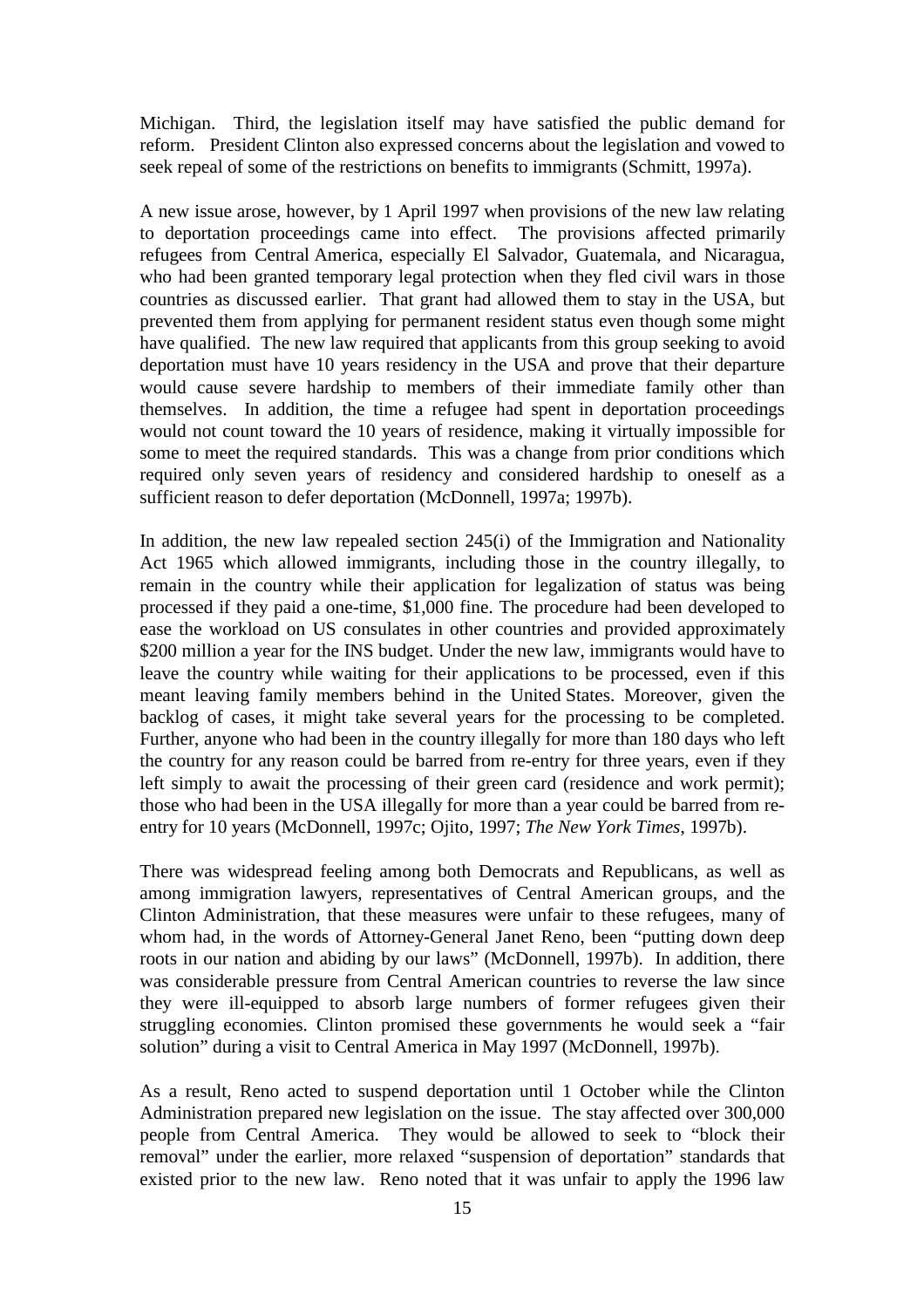retroactively to people who had arrived in the USA before 1996; Lamar Smith, Chairman of the House Immigration Subcommittee, claimed that the Administration had bowed to foreign pressures (McDonnell, 1997b). Prior to Reno's action, Federal Judge James Lawrence King had blocked the deportation of thousands of Nicaraguans and others until their cases could be heard, a decision consistent with Reno's action (*The New York Times*, 1997a).

After considerable manoeuvring the House and Senate agreed on a compromise measure which dealt with both issues: refugees from Central America and section 245(i). Central American refugees (approximately 50,000 from Nicaragua and 250,000 from Guatemala and El Salvador) were allowed to apply for permanent residence under the earlier, more lenient procedures, but in return cuts were made in the number of unskilled immigrant workers allowed entry per year. Section 245(i) was extended for the last time until 14 January 1998; anyone filing by that date would be allowed to remain in the country pending a decision on their residency status.

While this agreement was generally regarded as a victory for Central American refugees and immigrants seeking to use the procedure under section 245(i), some critics argued that the provisions of the law affecting Central Americans (dubbed the "Victims of Communism Relief Act") were unfair to Haitians who were not included in the bill. Others noted that the cut-off date for applications under section 245(i) would be a hardship on those who for various reasons were unable to file by the deadline of 14 January 1998.

The concerns about the implementation of IIRIRA were accompanied by criticism of the INS itself. These criticisms took various forms but generally revolved around the issues of how effective the agency was in controlling US borders, whether it was active enough in deporting those who had been convicted of felonies, how efficient it was in handling the backlog of asylum applications, and how fair it was in its treatment of those seeking asylum. In response to these concerns the Federal Advisory Panel charged with looking at the INS and immigration issues recommended sweeping changes in the administration of immigration and refugee policies. The panel proposed abolishing the INS and assigning its duties to other government agencies. Under the assumption that the INS suffered from "mission overload", the panel suggested that the Justice Department (the INS parent body) retain control of the border issues and removal of illegal immigrants; the State Department would handle immigration services and benefits including citizenship and asylum requests; and the Labour Department would continue to monitor wage and hour laws and be given the responsibility for enforcing rules governing the hiring of foreign workers (Schmitt, 1997b).

While several Congressmen supported the proposals, the Justice Department and INS expressed strong reservations, noting that the various functions went hand in hand and that the INS had just begun to make improvements as a result of the leadership of INS Commissioner Doris Meissner and an increase in the organization's budget which had doubled in four years to \$3,100 million (Schmitt, 1996b). While these proposals are still under discussion, the INS has moved forward in carrying out the policies outlined in the 1996 congressional legislation. The reaction to these procedures and the reform proposals in general will be discussed below.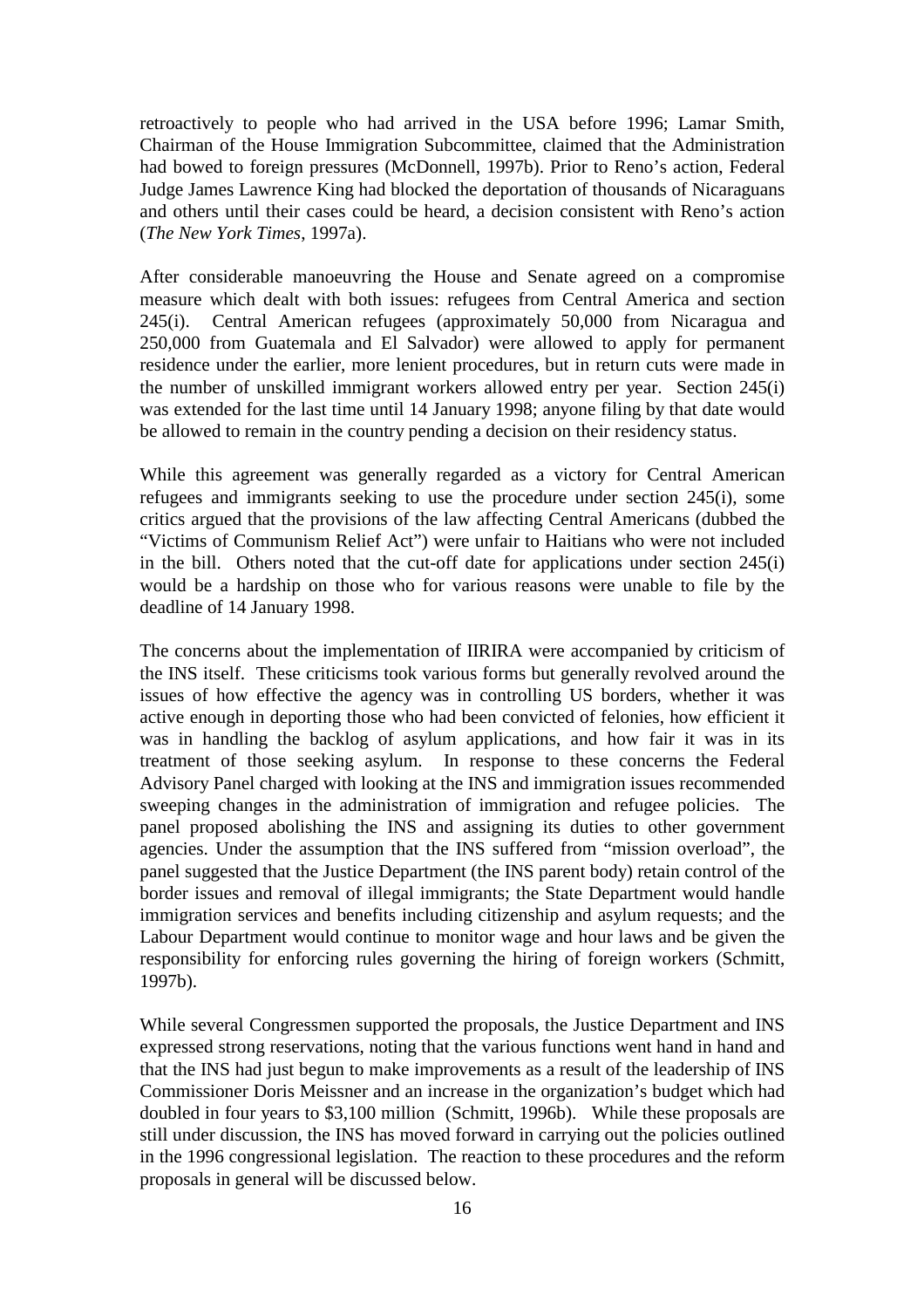## *The immigration and refugee policy matrix*

The US debate over immigration and welfare reforms since Proposition 187 has generally been consistent with the some of the literature on general perceptions of immigration. As Warren Zimmerman notes, US policy often reflects perceived threats to the US economy, culture, and foreign policy interests (Zimmerman, 1995, pp. 88- 102). Concerns about jobs and welfare costs contributed to calls for the removal of illegal immigrants and restrictions on legal immigration. Only when business interests intervened was the Republican Congress willing to find exceptions to a policy of retrenchment. The perception that immigrant groups were a threat to American culture and homogeneity often resulted in a rhetorical rather than rational approach on both sides of the issue. Even after the end of the Cold War, the vestiges of anti-communism led to discriminatory policies in the case of Haiti and some Central American countries, policies which were reversed only after domestic and foreign pressures were brought to bear on the Clinton Administration.

While there may be some basis in fact regarding the impact of large numbers of immigrants, many studies conducted in the 1980s found little support for claims that immigration had negative demographic, economic, or social effects (Bean, 1997, p. 140). According to Papademetriou in a recent article in the journal *Foreign Policy*, many of these concerns were based on "myths and half truths" which had been elevated to the status of "conventional wisdom" (Papademetriou, 1997-1998, p. 15). He points out that various studies suggest that immigrants may, in fact, be a benefit to the host country's economic well-being not only through the taxes they pay and jobs they create, but through the energy, ideas, and entrepreneurial spirit they bring with them (Papademetriou, 1997-1998, pp. 18-25).

Not only may the collective wisdom on immigration and refugee issues be wrong and the distinction between different types of immigrants often blurred (Bean, 1997), but the debate on these issues has also been subject to many twists and turns – proposals put forth and discarded, compromises reached and abandoned, legislation passed and modified. If the debate has been anything, it has been inconsistent. This inconsistency should not be surprising, given the complex matrix of actors involved in the debate. Virtually every level and every branch of government in the US political system, along with numerous interest groups or non-governmental organizations (NGOs) have participated in the development of US policy (Teitelbaum, 1998).

Presidents have supported policy on the basis of ideology, foreign policy needs, pressure from other countries, or electoral goals. Within the administration the Departments of State, Justice and Labor are involved (even without implementation of the reform proposals outlined above) in various aspects of implementation. Dozens of congressmen have participated in the formulation of legislative policy representing every segment of the political spectrum. Governors and state legislatures have responded to budgetary concerns and public opinion to support and later call for the modification of federal legislation (Pear, 1997a). The courts have set legal precedent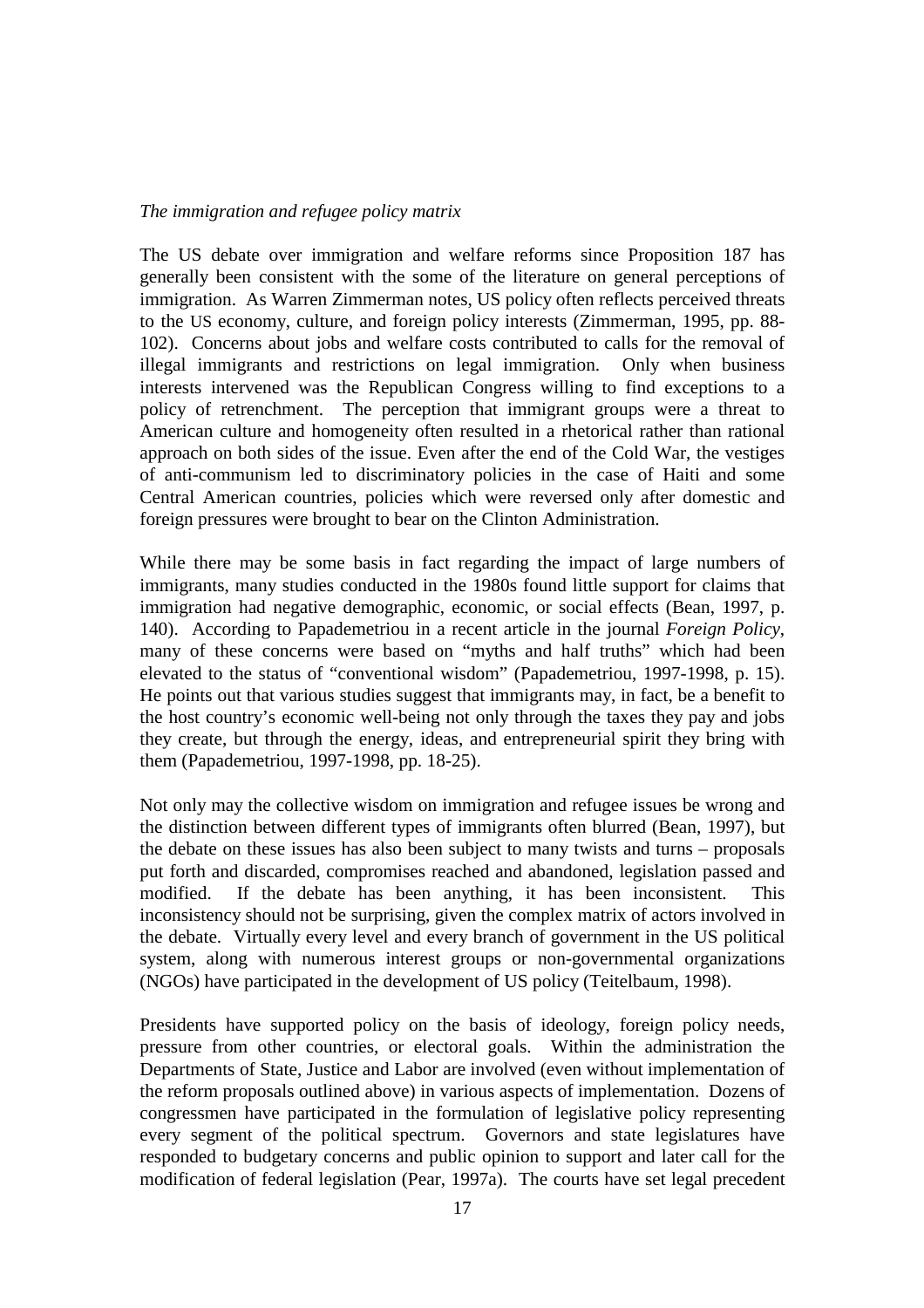(*Plyler* v. *Doe*), struck down legislation (Proposition 187), and contributed to modifications of administrative policy (the *ABC* case and restrictions on deportation).

Over 50 corporations or business groups sought to influence legislation on temporary workers. Over 200 business, immigration, and religious groups lobbied Congress about modifying policy toward refugees from the Caribbean and Central America with regard to changes in the 1996 legislation and section 245(i) (Schmitt, 1996b). And a popular movement begun by former INS officials in Orange County, California, resulted in substantial support for Proposition 187 and similar proposals in several other states.

All of the above took place while the number of immigrants refugees seeking entry into the United States remained at near record numbers, contributing to a continued backlog of several hundred thousand cases for the INS to handle. This situation highlights an additional aspect of the complexity surrounding immigration and refugee policy. While Congress or presidential administrations have developed policies which have frequently affected hundreds of thousands of immigrants or refugees with a broad stroke of the pen, the INS must deal with immigrants and refugees on a case by case basis. Yet it must do so in an environment that is subject to push and pull factors from a number of directions: Congress, presidents, Supreme Court decisions, interest groups, US domestic and foreign policy concerns, public opinion, intergovernmental organizations, and international and national guidelines. It is how the INS functions in such an environment that has the most immediate impact on immigrants, refugees, and asylum claimants. The next section examines various reactions to how well this process works and sets the stage for recommendations about how it might work more effectively.

## **The INS, immigrants and refugees**

The response from outside the government to the INS reform proposals and new INS procedures used to carry out the 1996 legislation was varied, but collectively pointed to a number of problems regarding the manner in which immigration and refugee policies are implemented in the United States.

Numerous sources expressed concern regarding the reform proposals themselves. The Executive Director of the American Immigration Lawyers' Association noted that "[f]rom years of dealing with State Department officials ... 'we know that they are opposed to review of their decisions, have no mechanisms in place to assure due process of law and are ill equipped to deal with the volume and complexity of cases that INS must adjudicate on a daily basis'" (Pear, 1997b). An official at the UNHCR office in Washington DC commented that, given what the panel must have known about the performance of the State Department in dealing with asylum claims, "it was disappointing" to see that the reform proposals called for the State Department to resume responsibility for that area (UNHCR, 1998).

This view was highlighted by a recent US District Court decision in which Judge Stanley Sporkin found that State Department guidelines for its asylum officers in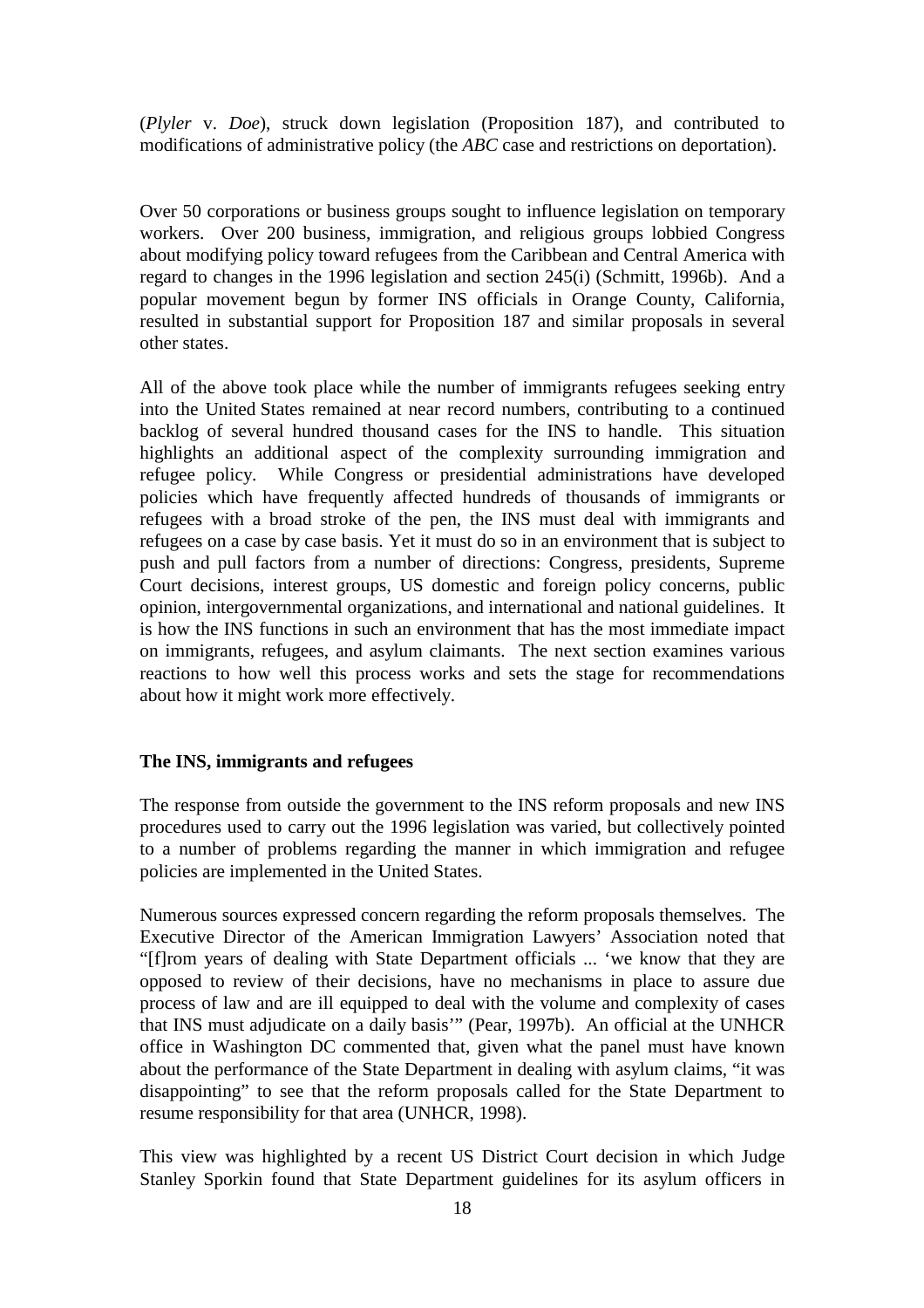consulates in various countries which relied on such factors as physical appearance or national origin were "unfair and unjustified". The case involved a former consulate official who claimed he had been dismissed for failure to follow guidelines which, among other things, directed officials to reject applicants who fell into certain categories: RK – Rich Kid; LP – Looks Poor; TP – Talks Poor; and LR – Looks Rough. In addition, the guidelines cautioned against granting visas to applicants from specific regions (Shenon, 1998).

Discussions of the reform proposals continue, although the Clinton Administration has indicated it does not support the sweeping reorganization suggested by the panel. INS Commissioner Doris Messiner has promised a "fundamental reform" that "would split law enforcement and immigrant-service functions, but keep both under her control" (Wilgoren, 1998). In the meantime, the INS has developed procedures to implement the 1996 legislation. The INS prepared an *Interim Rule on Inspection and Expedited Removal of Aliens; Detention and Removal of Aliens; Conduct of Removal Proceedings; and Asylum Procedure* (INS No. 1788-96). Many portions of the new rule codify earlier INS regulations, but some portions of the rule mark significant changes in procedure as mandated by the IIRIRA.

The rule adds a number of bars to asylum eligibility based on asylum claimants' past history including convictions for "particularly serious crimes", whether they had made previous unsuccessful asylum claims, whether they had delayed in applying for asylum (i.e. if they had been present in the USA for more than twelve months before applying), or whether they were considered a threat to the security of the United States. Further, if the applicant had come to the USA through another "safe" country, he or she could be removed to that country if the USA had negotiated bilateral or multilateral agreements to that effect. While at the moment the USA does not have any such agreements, this provision has the potential of removing large numbers of applicants if such agreements are concluded (Horne, 1997).

The *Rule* also lays out procedures for the expedited removal of aliens. Under these procedures anyone deemed inadmissible due to the lack of valid documents or possessing false documents may be removed unless the asylum seeker expresses a desire to file asylum or can show a "credible fear of persecution". In those circumstances claimants will be given an interview in which they will have an opportunity to make their case. Prior to the interview they will be given information about the interview process and their rights to assistance in that process. While waiting for the interview, the claimant may be held at designated detention centres (Horne, 1997).

The INS solicited comments from interested organizations by 7 July 1997; in response, UNHCR prepared a 35-page document commenting on various aspects of the *Interim Rule*. While the response dealt with asylum seekers in general, and in several cases was positive, many of the concerns expressed had direct relevance to the treatment of asylum claimants from Central America or the Caribbean since these regions provide a major portion of those who would be handled by the procedures outlined in the *Interim Rule*.

There is not sufficient space here to describe all of these concerns, but most of them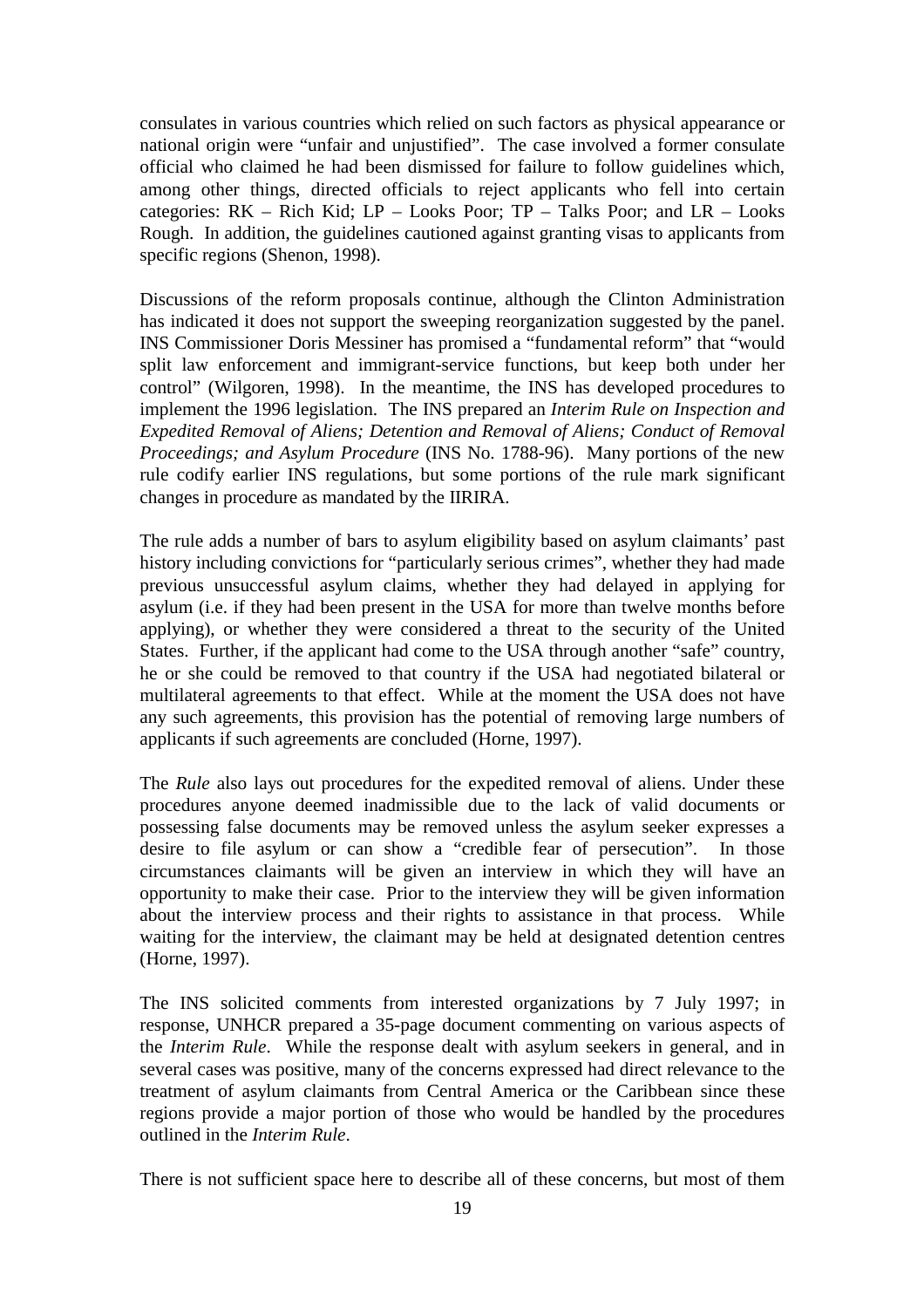fell into two major areas: first, the extent to which the new policies were (or were not) in keeping with international guidelines and previous commitments on the part of the United States, and, second, the potential for arbitrary and unfair treatment of those who might put forth claims before asylum officials (UNHCR, 1997a).

With regard to international guidelines, UNHCR noted that those sections which allowed INS officials to deport claimants who had committed serious crimes (part of the expedited removal process) might contravene the 1984 Convention against Torture, ratified by the USA, which under Article 3 prohibits returning anyone, regardless of previous behaviour, if there are "substantial grounds for believing that he would be in danger of being subjected to torture". Perhaps more significantly, the procedures placed a heavier burden of proof on those who had entered the country without official documents or approval and gave them little recourse if they were ordered to be removed. UNHCR noted further that the 1951 Refugee Convention, the substantive elements of which the USA has accepted through its ratification of the 1967 Protocol on Refugees, states in Article 31: "Contracting States shall not impose penalties, on account of their illegal entry or presence, on refugees who ... enter or are present in their territory without authorization, provided they present themselves without delay to the authorities and show good cause for their illegal entry or presence" (UNHCR, 1997a).

Most of the UNHCR response, however, commented on the procedures which would be used in dealing with asylum seekers. Among the major points raised by UNHCR with regard to the "bars to asylum" were the following: (1) some individuals had committed crimes which were now classified as felonies and would be subject to deportation for minor offences (UNHCR therefore recommended a balancing test should be used to determine if such individuals were a danger to the community and, if not, they should be allowed to remain); (2) using the return to a "safe third country" option might violate rights to protection from torture or *refoulement* if those countries did not provide such protection themselves; and (3) the "extraordinary circumstances" guidelines which allowed applicants to apply after the 12-month deadline should be interpreted broadly, as should the notion of "changed circumstances", since many asylum seekers were not in a position to know they should apply for asylum immediately or were unable to do so due to financial conditions or personal hardship (UNHCR, 1997a).

While UNHCR agreed that the government could remove asylum seekers whose claims were "manifestly unfounded", the Office had several concerns about the expedited removal procedures as they applied to potentially legitimate claimants. On the surface such procedures were clearly spelled out, but they were subject to arbitrary interpretation, especially where asylum officers were not well versed in dealing with refugees who had suffered from persecution and, in some cases, torture. UNHCR was especially concerned that claimants be given appropriate guidance as to those procedures, orally and in writing, in a language they could understand; that information be available about how to contact UNHCR (as noted in Conclusion No. 8 of UNHCR's Executive Committee) or obtain legal assistance; that the standards for establishing "credible fear" not be too high; and that there be meaningful review of all expedited removal orders "given the consequences of a mistaken decision" (UNHCR, 1997a).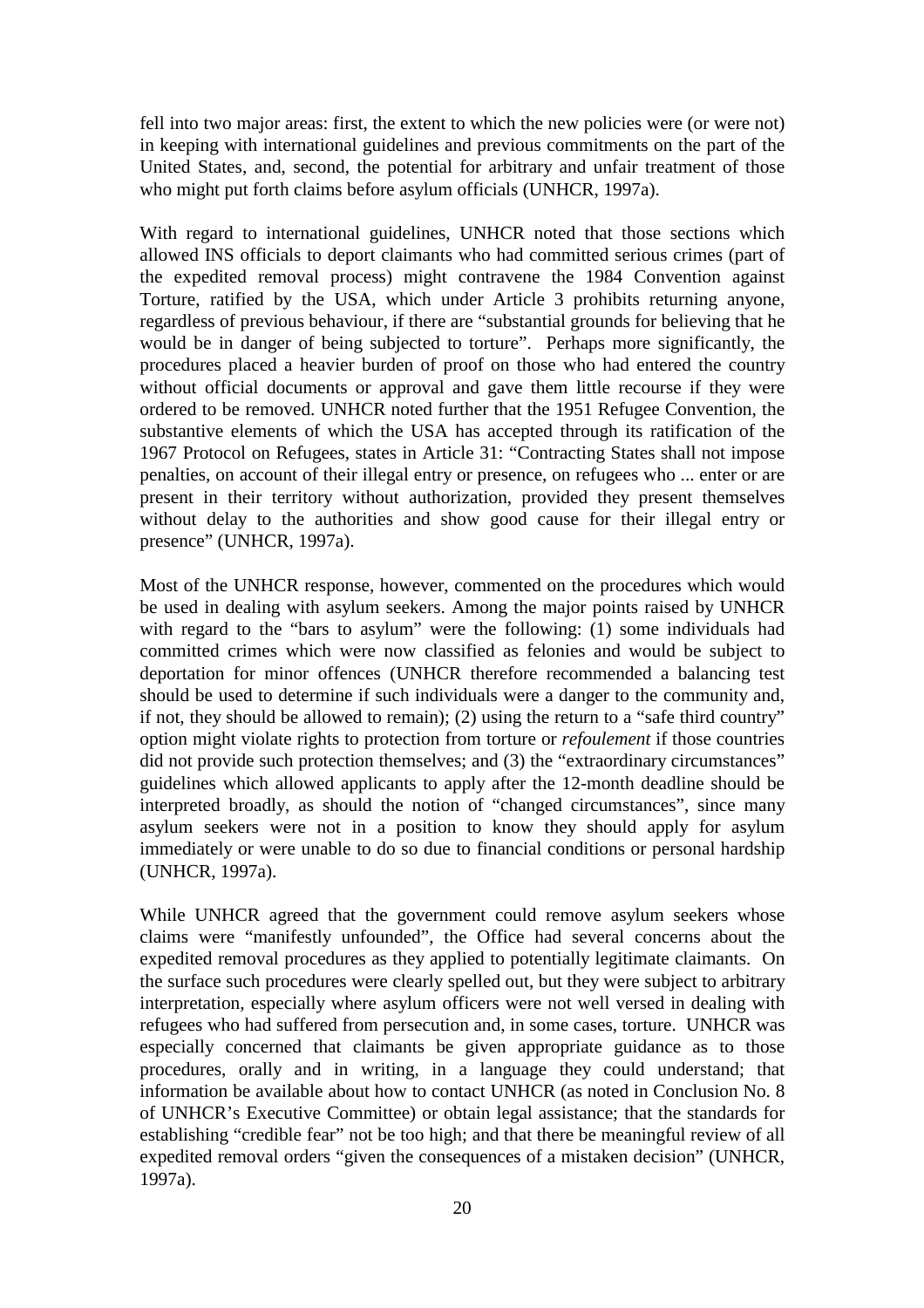The guidelines provided to asylum officers and officials in charge of detention centres by the INS reflect most of these concerns (INS Detention, n.d.). What the guidelines cannot account for, however, is the manner in which individual officers carry out their interviews with asylum seekers. UNHCR commented on this in its review of the *Interim Rule*, noting that appropriate training of the asylum officers and judges was necessary to ensure that they could recognize an "indication of fear" and "non-verbal signals" (UNHCR, 1997a).

Concerns about the interview process have a long history, especially regarding the question of persecution and whether an applicant faced "serious and unacceptable risks to life or liberty if returned home" (Aleinikoff, 1991, p. 5; Hyndman, 1994, p. 247). A study published in 1990 reported that claimants were expected to meet an excessively high standard of proof, standards and rules were not clearly stated, inconsistent legal principles were applied, objective human rights assessments were discounted, restrictive evidentiary rules were applied, and adequate interpretation was not always available. The adjudication system was one of "*ad hoc* rules and standards" where "ideological preferences and ... political judgements" influenced the decision-making process (Anker, 1990, pp. 252-5; Hyndman, 1994, pp. 247-8). In a different study, David Martin suggested the need for specialized, well-trained professional adjudicators since so much reliance was being placed on one official (Beyer, 1992, p. 484).

New asylum rules which took effect in October 1990 provided for a larger asylum officer corps with improved training, better supervision, and a documentation centre (Beyer, 1992). UNHCR expressed support for these changes at the time (Helton, 1990, pp. 643-6). Nevertheless, seven years later, concerns about the quality of training and the fairness of asylum procedures remain as evidenced by the UNHCR response to the *Interim Rule* proposals (UNHCR, 1997a).

The INS, quite naturally, does not share this view. An official in the Los Angeles Asylum Office noted that the training and quality of asylum officers has improved "drastically" in the 1990s. Many of the officers have a legal background and virtually all have college degrees. Numerous outside speakers from the legal profession and humanitarian NGOs provide information on current laws and other issues related to the interview process. Asylum officers now have access to a resource centre and average about four hours of training per week. This official further noted that asylum officers now grant asylum to a majority of the cases they hear, in part because the standard of "credible fear" is not as stringent as the earlier "well-founded fear" (Los Angeles District Asylum Office, 1998).

Christine Stancill, a lawyer in one of Los Angeles' most prominent immigration law firms, concurs that asylum officials and immigration judges are well-trained and sensitive to the needs and concerns of asylum seekers and that a majority of applications will be granted. The problem lies with the inspectors who are the first INS officials a prospective asylum seeker comes in contact with at ports of entry (Stancill, 1998). It is these inspectors who have the authority to carry out the expedited removal process.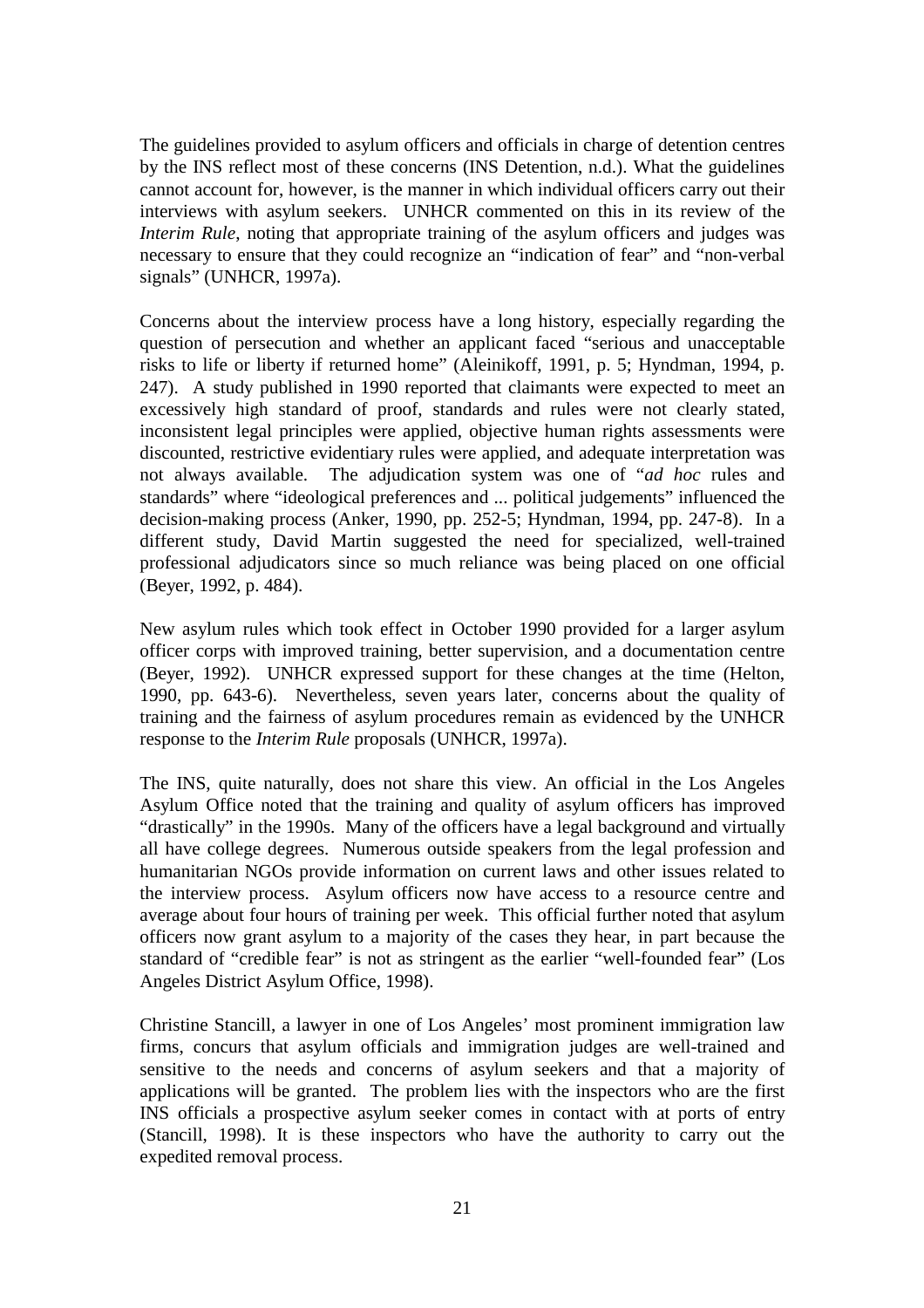The guidelines provided to the inspectors by the INS for the expedited removal process are quite explicit:

Because of the sensitivity of the programme and the potential consequences of a summary removal, you must take special care to ensure that the basic rights of all aliens are preserved, and that aliens who fear removal from the United States are given every opportunity to express any concerns at any point during the process. Since a removal order is subject to very limited review, you must be absolutely certain that all required procedures have been adhered to and that the alien has understood the proceedings against him or her (Bender, 1997, p. 303).

Nevertheless, according to Stancill, these inspectors are not as well trained or qualified as asylum officers; few have legal backgrounds, and fewer have college degrees. She believes their demeanour intimidates many prospective asylum seekers, making them reluctant to put forward what may be legitimate claims. In addition, despite claims to the contrary, applicants are not always given information in a language they can understand and the outcome of an interview may depend on whether the particular officer takes a "benefits" or "enforcement" approach (Stancill, 1998). Another immigration lawyer noted that these officials seem to be "trained to deny" (Perez, 1998).

UNHCR speaking in more general terms, has noted: "Regrettably, the 'front-line' staff employed by many governments – the officials whom asylum seekers first encounter when submitting their application for refugee status – are not always adequately equipped or trained to make such important decisions" (UNHCR, 1997c, p. 205). According to the INS, only 5 per cent of the 15,600 persons who went through expedited removal procedures "were referred to credible fear interviews" (American Immigration Law Foundation, 1997).

The concerns about expedited removal have now reached a US District Court in the case of *AILA* v. *Reno*, where several plaintiffs (individuals as well as organizations) have argued that the manner in which some inspectors carry out the expedited removal procedures violates standards of fairness, due process, and humanitarian treatment (ACLU, 1997; Lawyers' Committee, 1997). The court brief presented by the plaintiffs also argues that inspectors have gone beyond original congressional intent by applying the procedures to applicants who have appropriate documents simply because of a suspicion that there may be something wrong with the documents or through inaccurate assumptions about the intent of the applicant. Finally, the court brief raises the concern, consistent with that of UNHCR and the immigration lawyers cited above, that too much authority had been placed in the hands of inspectors who may act in an arbitrary fashion (ACLU, 1997). While these procedures have not been applied solely to applicants from Central America or the Caribbean, those groups have been affected most since they make up a larger share of the pool of applicants.

Another area of concern to the Central American and Caribbean regions, as discussed earlier, relates to the deportation of illegal immigrants who have overstayed their visas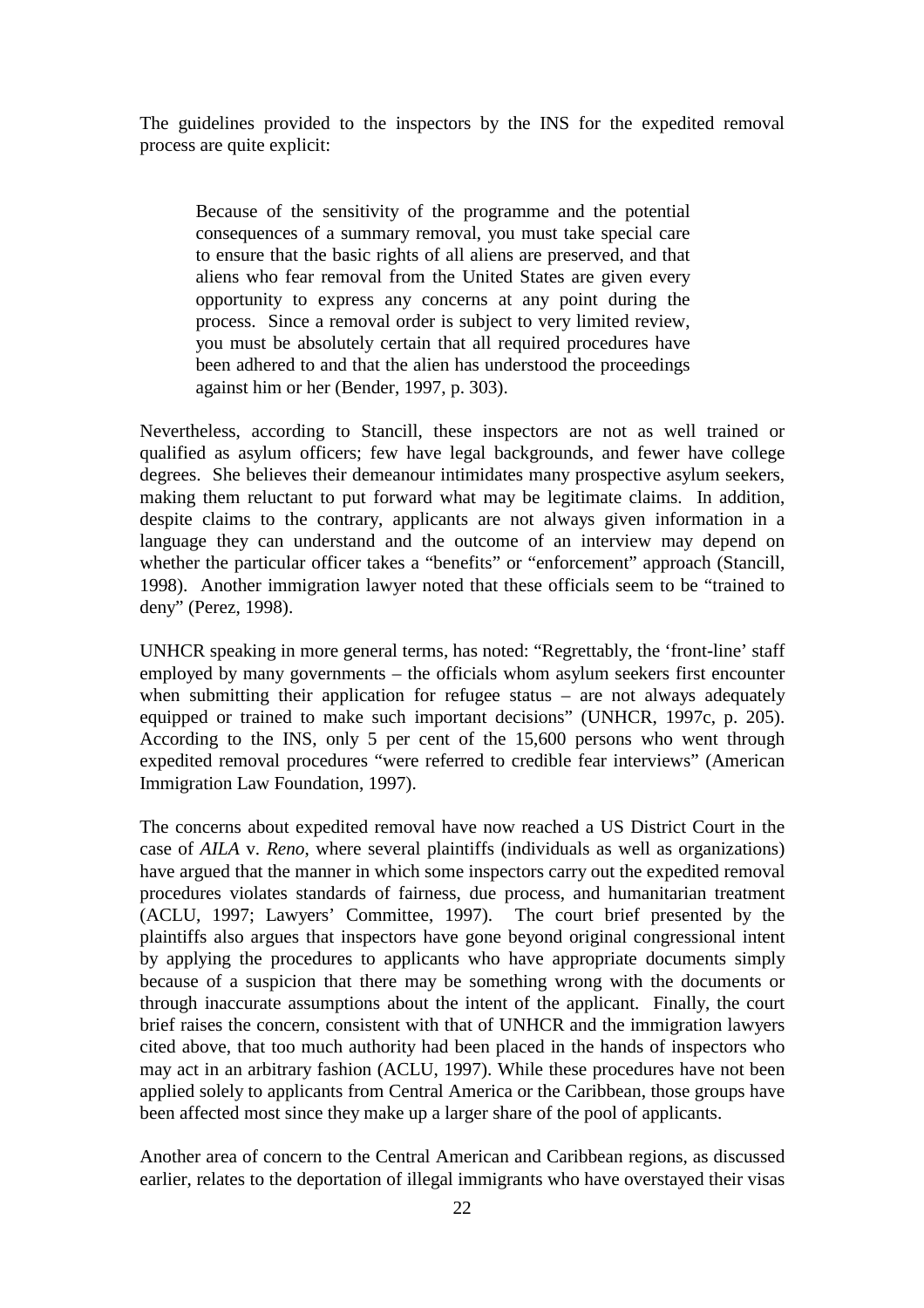or entered illegally and were required to leave the USA to apply for permanent resident status. The Clinton Administration responded to concerns in that area by returning to earlier standards regarding who was eligible to apply and by extending the deadline for those using the section 245(i) procedure until 14 January 1998. But the Administration has shown no inclination to relent on the deportation of those who have committed "aggravated felonies" and have just been released from prison, those who included false or inaccurate information about previous arrest records, or those who have served a sentence for crimes that were not considered aggravated felonies at the time of commission and who have been living in the USA for several years following the serving of their sentences.

While the majority of these deportees have come from Central America or the Caribbean, in many cases, they have established roots in the United States, have little attachment to their homeland, and will be forced to leave behind other family members. The loss of remittances which many of them send home will be an economic hardship for the country of origin.

The influx of criminal returnees has raised even more concern among Central American and Caribbean nations. This issue was the subject of a one-day conference, the Inter-American Dialogue, on 21 November 1997. Ambassadors from several countries in the region noted the disparity in treatment accorded Nicaraguans and Cubans compared, for example, to those from the Dominican Republic and Honduras; they also commented extensively on the negative impact criminal deportations were having on their countries. (In 1994 there were approximately 1,000 "criminal deportations" to the region; the number rose to around 50,000 in 1997.) This rapid increase presents a number of problems for the receiving country. Since the deportees often arrive with little advance notice from the United States, receiving countries are not prepared to handle large numbers of returnees. Aside from the difficulties of processing, the returnees also present problems of reintegration. Their presence exacerbates unemployment levels and may cause a drain on welfare services; those who have criminal backgrounds, especially in drug-related areas, pose threats to longterm social stability (UNHCR, 1997b; Mitchell, 1997b).

Several US officials and academics also participated in the conference. INS Commissioner Doris Meissner noted that the major reasons for the passage of IIRIRA were "(1) xenophobia, (2) a culmination of three decades of increases in legal and illegal immigration, (3) voter-support for government controlled immigration, [and] (4) the balancing of illegal and legal immigration" (UNHCR, 1997b, p. 8). Immigration lawyers suggested that the USA should be more helpful in notifying countries in the region regarding deportation, but a State Department official noted that the deportations would not be stopped and, therefore, these countries would have to help the USA develop better deportation procedures (UNHCR, 1997b, p. 5).

Several speakers commented on the need for greater regional cooperation to deal with the problem, including the possibility of establishing some sort of "regional temporary protection status." Finally, a few speakers noted that immigration policy was no longer just a domestic concern, but that it was also related to the foreign policy interests of the United States and, further, that the restrictionist approach that had dominated recent domestic discussions in the USA now seemed to be on the decline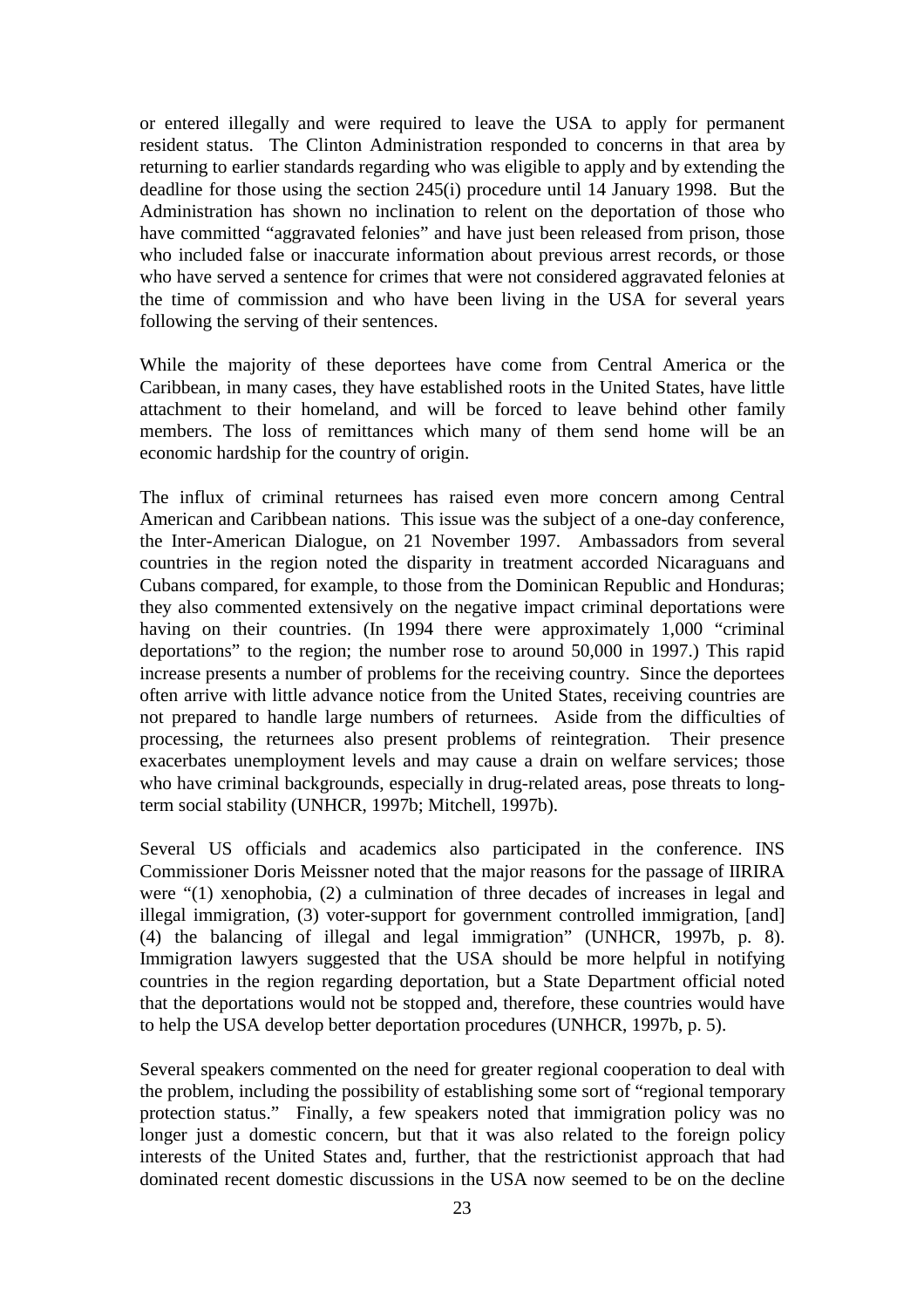#### (UNHCR, 1997b).

While this conference itself did not result in any changes in the IIRIRA or its implementation, it may be symbolic of changes to come. First, the participation of a variety of speakers including many from the USA suggests a growing awareness that immigration and refugee policy must be viewed from both domestic and foreign policy perspectives and should not be established or carried out on an *ad hoc* basis according to the pressures of US public opinion. Other countries, most of them with significant ties to the United States, are affected by US policies and the United States needs to recognize that fact in formulating its policies. Second, if those speakers who believe the restrictionist attitude of public opinion in the United States is receding are correct, then some time in the near future it may be possible to take advantage of the swing of the pendulum to formulate policies that take into consideration not just economic and cultural concerns within the United States, but the wider humanitarian and international issues that should also be part of that discussion.

If there is a possibility to reopen the debate, what recommendations can be made to international organizations, to Central American and Caribbean nations, the US Government, and the variety of domestic groups in the United States itself with regard to their role in that process?

#### **Some recommendations**

Nathan Glazer, commenting on US attitudes towards immigration and refugee patterns, notes that the United States is in an age of "identity politics" in which many Americans feel threatened by the assimilation of immigrants and refugees. Just decades earlier the attitude had been one of welcoming immigrants under the assumption that they would be assimilated into the American life-style; this was symbolized by the rededication of the Statue of Liberty in 1986. But restrictive legislation was initiated that same year in the form of the Immigration Restriction and Control Act (IRCA); this was followed by the debate on Proposition 187 in 1994 and the welfare and immigration reform acts of 1996. Glazer suggests these legislative acts were responses to US perceptions or fears as to whether immigrants and refugees will continue to be assimilated (Glazer, 1998 pp. 56-61). These perceptions include, first, a fear that newcomers will exacerbate problems in such areas as the economy, family ties, the environment, or crime; second, a belief that the availability of welfare encourages some immigrants to stay who might otherwise go home; and third, a concern that the American acceptance of multiculturalism and diversity, which encourages diverse groups to maintain their own cultures within the larger American culture, makes effective assimilation impossible (Glazer, 1998, pp. 61-3; 65-8; 71).

The logical response to these perceptions has been to restrict the number of people coming to the United States. That response, and similar actions in other countries, is disturbing in itself, but perhaps just as problematic is Glazer's suggestion that the perceptions regarding assimilation are not based on a factual or scientific analysis of the situation nor are they likely to be (Glazer, 1998, pp. 61-71). The perceptions correspond to what Papademetriou terms "myths" about the impact of immigration on US society.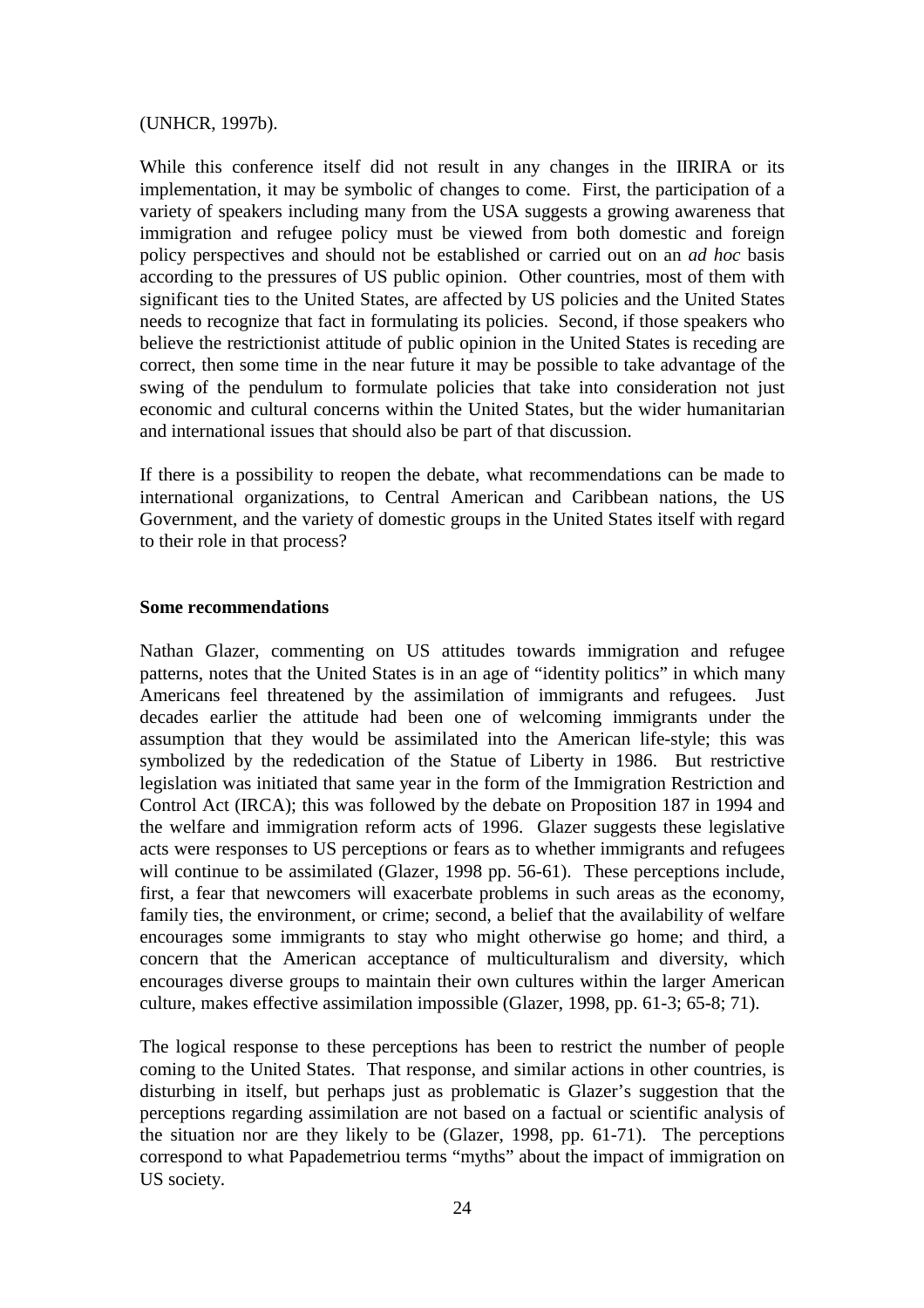Glazer is quite clear in pointing out that we do not have sufficient information at this point to make accurate judgements about the impact of immigration on the US economy or on social issues such as the family, crime, or assimilation in general. But he notes further that, although it might be possible to make a case that building schools for immigrant children will in the long run pay for itself when those educated children enter the labour force, "it will not be on the basis of such analyses that decisions on immigration are taken" (Glazer, 1998, p. 61). In short, he argues that it is the perceptions which count in the formulation of US policy, not the facts. This rather pessimistic analysis forms the starting point for recommendations regarding what to do about the current restrictive policies adopted by the United States towards immigrants and refugees, in particular those from Central America and the Caribbean.

#### *US public opinion*

Since the perceptions of the US public are a major influence on immigration and refugee policy in the United States, any attempt to modify legislation or administrative procedures must address those perceptions. Several recommendations seem obvious at this point, although many are already being tried in one form or another.

Those organizations interested in a more open or welcoming immigration and refugee policy from the United States will need to engage in an extensive and ongoing outreach programme to raise the awareness of the US public about the benefits (economic, social, and humanitarian) of such an approach as well as to dispel the myths that have arisen in recent years. Where US public opinion goes, Congress will often follow. At the international level, in an ideal world the United Nations and its agencies would not have to market themselves to member states or their publics, but as is apparent from the United States' non-payment of dues, not to mention the problems on the United Nations agenda, this is not an ideal world. The marketing problem applies to UNHCR as well.

Sadako Ogata, in her capacity as UN High Commissioner for Refugees, has spoken eloquently about the needs of refugees, the importance of financial contributions, and concerns about xenophobia which now characterize many governmental approaches in refugee receiving countries. The High Commissioner and many other UNHCR officials have spoken to numerous groups in the United States and elsewhere about these issues. The "Partnership in Action" (PARinAC) process, which was launched by UNHCR in collaboration with the International Council of Voluntary Agencies (ICVA) in 1993 to widen the dialogue between UNHCR and NGOs and improve responses to refugee problems, has initiated greater coordination between UNHCR and many of its implementing partners. Further, UNHCR's internal reform project, launched in 1995 and known as project Delphi, while primarily an internal process, has responded to the general concerns about efficiency and effectiveness within the UN system. In the United States, UNHCR maintains contact with a variety of groups interested in migration and refugee issues. But in many cases these efforts are like preaching to the choir; the audience has already been converted to the cause. Ogata's speeches may be covered in *The New York Times* or *The Washington Post*, but they seldom play in Peoria unless another refugee crisis has arisen.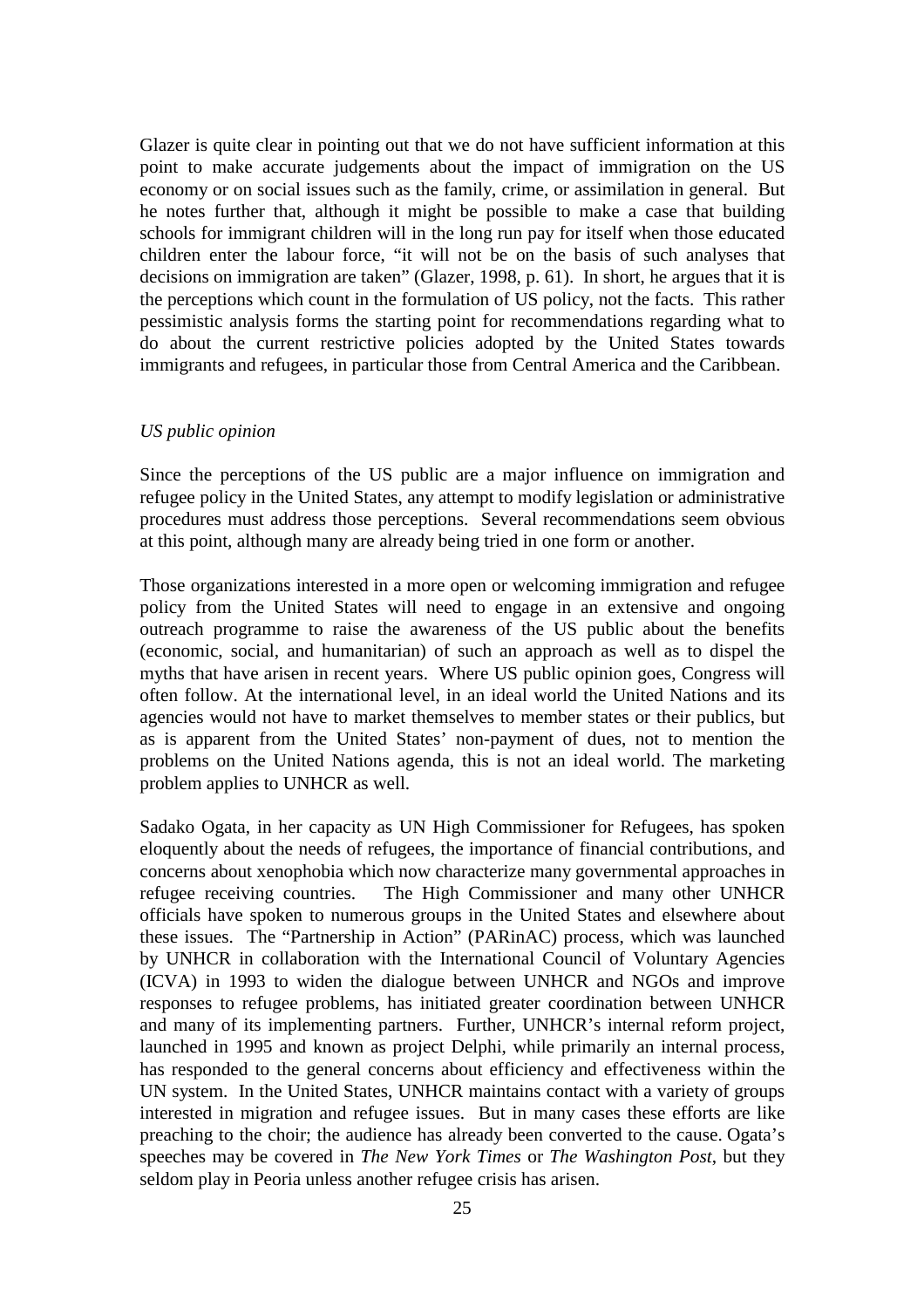UNHCR is not unaware of this problem. UNHCR's outreach programme is extensive. It works with the American Council for Voluntary International Action (Interaction) and a variety of NGOs in Washington; presents *pro bono* training sessions for immigration judges, asylum officers, asylum and immigration lawyers, and State Department officials; provides speakers from Washington and Geneva for universities, law schools, and other organizations; and distributes the magazine *Refugees* (35,000 copies in the USA), a newsletter, various posters and other informational materials promoting refugee issues. UNHCR also is working closely with USA for UNHCR to develop greater public awareness of refugee topics. In addition, UNHCR participates in a dialogue with NGO coalitions on legislation and interacts extensively with the INS which, according to one UNHCR official, has been "pretty responsive" to UNHCR concerns (UNHCR, 1998).

UNHCR's Washington office hopes to expand these activities by trying to develop support from policy or community elites and boards, through greater outreach to "generation next", and by disseminating information to organizations such as churches which can redistribute this information to their members, creating a multiplier effect.

But, however well intentioned these efforts may be, UNHCR faces an enormous challenge in trying to influence US officials and public opinion. As noted earlier, policy-makers in the USA include members of the executive branch, congressmen, state and local officials, and the Justice Department. Within the INS itself there are several district directors and three levels of asylum interviewers or adjudicators. There are hundreds of NGOs with some interest in immigration or refugee issues and over 100,000 educational districts across the country. Given the level of staffing, limited financial resources, and other priorities of its mandate, it is virtually impossible for UNHCR to maintain contact with, let alone have a significant influence on, all of these organizations.

Given this scenario, what can UNHCR do to influence US public opinion more effectively?

1. In a society which places its celebrities on a pedestal, UNHCR needs to find some celebrity spokespeople, much as UNICEF and other organizations have done; the Washington Office of UNHCR has already expressed some interest in this approach and USA for UNHCR (an organization devoted to promoting a better understanding of refugee issues and greater support for UNHCR in the USA) has also discussed this possibility.

2. USA for UNHCR has issued a list of speakers on refugee issues in various regions of the USA. The list, mostly volunteers, needs to be promoted and used more extensively.

3. Publications need to be more widely disseminated; excellent publications already exist such as the *Refugees* magazine and various information flyers along with such text books as *The Uprooted: Refugees and the United States* (Amnesty International, 1995), but the audience that receives these materials needs to be expanded, even if this means some additional budgetary allocations.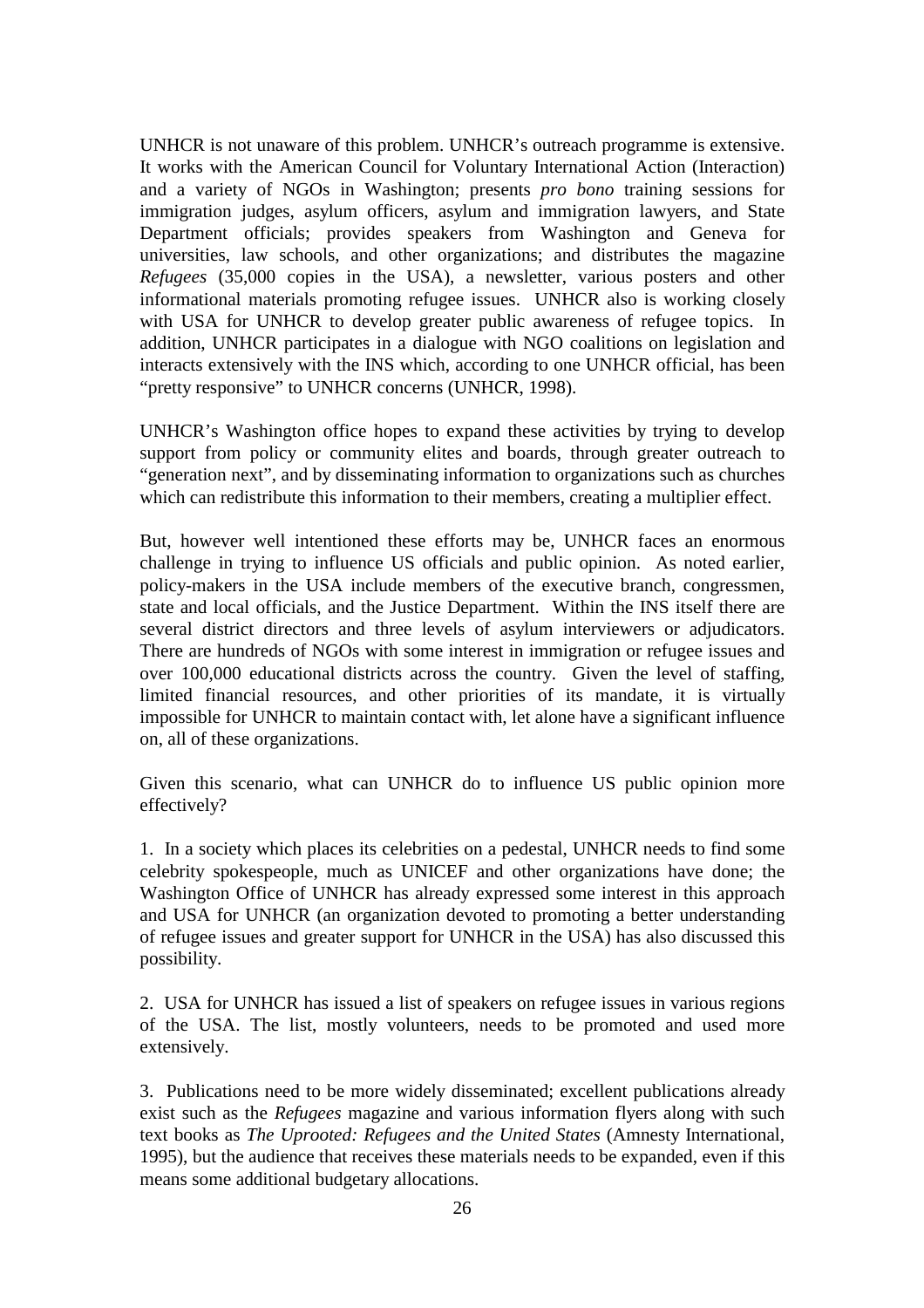4. Those who support immigration and refugee efforts need to be encouraged to respond to newspaper stories, opinion pieces, or letters to the editor to counter some of the myths which are often put forth as fact. While UNHCR officials and others have done this occasionally in New York or Washington, it does not seem to occur often in other sections of the country where public opinion is formulated.

5. The ideas embodied in the PARinAC process could be applied more broadly to the United States. While coordination with NGOs has focused primarily on those acting in refugee crisis situations, cooperation with NGOs in the United States could be increased as well. Work with specific organizations such as USA for UNHCR and various foreign policy groups is ongoing, but cooperation with Amnesty International, which is now looking into refugee situations in the United States, and various lawyers' groups could be expanded. An annual conference of representatives of these various groups could be held to regularise communications and the dissemination of information and to develop strategies of outreach to the public at large.

6. Finally, UNHCR itself must recognize that additional resources and staff may have to be devoted to public outreach to promote either the direct involvement of UNHCR or to support the voluntary efforts of others who might be willing to assist in carrying out the recommendations noted above. The US political system is just too big and too complex for UNHCR to be able to reach out effectively to all constituents given the amount of staffing and resources currently available.

Such actions could prove fruitful. In a discussion which categorizes those who favour restrictionist immigration policies in the United States, Peter H. Schuck, in a more optimistic appraisal than that of Glazer, suggests that most Americans are "pragmatic restrictionists" who could be moved by "argument and evidence" to change their views on immigration (Schuck, 1998, p. 245).

The recommendations noted above have focused primarily on UNHCR, but there is nothing inherent in them that would not apply to the International Organization of Migration, and certainly coordination between the two organizations would be appropriate to try and raise public awareness about these issues in the United States. Cooperation between these two organizations is well established in other areas (Goodwin-Gill, 1993a).

*The Immigration and Naturalization Service*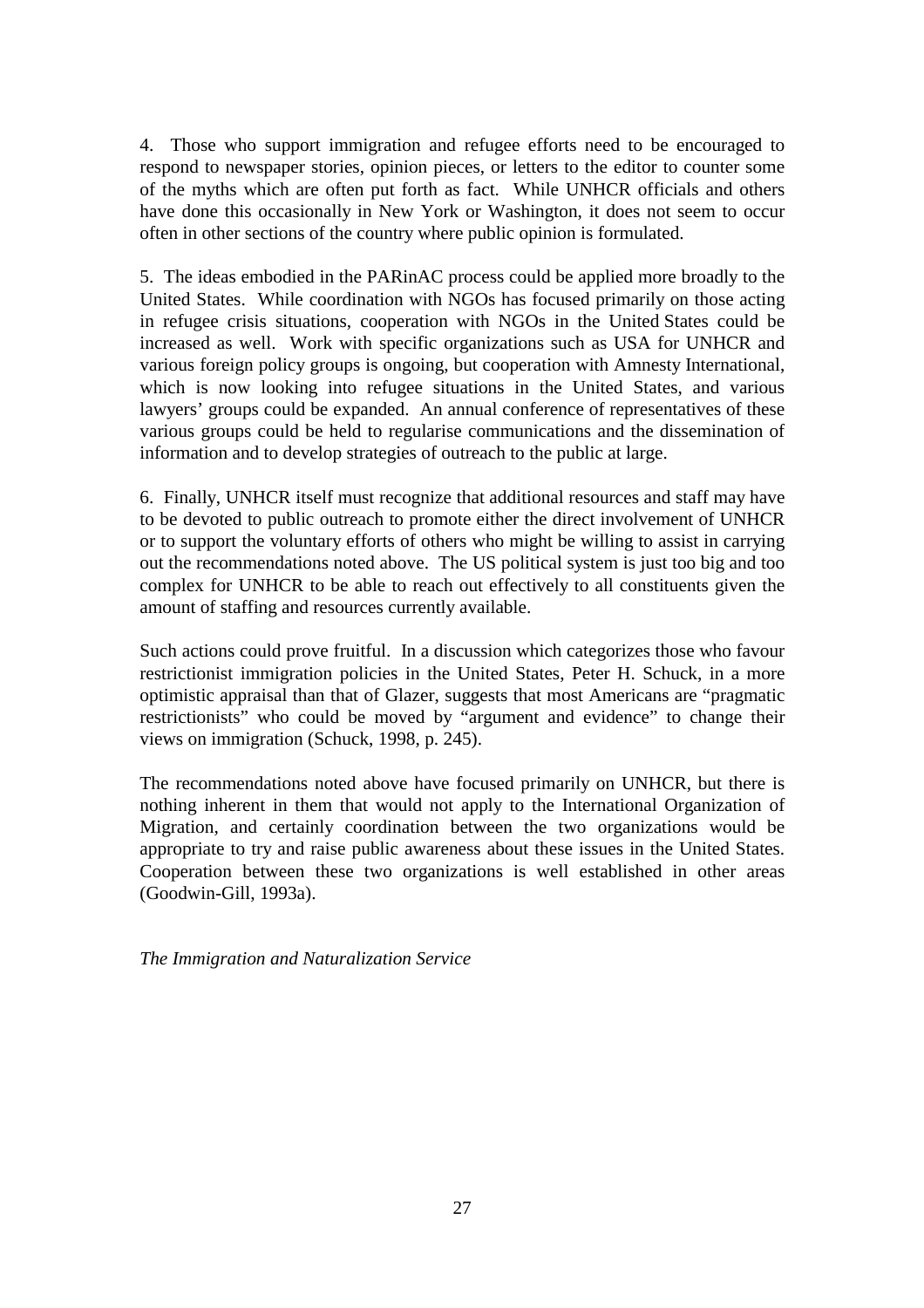US public opinion is not the only influence on government policy. Schuck argues that "national political leaders, the media, prominent commentators, business executives, and other elite groups tend to support immigration more than the general public" (Schuck, 1998, p. 249). Efforts to influence US immigration or refugee policies must, therefore, continue to be directed at those constituencies. US behaviour should be monitored in light of international guidelines; dialogues between US officials and representatives of various organizations should continue and should encourage the integration of immigration and refugee issues into long-term planning rather than treating them as *ad hoc* problems which receive attention only as crises arise.

One area which has surfaced as a result of the 1996 reforms where action does seem appropriate involves the implementation of the expedited removal process. Earlier concerns about improving the training and sensitivity of asylum officials have been addressed to some extent, but the problem of dealing quickly with the large numbers of asylum seekers and other immigrants seeking entry into the United States is now being handled at a lower level, the inspectors who serve as the first "line of defence" in the INS process. Among the actions UNHCR or other organizations might take in this area are the following:

1. Push for the same kind of improvements in the training and quality of inspectors that have taken place with regard to asylum officers.

2. Explore ways to cooperate with INS officials to ensure that other procedures are carried out according to international standards and INS guidelines. These could include efforts to ensure applicants have access to legal assistance, resource materials (in their own language), and adequate interpretation at all stages of the asylum-seeking process. In addition, UNHCR should continue to encourage the INS to allow UNHCR or designated NGOs to monitor secondary inspections of asylum seekers (those conducted by inspectors). UNHCR does not currently have the staffing to monitor these inspections. This would be similar in principle to the system used in Denmark where the five-member Danish Refugee Appeals Board includes representatives of the Danish Refugee Council and the General Council of the Bar and Law Society. As a member of the Appeals Board, the Danish Refugee Council itself is empowered to review cases the Danish Immigration Service has decided are "manifestly unfounded" and can refer cases where it disagrees with such decisions to the normal asylum assessment process (Vested-Hansen, 1998, pp.8-10). Improved training and greater compliance with procedures should enhance the success rate of applications for asylum seekers from Central America and the Caribbean who are often the victims of unfair or inadequate processing of claims.

3. Consider organizing meetings or seminars for immigration judges, asylum officers, asylum inspectors, and their supervisors from across the country in order to promote more consistency in the implementation of INS procedures. This already occurs in some locations, and asylum officials seem receptive to such activities.

4. While working to improve procedures to support legitimate asylum claims, continue to recognize that some asylum claims are manifestly unfounded. UNHCR's request to its Executive Committee to examine the phenomenon of abusive asylum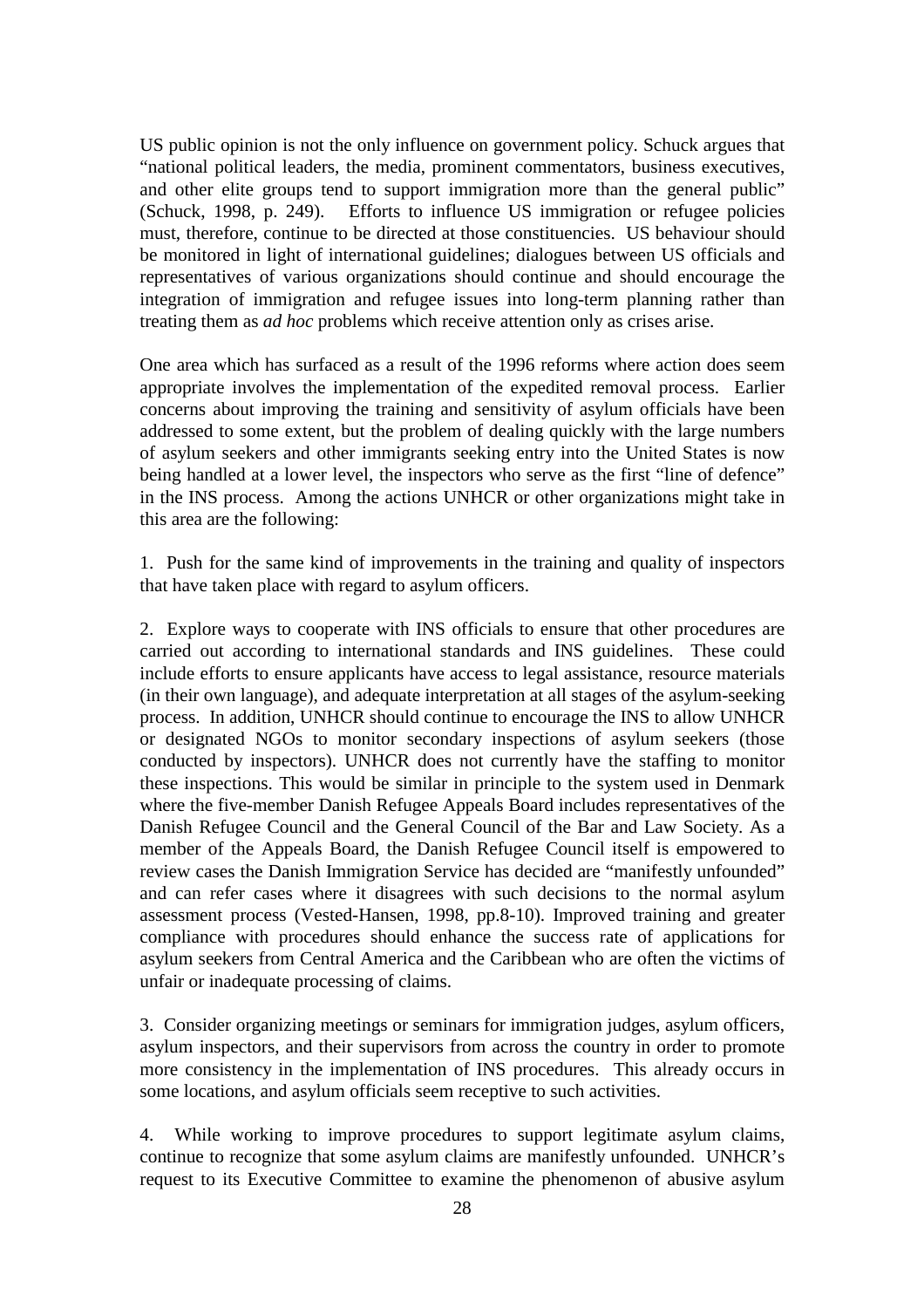claims (UNHCR, 1997b, p. 4) must be followed up and the results disseminated to appropriate organizations. In addition to improving the overall process, such actions should enhance UNHCR's credibility with US officials who may regard it as biased regarding refugee issues.

5. Until the changes noted above occur, continue to push, on humanitarian grounds if for no other reason, for a more limited use of detention for asylum seekers and for better treatment of those held in detention or those awaiting their first interview. Better treatment for those waiting for their initial interview with an inspector would include access to assistance, adequate translation support, elimination of the use of shackles, and access to toilet facilities upon request (Stancill, 1998; ACLU, 1997). Better treatment for those in detention would include more open and better equipped detention centres and possibly the use of local NGOs to sponsor or monitor those being held in detention (UNHCR, 1997c, p. 207; Cleland, 1998).

These recommendations require a proactive approach from UNHCR as well as money and staffing. They may also go beyond what some regard as the normal relationships between UNHCR and governments on protection issues. If US officials would be willing to invest the time in promoting such interactions, however, both the USA and UNHCR could spend less time on day-to-day procedural concerns and could devote more time to long-range planning, especially at the regional and international levels.

# *The United States and regional cooperation*

Zolberg has suggested that immigration policy in the USA has been driven primarily by domestic concerns, while refugee policy has been shaped by ideology and foreign policy interests (Zolberg, 1995). Now, however, many officials in the USA recognize that immigration policies are no longer solely a domestic matter, and that Cold War conditions which governed the approach to refugees and asylum seekers no longer apply. Thus, it would seem to be an appropriate time for the United States to coordinate its approach to immigration and refugee policies by taking account not only of internal domestic issues, but the impact of external factors. With regard to Central America and the Caribbean, the USA should be encouraged to take a more active role in regional planning and discussions of immigration and refugee issues. Refugee flows and large scale immigration often reflect short-term crises that can only be solved by long-term planning and commitments to economic growth, development and post-conflict peace-building.

Developing an integrated policy, however, will not be easy. As one recent study notes:

The formulation of future US immigration policy confronts obstacles more complex than any it has ever faced. The task is to develop a nuanced immigration policy that gives recognition not only to the realities of difficult domestic labour markets, contradictory affirmative action policies, and financially over-burdened state and local governments but also to the emerging fact that the immigration policies of developed countries increasingly involve environmental, developmental, and foreign policy implications as well (Bean, 1997, p. 148).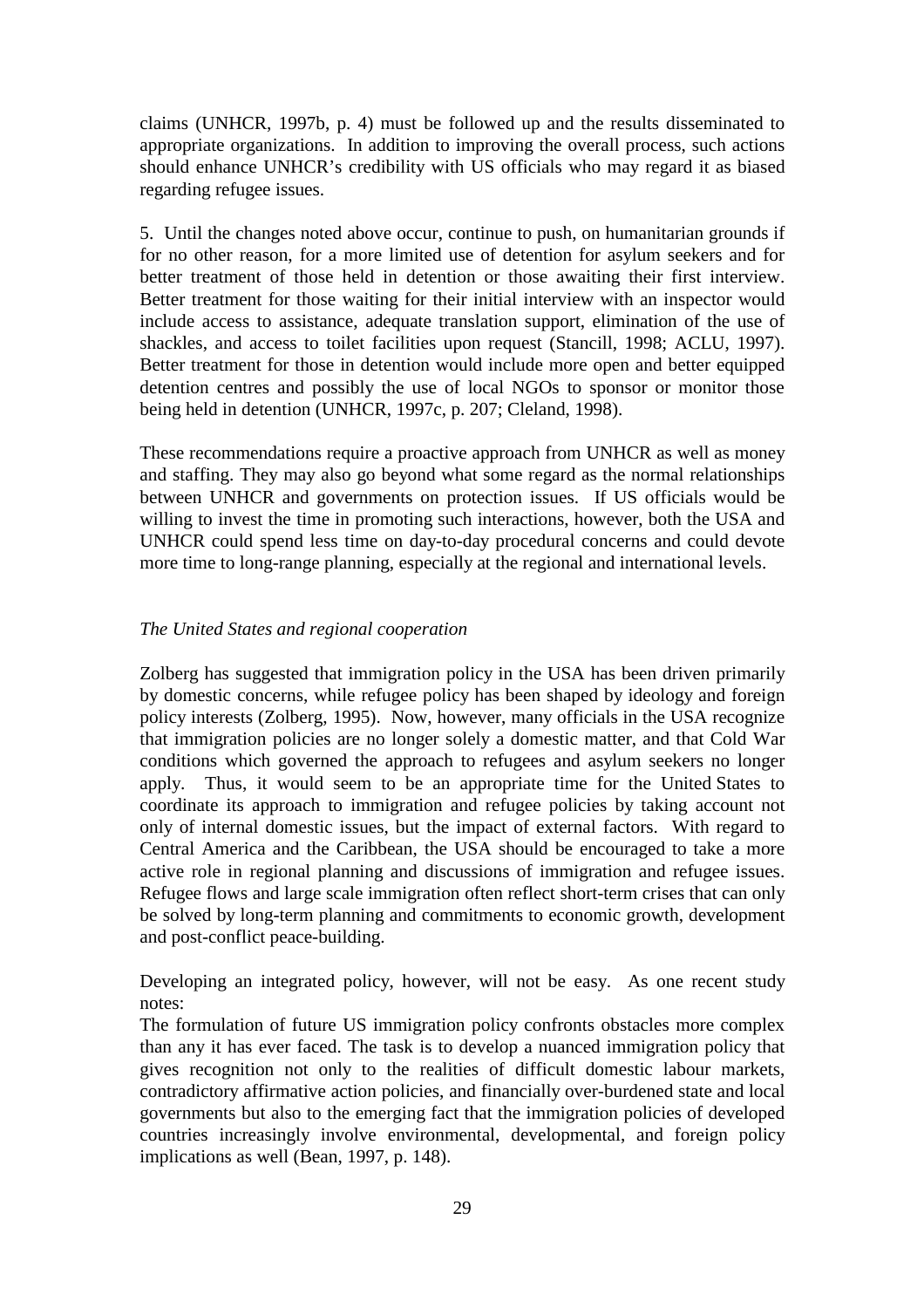Calls for cooperation between the United States and its regional neighbours are not new; they have been proposed by numerous scholars, representatives of international organizations, as well as by representatives of Latin American nations at the recent Inter-American Dialogue (Balian, 1998; Mitchell, 1997b; Papademetriou, 1997-1998; UNHCR, 1997b). New is a willingness on the part of the US Government to participate (UNHCR, 1997b, p. 8). The US Government has been participating in the intergovernmental Regional Conference on Migration (the Puebla Group) consisting of governments from North and Central America since 1996. It is also active in the Intergovernmental Consultations on Asylum, Refugee and Migration Policies in Europe, North America and Australia (IGC) which are headquartered in Geneva. Among the issues which have been or should be discussed in these and other meetings are the following:

1. *The need for cooperation between neighbouring states.* As Papademetriou points out: "[I]nvesting in the bilateral relationship can reduce problems and yield benefits. As the world becomes increasingly interdependent, might it not be time for nations to think about codifying acceptable guidelines on the treatment of one another's nationals?" (Papademetriou, 1997-1998, p. 29)

*2. The impact of trade policies and agreements such as the North American Free Trade Agreement (NAFTA) on immigration flows.* The general assumption appears to be that these agreements will reduce immigration flows in the long run, but that immigration may increase in the early years of such agreements. If so, US planners must not overreact to short-term effects and will need to explain the overall impact of such measures more effectively to the American public.

*3. The possibility of using temporary safe havens or temporary protected status again in the future.* Discussions on these topics have grown out of concern over the treatment of Cuban and Haitian refugees, as well as the realization that new refugee emergencies could arise at any time (UNHCR, 1997b, pp. 6-7). One such proposal has been formulated by the Open Society Institute and includes recommendations on reception of refugees, ceilings on the number accepted by any one state, the conditions and length of stay, and the creation of a regional centre (Open Society Institute, 1995, pp. 6-7). A similar approach would be to coordinate efforts along the lines of the Comprehensive Plan of Action (CPA) used in south-east Asia or the process set in motion in Central America by the International Conference on Central American Refugees (CIREFCA) in 1989 (Balian, 1998, p. 13). Getting US support for such an approach and reaching agreement on the variety of issues would be difficult, but should not prevent discussion of the issues (Balian, 1998, pp. 12-18).

*4. The means of dealing with the impact of US deportations on receiving countries.* The United States must recognize that, however justified these deportations may be, its policy must take into account the economic and social consequences of returning deportees, sometimes with little notice, to countries in Central America and the Caribbean. While the deportations may serve short-term goals regarding immigration within the USA, they may have negative long-term consequences for others. President Clinton's recent visit to the region and the Inter-American Dialogue are positive signs that increased cooperation could occur.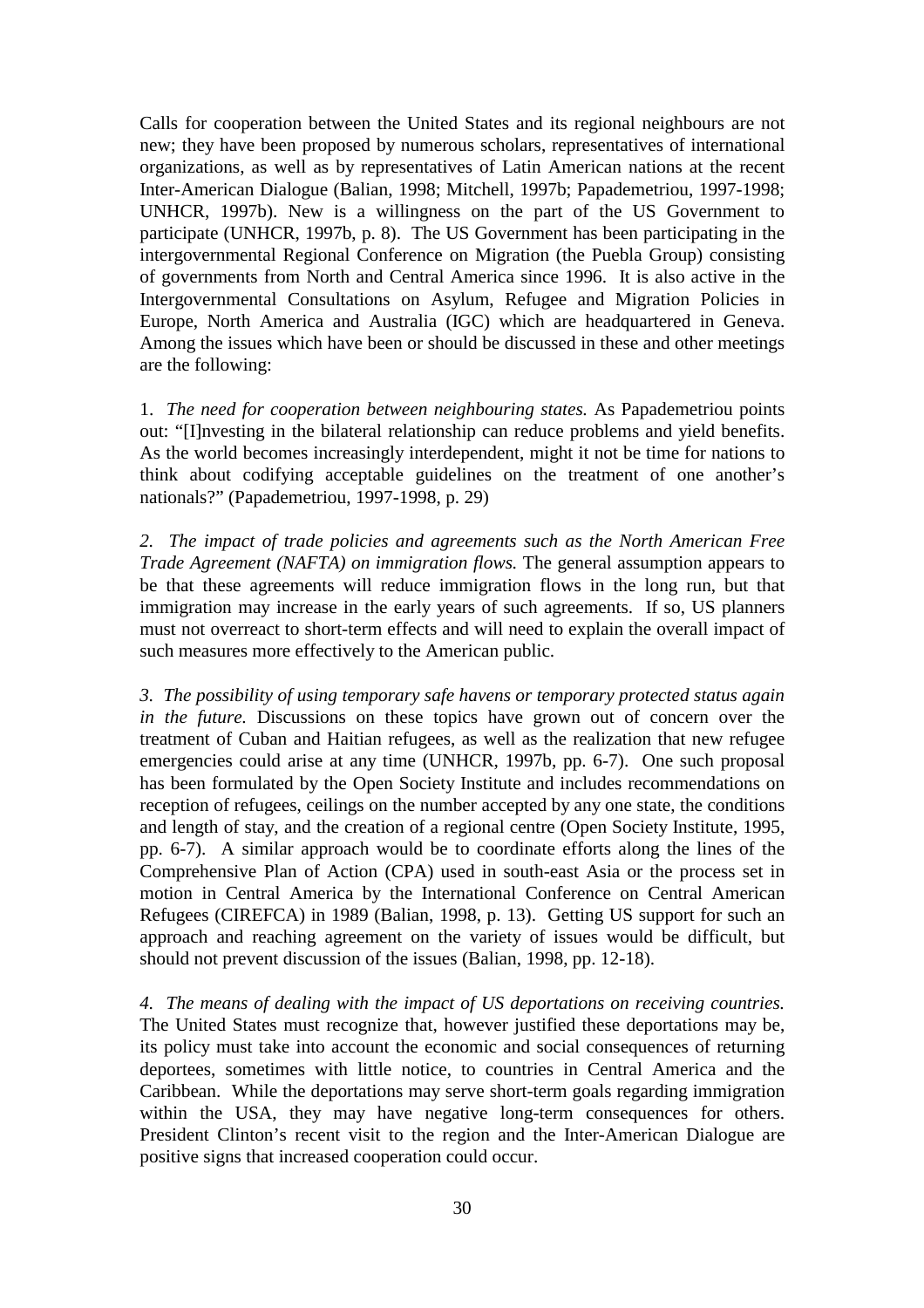*5. The need for long-term economic assistance to the region.* Virtually all macrolevel studies of immigration and refugee issues note the importance of economic assistance in dealing with the root causes of poverty and conflict which often give rise to migration and refugee flows. Unfortunately, the end of the Cold War followed by the apparent resolution of conflicts in El Salvador, Guatemala, Haiti and Nicaragua, may have led some policy makers to place development assistance to Central America and the Caribbean lower on the agenda. Yet this is precisely the time when such aid might be of the greatest assistance. If applied effectively, such aid could reduce emergency migration or refugee flows and enable planners to develop long-term strategies to deal with more "acceptable" forms of migration such as family reunification or the movement (in both directions) of skilled workers.

*6. The means by which countries in Central America or the Caribbean could limit, in appropriate ways, illegal immigration into the United States.* This could occur through bilateral or multilateral arrangements (Zimmermann, 1995). Greater development assistance along with cooperation in some of the other areas noted above could lead US neighbours to be more supportive in efforts to restrict illegal immigration. Given their current economic situations and US policies which have neglected their concerns, these countries, especially Mexico, have had little reason to be as cooperative as the USA would like, but in the long run, both sides would benefit from a more integrated and regional oriented policy approach to this issue.

*7. The means by which countries in Central America, the Caribbean, and neighbouring regions can develop a stronger voice so that the United States cannot dominate the discussions in a hegemonic fashion.* The intergovernmental Regional Conference on Migration (Balian, 1998, p. 11; Mitchell, 1997b, p. 13) and the recent Inter-American Dialogue are examples of how this process might work.

These recommendations are not new, will not bring immediate results, and may not work in the long run. Balian notes that a major difficulty in any regional planning will be to get the USA on board (Balian, 1998). Mitchell points out that many of the approaches to limiting illegal migration (increased border controls, employer sanctions, development support, and negotiations) have yet to prove effective (Mitchell, 1997a, pp. 63-70). But to continue with *ad hoc* policies which respond only to crisis situations will be even less effective and mark a failure on the part of the international community to live up to its obligations.

In addition, it must be recognized that the United States and its relations with Central America and the Caribbean are only one piece of a much broader international puzzle. As Myron Weiner and Rainer Münz suggest in the conclusion of their study of US and German policies toward countries of origin, policy makers in the West must be cognizant of the impact of migration and refugee flows on developing countries (both sending and receiving) and how their policies may influence those movements (Weiner, 1997, p. 355). Finally, efforts to bring together a variety of participants, such as the symposium on international migration and development, need to be expanded, and those countries which have begun to pursue a more restrictionist policy should be encouraged at least to explore the approaches of those which have been more open, such as Australia, Canada, Denmark, or New Zealand, to see if some common ground exists for developing a more consistent and more humane response to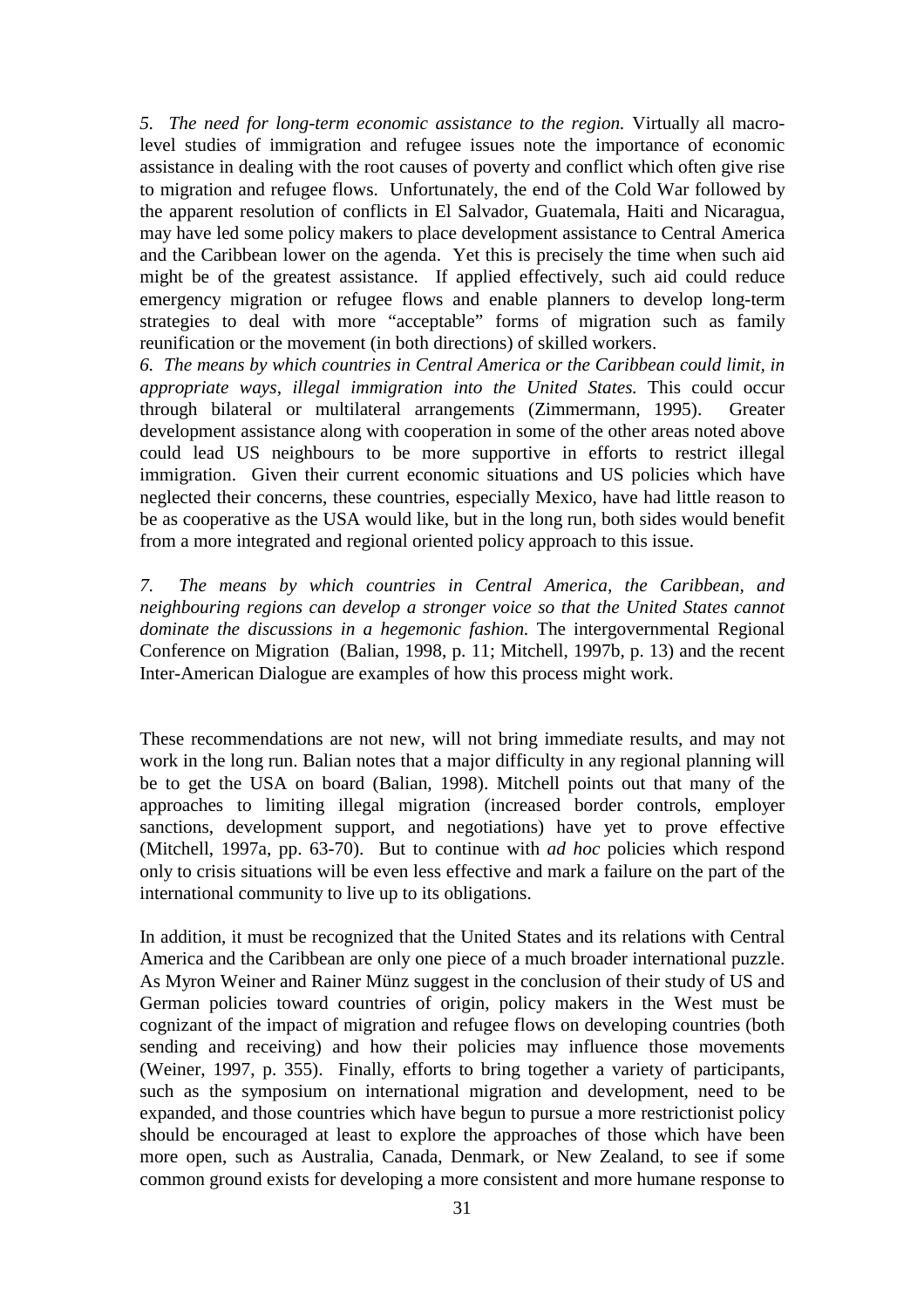the needs of immigrants, refugees and asylum seekers.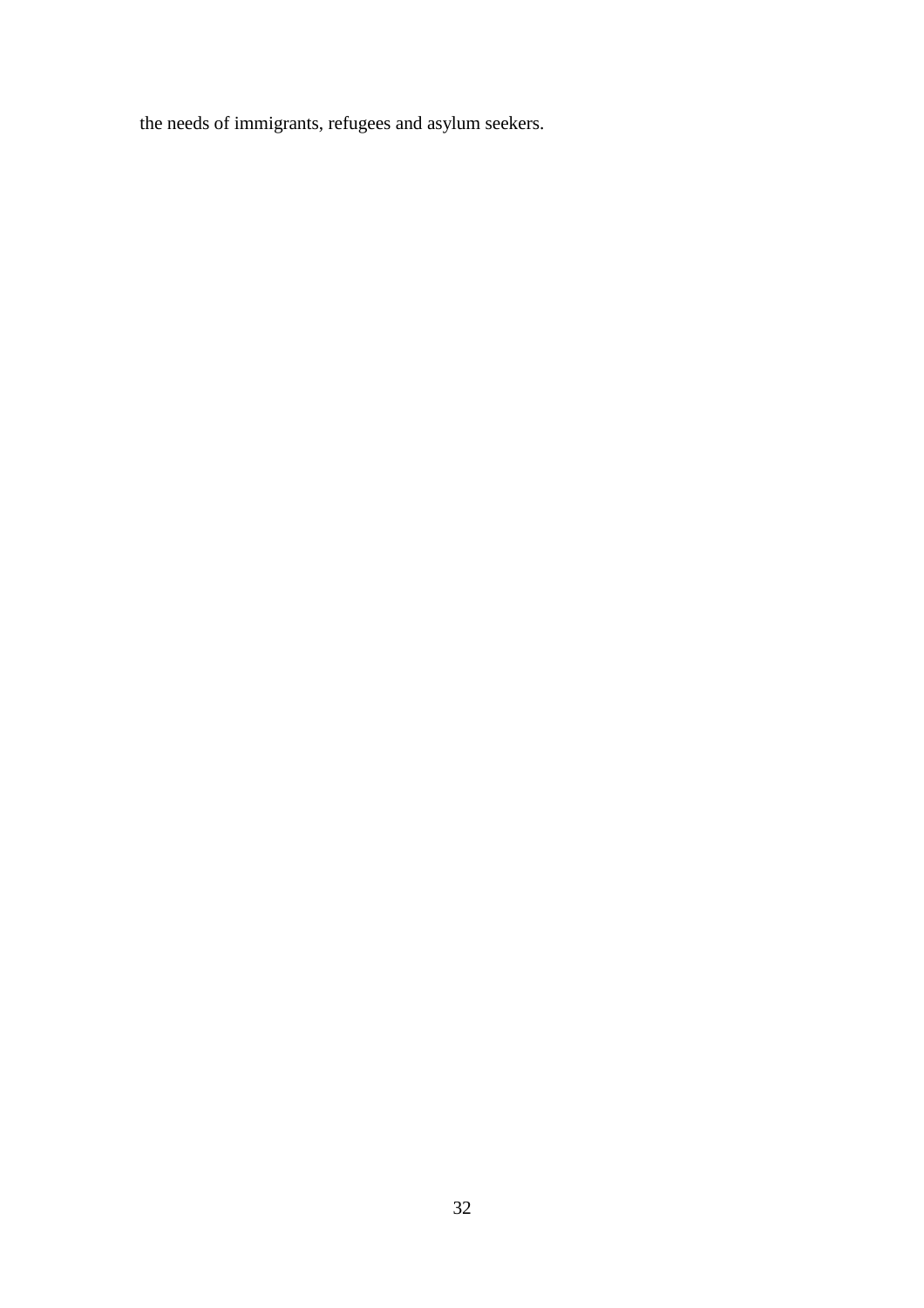## **REFERENCES**

ACLU (American Civil Liberties Union) (1997). *AILA (American Immigration Lawyers' Association)* v. *Reno*. United States District Court; Washington DC Civil Action No. 97-1229 (EGS).

*American Baptist Churches* v. *Thornburgh*. 760 F.Supp. 796 (N.D. Cal. 1991).

*Plyler* v. *Doe*. 457 US 202, 210, 72 L. Ed. 2d 786, 102 S. Ct. 2382 (1982).

Aleinikoff, T. Alexander (1991). "The Meaning of Persecution in United States Asylum Law". *International Journal of Refugee Law.* Vol. 3, No. 1 (January). pp. 5- 29.

American Immigration Law Foundation (1997). *Memorandum on Monitoring of INS Implementation of Expedited Removal and Identification of Potential Plaintiffs*. 1 August.

Anker, Deborah E. (1990). "Determining Asylum Claims in the United States: Report of the Findings and Recommendations of an Empirical Study of Adjudication before the Immigration Court". *International Journal of Refugee Law*. Vol. 2, No. 3 (April). pp. 252-64.

Bade, Klaus J. and Myron Weiner (eds.) (1997). *Migration Past, Migration Future*. Oxford: Bergham Books.

Balian, Kate (1998). *Options for US Refugee Policy in the Caribbean: Preparing for the Next Crisis*. Discussion paper prepared for the Roundtable on Responses to the Next Caribbean/Central American Refugee Crisis. International Migration Policy Programme; Carnegie Endowment for International Peace. Washington, DC. 23 January.

Bean, Frank D., Robert G. Cushing and Charles W. Haynes (1997). "The Changing Demography of US Immigration Flows" in Klaus J. Blade and Myron Weiner (eds.). *Migration Past, Migration Future.* Oxford: Bergham Books. pp. 120-52.

Bender, Matthew & Co., Inc. (1997). "Excerpt from INS Inspector's Field Manual". *Bender's Immigration Bulletin.* Vol. 2, No. 9, 1 May. p. 303.

Beyer, Gregg A. (1992). "Establishing the United States Asylum Officer Corps: A First Report". *International Journal of Refugee Law*. Vol. 4, No. 4. pp. 455-86.

Castillo, Manuel Angel (1994). "A Preliminary Analysis of Emigration Determinants in Mexico, Central America, Northern South America and the Caribbean". *International Migration*. Vol. XXXII, No. 2 (quarterly review). pp. 269-306.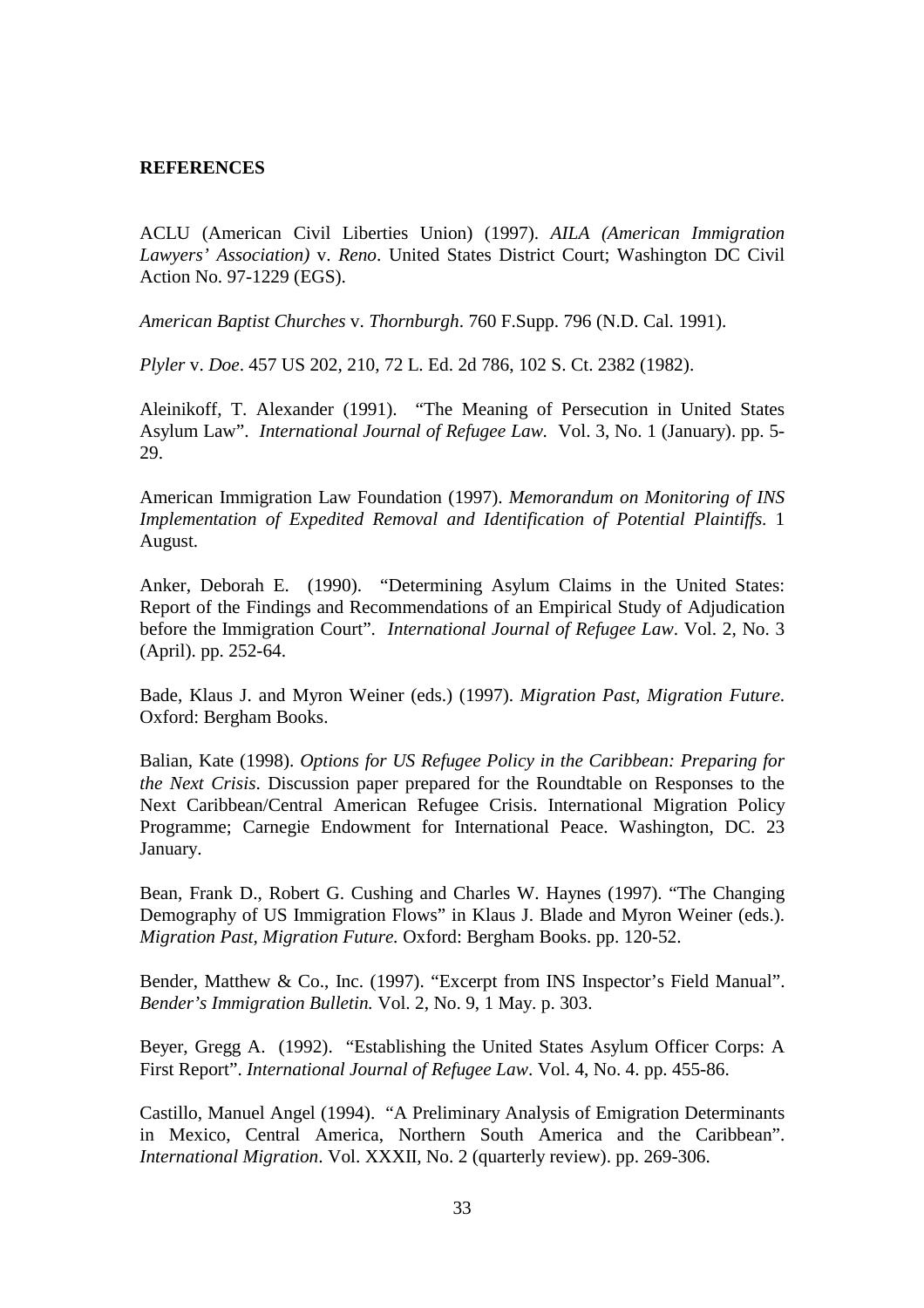Cleland, Nancy (1998). "Waits, Crowding Worsen Tensions in INS Centers". *The Los Angeles Times*. 14 March.

Díaz-Briquets, Sergio (1995). "Relationships between US Foreign Policies and US Immigration Policies" in Michael S. Teitelbaum and Myron Weiner (eds.). *Threatened Peoples, Threatened Borders: World Migration Policy*. New York: The American Assembly, Columbia University. pp. 160-89.

Donahue, David M. and Nancy Flowers with the Amnesty International Human Rights Education Steering Committee (1995). *The Uprooted Refugees and the United States, A Multidisciplinary Teaching Guide.* Alameda, California: Hunter House Inc.

Dugger, Celia W. (1997). "Immigrant Study Finds Many Below New Income Limit". *The New York Times.* 16 March.

Feldman, Paul and Patrick J. McDonnell (1994). "Prop. 187 Backers Elated – Challenges Imminent". *The Los Angeles Times*. 9 November.

Glazer, Nathan (1998). "The Incorporation of Immigrants in the United States" in Myron Weiner and Tadashi Hanami (eds.). *Temporary Workers or Future Citizens? Japanese and US Migration Policies*. New York: New York University Press. pp. 56- 76.

Goodwin-Gill, Guy S. (1993a) on behalf of the International Organization for Migration and the United Nations High Commissioner for Refugees. "Towards a Comprehensive Regional Policy Approach: The Case for Closer Inter-Agency Cooperation". *International Journal of Refugee Law*. Vol. 5, No. 3. pp. 347-91.

Goodwin-Gill, Guy S. (1993b). "Developments". *International Journal of Refugee Law*. Vol. 5, No. 3. pp. 461-2.

Hamilton, Nora and Norma Stoltz Chinchilla (1996). "Global Economic Restructuring and International Migration: Some Observations Based on the Mexican and Central American Experience". *International Migration*. Vol. XXXXI, No. 2 (quarterly review). pp. 195-232.

Helton, Arthur C. (1990). "Final Asylum Rules in the United States: New Opportunities and Challenges". *International Journal of Refugee Law*. Vol. 2, No. 4. pp. 642-6.

Horne, Daniel C. and L. Ari Weitzhandler (1997). "Asylum Law after the Illegal Immigration Reform and Immigrant Responsibility Act". *Immigration Briefings* (Washington DC). Federal Publications No. 97.

Hyndman, Patricia (1994). "Immigration Refugee Law and Some Implications for Procedures". *International Journal of Refugee Law*. Vol. 6, No. 2. pp. 245-52.

Immigration and Naturalization Service (n.d.) *Detention Standard(s)*.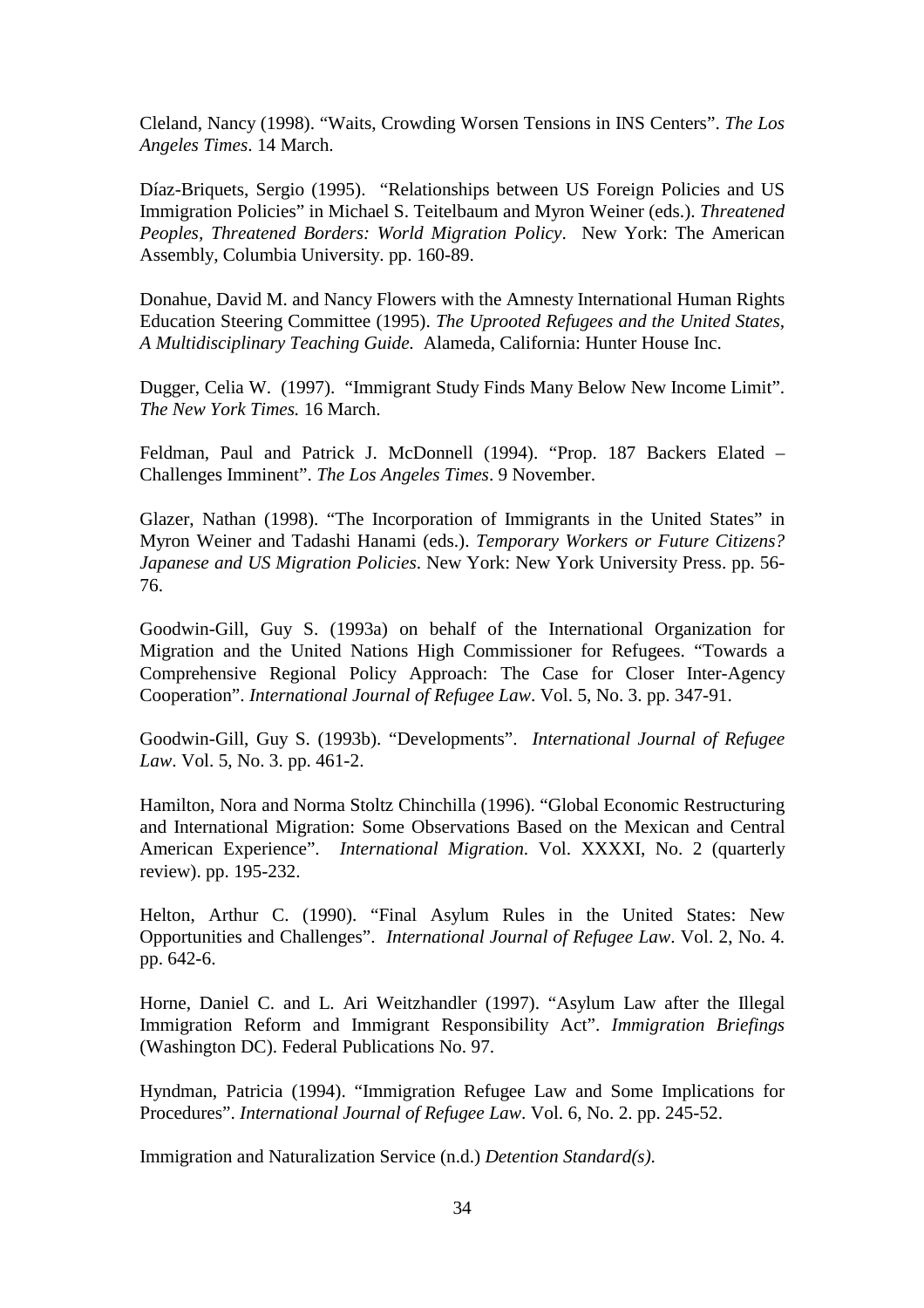Immigration and Naturalization Service (1998). Interview with Los Angeles Asylum Office Official. 7 April.

Kane, Hal (1995). "The Hour of Departure: Forces that Create Refugees and Migrants". *World Watch Paper* No. 125 (June). Washington DC.

Keely, Charles B. (1993). "The United States of America: Retaining a Fair Immigration Policy" in Daniel Kubat (ed.). *The Politics of Migration Policies: Settlement and Integration: The First World Into the 1990's.* New York: Center for Migration Studies, pp. 60-84.

Kubat, Daniel (ed.) (1993). *The Politics of Migration Policies: Settlement and Integration: The First World into the 1990's.* New York: Center for Migration Studies.

Lawyers' Committee for Civil Rights of the San Francisco Bay Area (1997). Letter on Plaintiffs and Information Regarding Expedited Removal.

Legomsky, Stephen H. (1990). "The Haitian Interdiction Programme, Human Rights and the Role of Individual Protection". *International Journal of Refugee Law*. Vol. 3, Special Issue. pp. 181-9.

Lewis, Anthony (1996). "Why the Cruelty?" *The New York Times*. 23 September.

Lewis, Anthony (1997). "Vigilance and Fairness". *The New York Times*. 22 September.

Los Angeles District Asylum Office (1998). Interview with anonymous official. 6 April.

Martinez, Gebe and Patrick J. McDonnell (1994). "Prop. 187 Backers Counting on Message, Not Strategy". *The Los Angeles Times*. 30 October.

McDonnell, Patrick (1994). "Prop. 187 Turns up Heat in US Immigration Debate". *The Los Angeles Times*. 10 August.

McDonnell, Patrick J. (1996a). "California: Immigration Hot Button Awaits GOP Candidate". *The Los Angeles Times*. 2 March.

McDonnell, Patrick J. (1996b). "Activists See Dire Immigration Threat". *The Los Angeles Times*. 11 August.

McDonnell, Patrick J. (1997a). "Immigrants' Plight in Costa Rica Talks". *The Los Angeles Times*. 8 May.

McDonnell, Patrick J. and Dina Bass (1997b). "Officials Move to Offer Relief on Deportations". *The Los Angeles Times*. 11 July.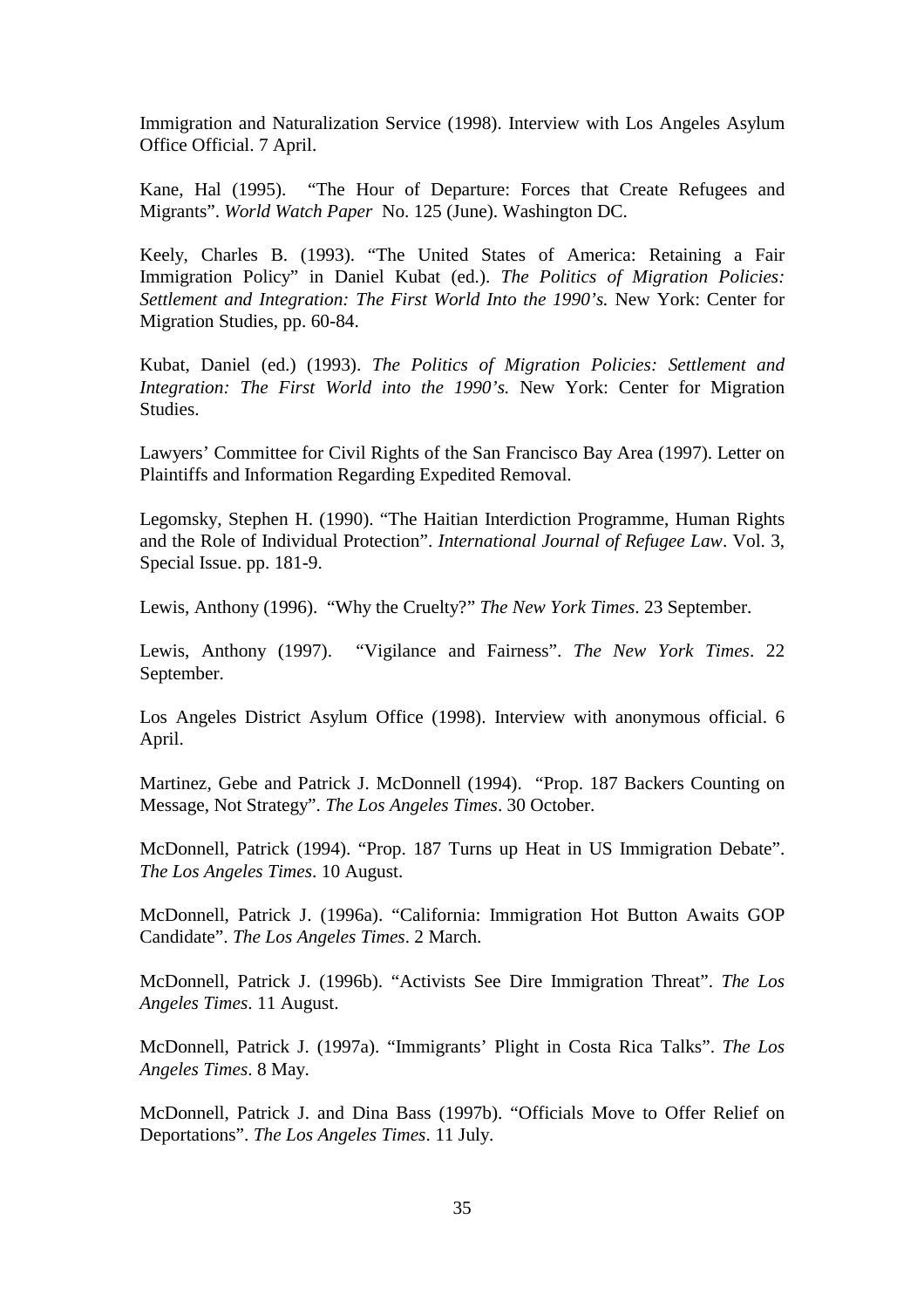McDonnell, Patrick J. (1997c). "Proposed Cutbacks in Aid Alarm Legal Immigrants". *The Los Angeles Times*. 25 September.

Meissner, Doris (1997). "Immigration Service is Fair on Asylum Claims". *New York Times*. Letter to the Editor. 1 October.

Miller, Martin (1994). "Proposition 187: Fund-Raiser by Supporters Draws 100 in Orange County". *The Los Angeles Times*. 29 October.

Mitchell, Christopher (1997a). "The Impact of US Policy on Migration from Mexico and the Caribbean" in Rainer Münz and Myron Weiner (eds.). *Migrants, Refugees, and Foreign Policy: US and German Policies Toward Countries of Origin*. Oxford: Berghahn Books. pp. 35-76.

Mitchell, Christopher (1997b). *New US Immigration Policies and Contemporary Inter-American Relations*. Overview essay prepared for the Inter-American Dialogue on the Impact of New US Immigration. Washington DC. 21 November.

Münz, Rainer and Myron Weiner (eds) (1997). *Migrants, Refugees, and Foreign Policy: US and German Policies Toward Countries of Origin*. Oxford: Berghahn Books.

Ojito, Mirta (1997). "Painful Choices for Immigrants in US Illegally". *The New York Times*. 25 September.

Open Society Institute (1995). *A Proposal to Establish a Temporary Refugee Scheme in the Caribbean Region for Refugee and Migration Emergencies*. Special Report. New York: December.

Papademetriou, Demetrios G. (1991). "South-North Migration in the Western Hemisphere and US Responses". *International Migration*. Vol. XXIX, No. 2 (quarterly review). pp. 291-316.

Papademetriou, Demetrios G. (1992). "Illegal Mexican Migration in the United States and US Responses". *International Migration*. Vol. XXX, No. 3 (quarterly review). pp. 314-48.

Papademetriou, Demetrios G. (1997-1998). "Migration". *Foreign Policy*  (Washington DC). No. 109 (Winter). pp. 15-33.

Pear, Robert (1997a). "GOP Governors Seek to Restore Immigrant Aid". *The New York Times.* 25 January.

Pear, Robert (1997b). "Panel Urges that Immigrants Become Further Americanized". *The New York Times*. 1 October.

Perez, Christina (1998). Interview with lawyer from immigration law firm Blaelock and Gray. Los Angeles. 3 March.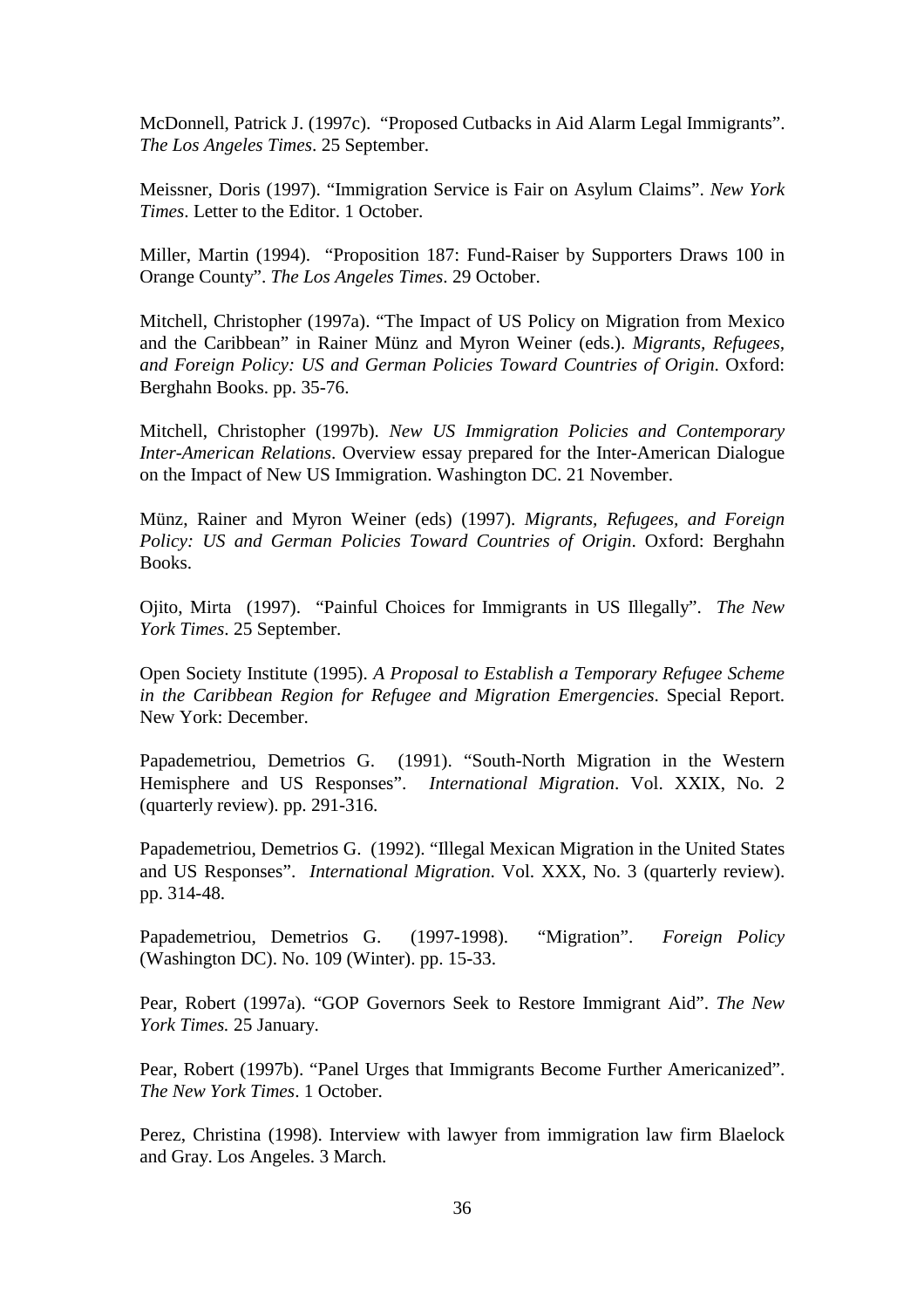Russell, Sharon Stanton (1995). "Migration Patterns of US Foreign Policy Interest" in Michael S. Teitelbaum and Myron Weiner (eds.) *Threatened Peoples, Threatened Borders: World Migration Policy*. New York: The American Assembly, Columbia University. pp. 39-87.

Schmitt, Eric (1996a). "Panel Votes for Workers' Visas". *The New York Times*. 6 March.

Schmitt, Eric (1996b). "Lawmakers Ease Immigration Curbs Approved in 1996". *The New York Times.* 13 November.

Schmitt, Eric (1997a). "Effort to Reduce Legal Immigration Loses Impetus in Congress". *The New York Times*. 17 January.

Schmitt, Eric (1997b). "US Study Panel Recommends Plan to Break up INS". *The New York Times*. 5 August.

Schuck, Peter H. (1998). "The Legal Rights of Citizens and Aliens in the United States" in Myron Weiner and Tadashi Hanami (eds.) *Temporary Workers or Future Citizens? Japanese and US Migration Policies.* New York: New York University Press. pp. 238-90.

Shenon, Philip (1998). "State Department Illegally Denying Visas, Judge Says". *The New York Times*. 23 January.

Stancill, Christine (1998). Interview with lawyer from immigration law firm Enrique Arevalo. Los Angeles. 6 April.

Teitlebaum, Michael S. (1998). "US Responses to Refugees and Asylum Seekers" in Myron Weiner and Tadashi Hanami (eds.). *Temporary Workers or Future Citizens? Japanese and US Migration Policies.* New York: New York University Press. pp. 452-77.

*The Los Angeles Times* (1994). "McDonalds in Mexico City Vandalized by Prop. 187 Foes". 9 November.

*The New York Times* (1996a). "A Dangerous Immigration Bill". 19 September.

*The New York Times* (1996b). "Restricting Immigrants". 1 October.

*The New York Times* (1997a). "Judge Bars Expulsion of Immigrants in 3 States". 25 June.

*The New York Times* (1997b). "Flaws in Immigration Laws". 29 September.

UNHCR (1997a). *UNHCR Comments on Interim Rule on Inspection and Expedited Removal of Aliens; Detention and Removal of Aliens; Conduct of Removal Proceedings; and Asylum Procedures*. Washington DC. 7 July.